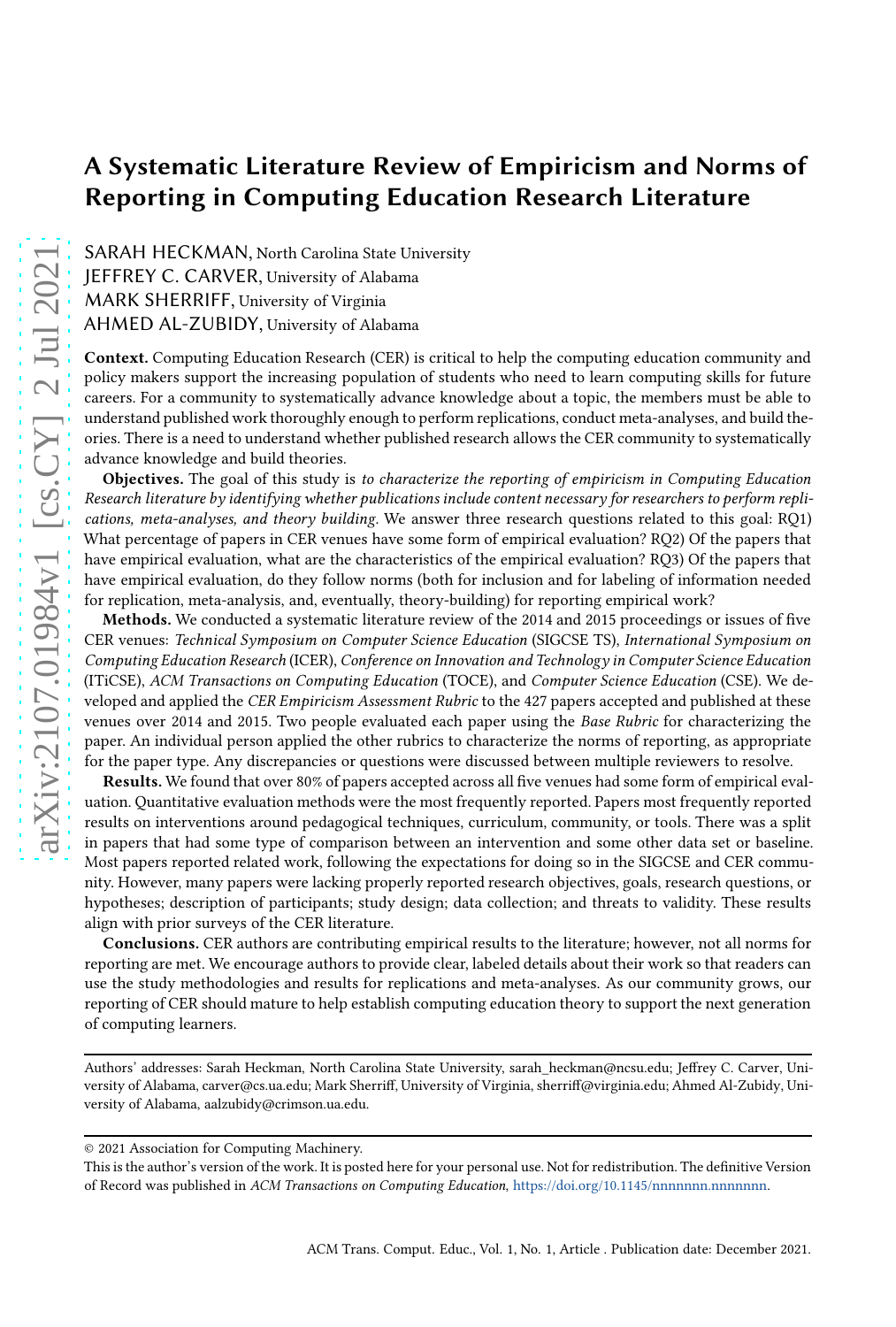CCS Concepts: • General and reference → Surveys and overviews; • Social and professional topics → Computer science education.

Additional Key Words and Phrases: systematic literature review, empiricism, computing education research

### ACM Reference Format:

Sarah Heckman, Jeffrey C. Carver, Mark Sherriff, and Ahmed Al-Zubidy. 2021. A Systematic Literature Review of Empiricism and Norms of Reporting in Computing Education Research Literature. ACM Trans. Comput. Educ. 1, 1 (December 2021), [47](#page-46-0) pages. https://doi.org/10.1145/nnnnnnnn.nnnnnnnn

### 1 INTRODUCTION

From 2009 to 2015, the number of bachelor's degrees in Computer Science increased by 74 percent, while overall growth across all fields of study only rose by 16 percent [\[50\]](#page-36-0). Taulbee's 2019 [\[75\]](#page-38-0) report shows an increase from a recent minimum of under 10,000 bachelor's degrees conferred in 2009 to over 30,000 degrees in 2019 (see Figure 1B [\[75\]](#page-38-0)). It is undeniable that there has been a rapid increase in interest in computer science courses at higher-education institutions. We see similar demand in K-[1](#page-1-0)2 with CSforAll<sup>1</sup> initiatives. Educators have struggled with how to cope with new and exacerbated challenges in computing education - ranging from how to scale up to handle new enrollments to which teaching techniques are best during this time of growth. The COVID-19 pandemic has added additional investigation into the challenges of online instruction.

At the same time, attendance at the ACM SIGCSE Technical Symposium has continued to increase year over year, coinciding with a similar increase in the number of submissions [\[25](#page-35-0), [74\]](#page-38-1). Computing faculty are eagerly trying new teaching methodologies to address the challenges they face with growth in enrollment and with ever-emerging technologies. Other computing education research (CER) venues are also seeing increases. The SIGCSE Board  $^2$  $^2$  added a fourth conference to its yearly schedule to address the growing need for CS education in parts of the world not served by existing conferences [\[30](#page-35-1)]. There are many open questions in computing education that the CER community must answer [\[9,](#page-35-2) [33\]](#page-36-1).

While this growth in the CER community is exciting, the real benefit comes when community members report innovations in a manner that allows other researchers to build on them and educators to appropriately apply them in their own contexts. For a community to systematically advance knowledge, its members must be able to understand published work thoroughly enough to perform replications, conduct meta-analyses, and build theories [\[4,](#page-34-0) [8,](#page-34-1) [12](#page-35-3), [16,](#page-35-4) [19](#page-35-5), [21,](#page-35-6) [24](#page-35-7), [29,](#page-35-8) [41](#page-36-2), [42,](#page-36-3) [59](#page-37-0)]. In education literature, this concept is referred to as the Scholarship of Teaching and Learning or SoTL. SoTL is broadly defined as "posing [a problem] about an issue of teaching or learning, study of the problem through methods appropriate to the disciplinary epistemologies, application of results to practice, communication of results, self-reflection, and peer review" [\[8](#page-34-1)].

In 2004, Fincher and Petre posited that most CER publications lack the type of evidence or replications required for meta-analysis or theory building [\[16\]](#page-35-4). Clear also observed that many of the standard research practices used to demonstrate rigor in "traditional", non-human, computing topic areas are ignored or even actively avoided when performing CER [\[11\]](#page-35-9). These observations occurred just prior to the transition to what Guzdial and du Boulay [\[22](#page-35-10)] call the "modern era" of CER in 2005 with the creation of the International Computing Education Research Conference (ICER). Because this work was more than ten years ago, there is a need to understand how well more recently published research provides the type of information necessary for the computing

 $^1\mathsf{See}\ \text{https://www.csforal.org/}$  for more details.

<span id="page-1-1"></span><span id="page-1-0"></span><sup>&</sup>lt;sup>2</sup>We use SIGCSE to represent the ACM Special Interest Group in Computer Science Education as a community of computing education researchers and practitioners. We use SIGCSE Technical Symposium (SIGCSE TS) to represent the Technical Symposium on Computer Science Education, which is commonly called SIGCSE. This differentiates the community from the conference.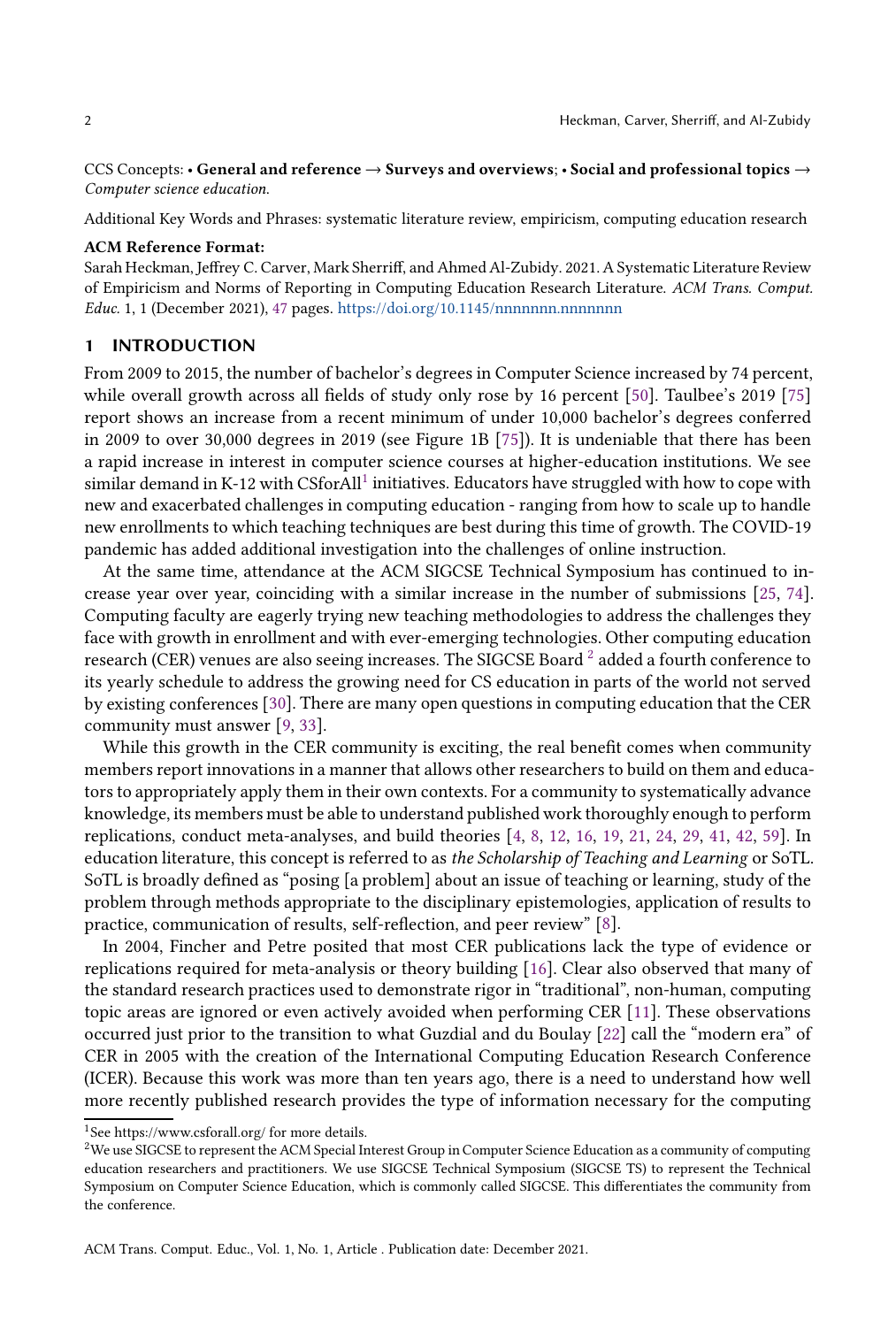education community to systematically advance knowledge. Our work complements recent work in understanding the quality of reporting in CER literature [\[4,](#page-34-0) [24](#page-35-7), [29](#page-35-8), [41](#page-36-2), [42,](#page-36-3) [45\]](#page-36-4) and more broadly [\[7](#page-34-2), [12,](#page-35-3) [19,](#page-35-5) [60\]](#page-37-1) to support replication.

Therefore, to provide insight into the current state of CER publications, the goal of this study is:

To characterize the reporting of empiricism in Computing Education Research literature by identifying whether publications include content necessary for researchers to perform replications, meta-analyses, and theory building.

To accomplish this goal, we first defined the CER Empiricism Assessment Rubric for analyzing CER papers. The rubric identifies the information necessary for replication, meta-analysis, and theory building. We then applied the rubric to 427 papers published in the Technical Symposium on Computer Science Education (SIGCSE TS), International Symposium on Computing Education Research (ICER), Conference on Innovation and Technology in Computer Science Education (ITiCSE), ACM Transactions on Computing Education (TOCE) and Computer Science Education (CSE) during 2014 and 2015 to categorize published work and identify whether information needed for replication is present and clearly labeled. We chose these years because they were the most recent editions of the conference when we began our research. In addition, these years coincide with ten years after the first ICER [\[1](#page-34-3), [2\]](#page-34-4), a conference focused on empirical CER and just as the number of empirical research papers published at the SIGCSE TS began to increase. Therefore, the results of this analysis will serve as a baseline against which we can compare the results of a similar analysis in subsequent years.

The contributions of this paper are:

- The CER Empiricism Assessment Rubric for evaluating the completeness of the empirical content of CER papers;
- An analysis of the empiricism present in CER papers published during 2014 and 2015 in five CER venues;
- A baseline for future analyses; and
- Overall observations that serve as suggestions for how the CER community can advance scientific reporting standards.

### 2 RELATED WORK

We explore related work in three ways: 1) CER literature reviews and community reflection; 2) guidelines for reporting empirical work, particularly educational work, outside of computing; and 3) an overview of recommendations for replications. These views of the related literature show the current efforts in transforming and increasing the impact of CER results and transfer into practice that support learners at a variety of levels and needs. We close the section with a discussion on where our work fits into the broader literature.

### 2.1 CER Literature Reviews and Community Reflection

There have been many reviews of computing education literature, especially over the last 20 years. Holmboe et al. [\[28](#page-35-11)] and Clear [\[11\]](#page-35-9) provide early reflections on CER and they note the biases in the broader research community, including computing, against (computing) education research as a distinct and robust research area [\[11,](#page-35-9) [28\]](#page-35-11). Supporting the growth and recognition of CER and researchers through literature reviews and community reflection continues the progress made by the CER community in the last 15-20 years.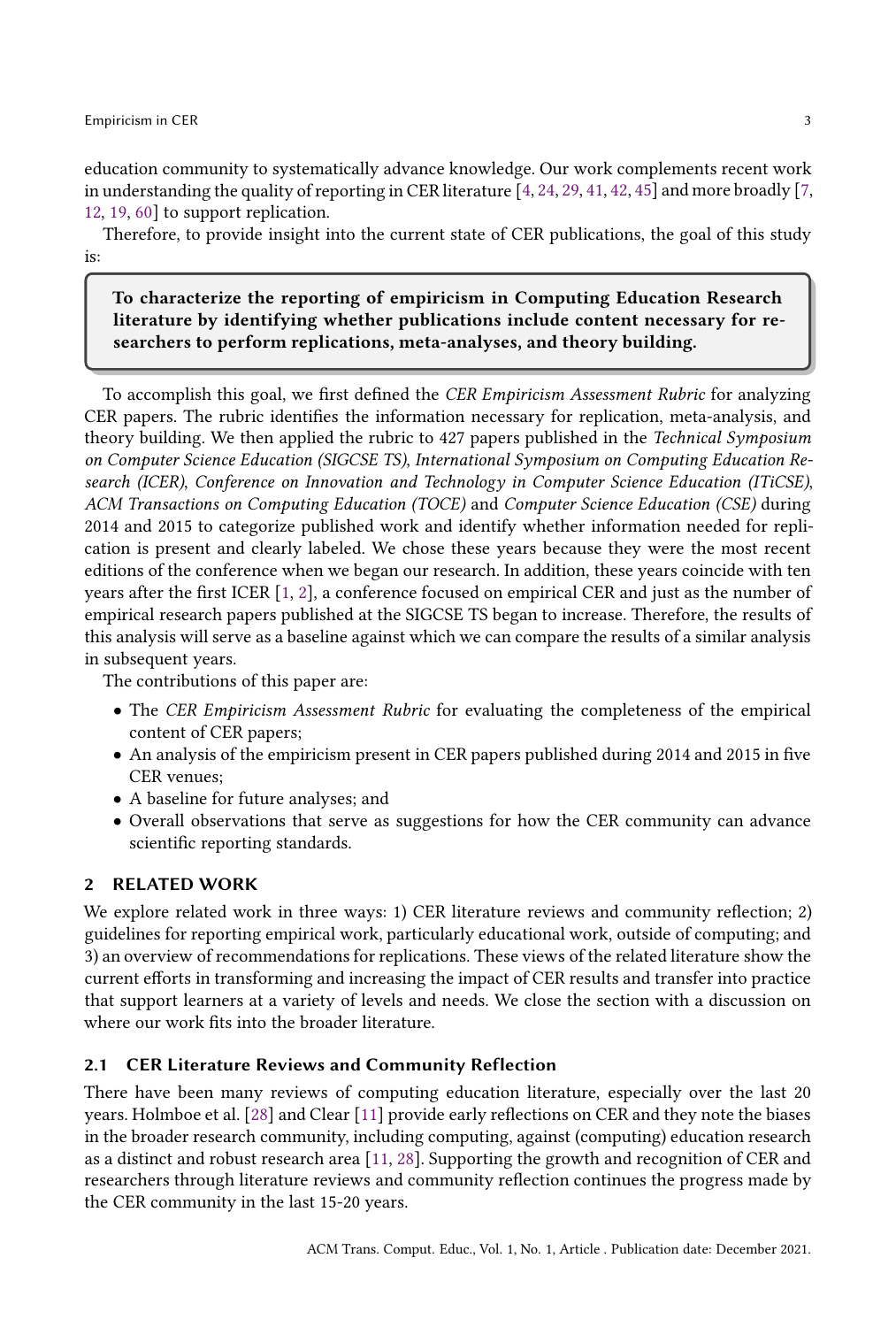For this section, our focus is on reviews that categorize or evaluate CER papers and reporting quality, including the use of theories and measurements. We do not include systematic literature reviews on specific topics in computing education if they do not also include some discussion on the quality of or challenges in aggregation due to reporting (e.g., reviews of K-12 [\[20,](#page-35-12) [70](#page-37-2)]; introductory programming [\[46,](#page-36-5) [53](#page-37-3), [73\]](#page-38-2); teaching assistants [\[47\]](#page-36-6); tools, languages, environments in K-12 [\[44](#page-36-7)]; meta-cognition and self-regulated learning [\[55](#page-37-4)]; and mapping of theories in CER [\[69\]](#page-37-5)). Table 1 summarizes the reviews that include categorization or evaluation of CER papers from a quality and reporting perspective. For each review, we provide the reference information, area of focus, the years and venues considered, the number of papers reviewed, and a summary of inclusion/exclusion criteria beyond the area of focus. The text below also includes non-systematic literature review papers; however, Table 1 does not list these papers. We organize the discussion in each subsection in chronological order by publication date to highlight the changes in reporting since the early 2000s.

| Reference                            | <b>Area of Focus</b>      | <b>Years</b>  | <b>Venues</b>         | # Papers | <b>Inclusion Criteria</b>                 |
|--------------------------------------|---------------------------|---------------|-----------------------|----------|-------------------------------------------|
| Valentine [72] 2004                  | First-year CS courses in- | 1984-2003     | <b>SIGCSE TS</b>      | 444      | CS <sub>1</sub><br>CS <sub>2</sub><br>and |
|                                      | cluding CS1 and CS2       |               |                       |          | CS1/CS2 topics                            |
| Simon [63] 2007b                     | education<br>Computing    | 2001-2006     | Koli                  | 102      | full papers                               |
|                                      | paper classification      |               |                       |          |                                           |
| Randolph<br>et<br>al.                | methodological proper-    | 2000-2005     | <b>SIGCSE</b><br>Bul- | 352      | stratified<br>random                      |
| $[56]$ 2008                          | ties of reported research |               | CSE,<br>letin,        |          | sample<br>from<br>all                     |
|                                      |                           |               | JCSE,<br>Koli,        |          | articles from listed                      |
|                                      |                           |               | <b>SIGCSE</b><br>TS,  |          | venues between given                      |
|                                      |                           |               | ITiCSE, ICER,         |          | years                                     |
|                                      |                           |               | <b>ACE</b>            |          |                                           |
| Simon<br>al.<br>et                   | computing education pa-   | 2005-2007     | <b>ICER</b>           | 43       | full papers                               |
| $[66]$ 2008a                         | per classification        |               |                       |          |                                           |
| Simon<br>al.<br>et                   | computing education pa-   | 2000-2007     | <b>NACCO</b>          | 157      | full papers accepted                      |
| $[68]$ 2008b                         | per classification        |               |                       |          | to CompEd track                           |
| Simon [64] 2009                      | computing education pa-   | 1996-2008     | <b>ACE</b>            | 328      | full papers                               |
|                                      | per classification        |               |                       |          |                                           |
| Joy et al. [32] 2009                 | categorizing types<br>of  | $2004$ and/or | Too many to           | 3598     | proceeding/vol-<br>one                    |
|                                      | <b>CER</b> literature     | 2005          | list                  |          | from<br>confer-<br>ume                    |
|                                      |                           |               |                       |          | ence/journal                              |
| Sheard<br>al.<br>et                  | teaching and learning of  | 2005-2008     | ICER, ITiCSE,         | 164      | programming-                              |
| $[61]$ 2009                          | programming               |               | <b>SIGCSE</b><br>TS,  |          | focused<br>paper                          |
|                                      |                           |               | Koli,<br>ACE,         |          | classified<br><b>as</b><br>an             |
|                                      |                           |               | <b>NACCO</b>          |          | experiment, study, or                     |
|                                      |                           |               |                       |          | analysis                                  |
| $\overline{\text{Kin}}$<br>al.<br>et | didactic-focus-based cat- | 2005-2009     | <b>ICER</b>           | 67       | focus on instructional                    |
| $[33]$ 2010                          | egorization               |               |                       |          | process                                   |
| Malmi<br>et<br>al.                   | CER research processes    | 2005-2009     | <b>ICER</b>           | 72       | full papers                               |
| $[40]$ 2010                          |                           |               |                       |          |                                           |
| Malmi<br>al.<br>et                   | theories,<br>conceptual   | 2005-2011     | ERIC/TOCE,            | 308      | peer-reviewed full pa-                    |
| $[39]$ 2014                          | models, frameworks of     |               | CSE, ICER             |          | pers                                      |
|                                      | <b>CER</b> literature     |               |                       |          |                                           |
| Lishinski<br>et<br>al.               | use of educational the-   | 2012-2015     | CSE, ICER             | 136      | full papers                               |
| $[36]$ 2016                          | ory empirical results &   |               |                       |          |                                           |
|                                      | methodological rigor      |               |                       |          |                                           |

|  | Table 1. Summary of CER Reviews |  |  |
|--|---------------------------------|--|--|
|--|---------------------------------|--|--|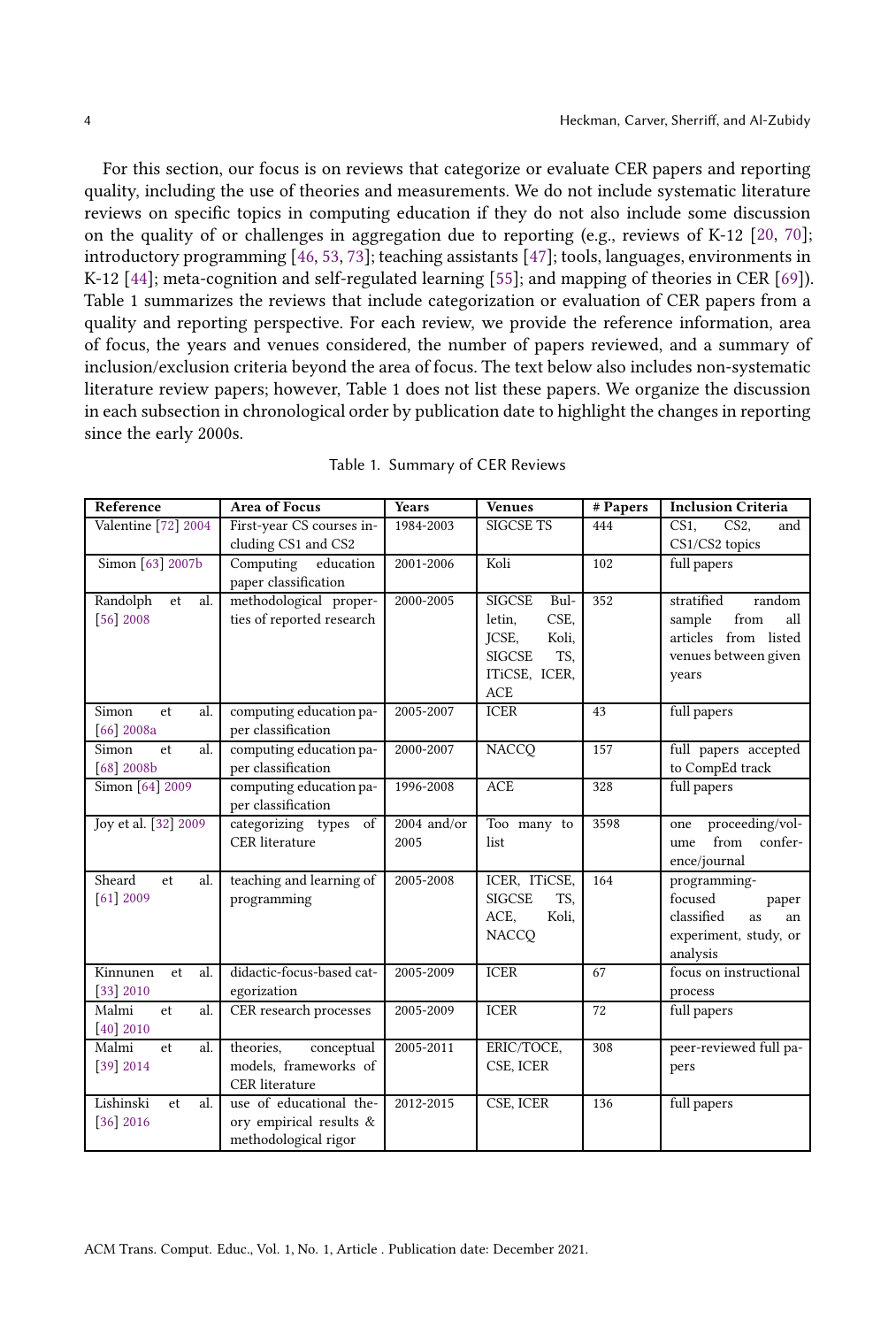| Ihantola<br>al.<br>et<br>$[29]$ 2015<br>Al-Zubidy et<br>al. | educational data mining<br>and learning analytics<br>empircism in CS educa- | 2005-2015<br>2014-2015 | SIGCSE<br>TS,<br>ICER, ITiCSE,<br>TOCE,<br>CSE,<br>ACE,<br>EDM,<br>Koli,<br>JEDM,<br>PPIG, TLT<br><b>SIGCSE TS</b>                                                                                                                                                                              | 76<br>162 | open-ended<br>pro-<br>gramming problems,<br>programming<br>pro-<br>automated<br>cess,<br>data collection and<br>analysis, length >3<br>pages<br>full papers with em-      |
|-------------------------------------------------------------|-----------------------------------------------------------------------------|------------------------|-------------------------------------------------------------------------------------------------------------------------------------------------------------------------------------------------------------------------------------------------------------------------------------------------|-----------|---------------------------------------------------------------------------------------------------------------------------------------------------------------------------|
| $[5]$ 2016                                                  | tion                                                                        |                        |                                                                                                                                                                                                                                                                                                 |           | pirical results                                                                                                                                                           |
| Luxton-Reilly et al.<br>$[37]$ 2018                         | introductory program-<br>ming                                               | 2003-2017              | ACM full-text<br>collection,<br>IEEE Explore,<br>Science Direct<br>(Elsevier),<br>SpringerLink,<br>Scopus                                                                                                                                                                                       | 1666      | introductory<br>pro-<br>gramming<br>courses<br>student in computing<br>degrees                                                                                            |
| McGill<br>al.<br>et<br>$[45]$ 2018                          | status of reporting of K-<br>12 program elements to<br>support replication  | 2012-2016              | <b>SIGCSE</b><br>TS,<br>ICER, TOCE                                                                                                                                                                                                                                                              | 92        | primary<br>and<br>sec-<br>ondary<br>education,<br>research report or<br>experience<br>report,<br>pre-college<br>comput-<br>ing activities                                 |
| Margulieux et al.<br>$[41]$ 2019                            | standardization of mea-<br>surement in CER                                  | 2013-2017              | CSE,<br>TOCE,<br><b>ICER</b>                                                                                                                                                                                                                                                                    | 197       | human-subjects<br>re-<br>search that measured<br>variables<br>excluded<br>reviews,<br>evaluation<br>papers,<br>case<br>stud-<br>ies.<br>measurement<br>validation studies |
| Sanders<br>al.<br>et<br>$[58]$ 2019                         | inferential statistics                                                      | 2005-2018              | <b>ICER</b>                                                                                                                                                                                                                                                                                     | 270       | full papers                                                                                                                                                               |
| Decker and McGill<br>$[15]$ 2019<br>Hao et al. [24] 2019    | research-based evalua-<br>tion instruments<br>replications in CER liter-    | 2012-2016<br>2009-2018 | csedreesarch.org, 47<br>ICER, TOCE,<br>CSE, Americal<br>Evaluation<br>Association,<br>STELAR The<br>Pear<br>Insti-<br>tute Institute<br>the<br>for<br>- In-<br>tegration<br>of<br>Technology<br>into Teaching<br>and Learning,<br>MSPNet, En-<br>gineering<br>is<br>Elementary<br>SIGCSE<br>TS, | 54        | research-based<br>evaluation<br>instru-<br>available<br>ments<br>in publications<br>or<br>public websites and<br>databases<br>articles<br>including                       |
|                                                             | ature                                                                       |                        | ICER, ITiCSE,<br>TOCE,<br>CSE-<br>JTLT                                                                                                                                                                                                                                                          |           | replicat[a-z]* manual<br>review for replica-<br>tions                                                                                                                     |
| Simon [65] 2020                                             | computing education pa-<br>per classification                               | 1996-2020              | ACE                                                                                                                                                                                                                                                                                             | 541       | full papers                                                                                                                                                               |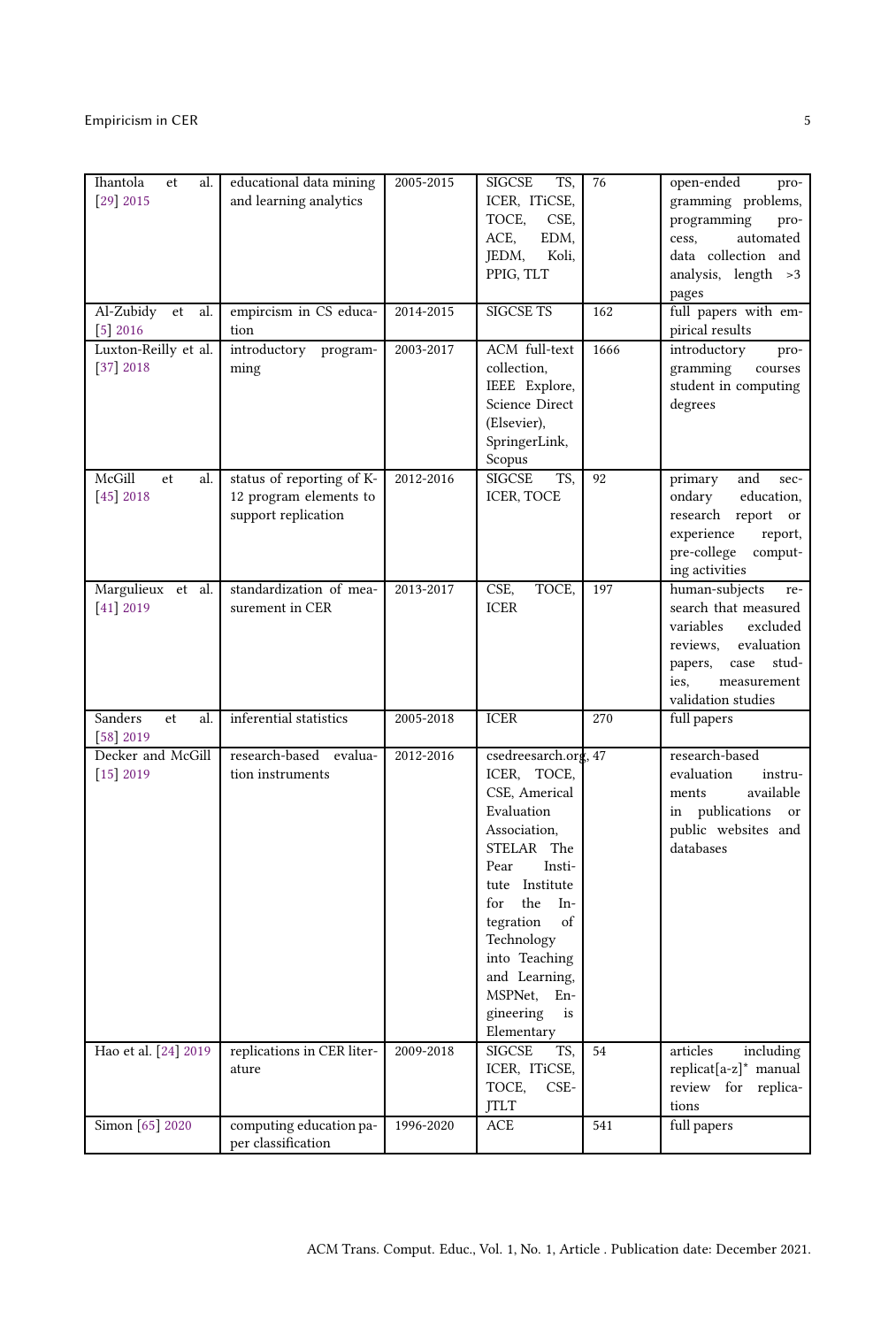| Malmi<br>al.<br>et.     | theoretical<br>constructs  | 2010-2019 | ICER.<br>TOCE,       | 50   | domain<br>computing      |
|-------------------------|----------------------------|-----------|----------------------|------|--------------------------|
| $[38]$ 2020             | instruments for<br>and     |           | CSE.<br>LAK,         |      | containing<br>theo-      |
|                         | emotion, attitude, belief, |           | Scopus search        |      | retical<br>constructs,   |
|                         | self-efficacy<br>in<br>and |           |                      |      | including<br>statistical |
|                         | computing learners         |           |                      |      | models                   |
| Papamitsiou et al.      | keyword analysis of        | 2005-2019 | <b>ITiCSE</b><br>$+$ | 1274 | full papers and work-    |
| [51] 2020               | <b>CER</b> literature      |           | WGR, ICER            |      | ing group reports        |
| Simon and Sheard        | computing education pa-    | 1996-2019 | <b>ITiCSE</b><br>$+$ | 1295 | full papers and work-    |
| $\lceil 67 \rceil$ 2020 | per classification         |           | <b>WGR</b>           |      | ing group reports        |
| This paper [2021]       | quality of empirical re-   | 2014-2015 | <b>SIGCSE</b><br>TS. | 427  | full papers              |
|                         | porting in CER             |           | ICER, ITiCSE,        |      |                          |
|                         |                            |           | TOCE, CSE            |      |                          |

2.1.1 CER Topics in Literature. We start with an overview of how authors categorized topics in CER publications.

The seminal book by Fincher and Petre [\[16](#page-35-4)] (2004) identified 10 core areas for CER and provided an initial definition of the practices and methods of the field [\[16\]](#page-35-4). Their work laid the foundation for CER in the next 15 years. Pears et al. [\[52\]](#page-37-16) (2005) created a taxonomy of four key areas in CER that builds on and groups Fincher's and Petre's [\[16\]](#page-35-4) initial categorization. The categories included studies in teaching and learning; institutions and educational settings; problems and solutions; and CER as a discipline [\[52](#page-37-16)]. From these categories, Pears et al. [\[52](#page-37-16)] created a core CER literature including influential, seminal, and synthesis work.

Joy et al. [\[32](#page-35-13)] (2009) created a taxonomy to categorize the types of CER publications in 21 journals and 21 conference proceedings from either 2004 or 2005. Their findings demonstrate that conference venues tend to have a technical focus to their proceedings while journals have a pedagogical focus.

Some survey papers identified gaps in the topics covered by CER literature. Kinnunen et al. [\[33\]](#page-36-1) (2010) reviewed 67 ICER papers between 2005 and 2009. Their categorization considered eight categories based on a three-layered didactic structure including students, teachers, and goals/context at a classroom, organization, and societal level. Expanding their corpus of reviewed papers by 13 and considering venues beyond ICER (e.g., ACE, SIGCSE TS, PPIG, ITiCSE, ITiCSE WGR, CSE, Comput. Small Coll.), they found papers reported results at the course-level and focused on student characteristics and process. Eight papers included additional focus areas of students' conceptions on and actions to achieve course goals and content. The literature at that time did not provide adequate coverage of categories around content/goals and teachers.

Simon and others (2007-2020) have conducted extensive classification studies of computing education literature for ACE [\[64,](#page-37-10) [65](#page-37-13)], ICER [\[66\]](#page-37-8), ITiCSE [\[67\]](#page-37-15), Koli [\[63](#page-37-6)], and NACCQ [\[68](#page-37-9)]. The classification scheme considers the context (e.g., subject matter or course); theme (e.g., what the paper is about like teaching technique); scope (e.g., extent of collaboration and work); and nature (e.g., distinction between research and practice) [\[62\]](#page-37-17). A recent classification of ITiCSE papers in 2020 found an increase in reported research over experience reports and that teaching and learning techniques remain a common theme in published work [\[67](#page-37-15)].

Papamitsiou et al. [\[51](#page-37-14)] (2020) categorized papers from 15 years of ITiCSE, ITiCSE Working Group Reports (WGR), and ICER using keywords and abstracts. The main themes identified are around introductory programming, assessments, and student performance.

The categorization of topics covered in the literature provides guidance to researchers and practitioners about areas that are well studied and ripe for meta-review and gaps where additional work is needed for a better understanding of computing education. For example, "curriculum" is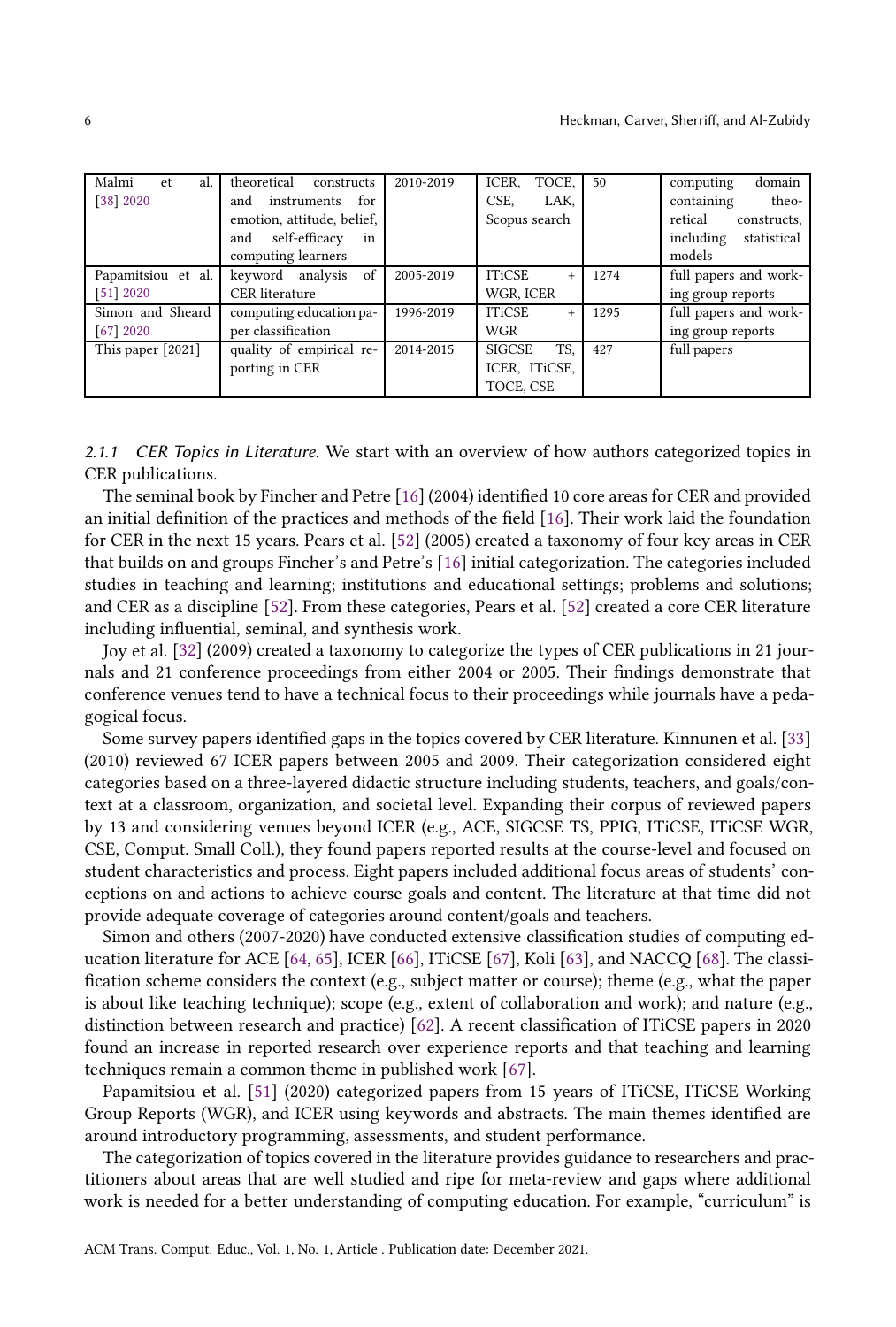a common categorization in many of the above surveys, however, they each have their own nuance [\[16](#page-35-4), [32,](#page-35-13) [33,](#page-36-1) [51](#page-37-14), [62\]](#page-37-17). While our work did not identify the context of the reviewed study (e.g., CS1, databases, etc.), we do consider the subject of the evaluation (e.g., curriculum or tool) which has overlap with categorizations from related work.

2.1.2 Classification by Study Type. Several studies have classified CER literature by study type, which could include high-level categories of quantitative and qualitative or more granular categories like experiments, quasi-experimental studies, and experience reports.

In one of the oldest CER surveys, Valentine [\[72\]](#page-38-3) (2004) examined 444 CS1/CS2 papers from SIGCSE TS between 1984 and 2003 and found that only 21% included experimental evaluation or were experience reports. Other categories considered were Marco Polo ("I went there and I saw this"), Philosophy, Tools, and John Henry ("outrageously difficult") papers. There was an increase in the number of experimental papers presented in the last 10 years of the study period.

Randolph et al. [\[56\]](#page-37-7) (2008) found that of 352 papers published in various CER venues between 2000 and 2005, 40% contained only anecdotal evidence and of the less than one-third of papers that did have experimental or quasi-experimental designs, 54.8% of those papers used a weaker posttest only design. Randolph et al. [\[56\]](#page-37-7) categorized their sampled papers against Valentine [\[72](#page-38-3)]'s categorization and found that 40.9% of sampled papers were experimental or experience reports. Further, Randolph et al. [\[56\]](#page-37-7) used their own categorization of research methodologies and found that of the papers that reported human subject research ( $n = 144$ ), 64.6% were experimental or quasiexperimental, 26.4% were qualitative, 18.1% were causal comparative, 10.4% were co-relational, and 7.6% were survey research.

Malmi et al. [\[40\]](#page-36-8) (2010) identified two dimensions that described the type of research: purpose and framework. They found that 86% of papers had an evaluative purpose and that 79% of papers reported a research framework. The most common research frameworks were survey (39%), experimental (15%), constructive (14%), and grounded theory (13%).

Ihantola et al. [\[29\]](#page-35-8) (2015) conducted a survey on educational data mining research published at various venues between 2005 and 2015. Of the 76 papers that met their inclusion criteria, 78% described studies in a natural setting. Only 14% reported on formal experimental research.

Al-Zubidy et al. [\[5\]](#page-34-5) (2016) found that 162 (70%) of the papers reviewed had some form of empirical evaluation. Their definition for empirical studies was broader than the definitions used by Valentine [\[72\]](#page-38-3) and Randolph et al. [\[56\]](#page-37-7). However, the detailed evaluation type numbers show that 28% of the papers were experimental, suggesting some increase over earlier surveys.

Lishinski et al. [\[36](#page-36-10)] (2016) found that 71% of CSE and 87% of ICER papers between 2012 and 2015 reported empirical results and that 26% from CSE and 19% from ICER were experimental as defined by Randolph et al. [\[56\]](#page-37-7). The percentages of experimental work were much lower when considering the more specific definition of single group post-test only [\[36\]](#page-36-10).

Early surveys of CER literature [\[56](#page-37-7), [72\]](#page-38-3) reported low rates of empirical work in the surveyed papers. More recent surveys (e.g., the last 10 years) of CER literature have shown an increase of empirical work published at a variety of CER venues. While two of the surveys reviewed literature from the CER-focused venues of ICER and CSE [\[36](#page-36-10), [40\]](#page-36-8), others surveys did consider other venues [\[5](#page-34-5), [29\]](#page-35-8) suggesting the increase in empiricism is happening more broadly in the computing community. However, with differences in the definitions of empirical work between surveys, direct comparisons cannot be made.

2.1.3 Theory. Many CER surveys discussed the use and creation of theory.

Malmi et al. [\[40](#page-36-8)] (2010) found that 60% of the surveyed papers reported explicit use of theories, models, frameworks, and instruments (TMFI) in their studies. Additionally, they found a great diversity of TMFI used during that time frame – 68 distinct resources out of 78 instances.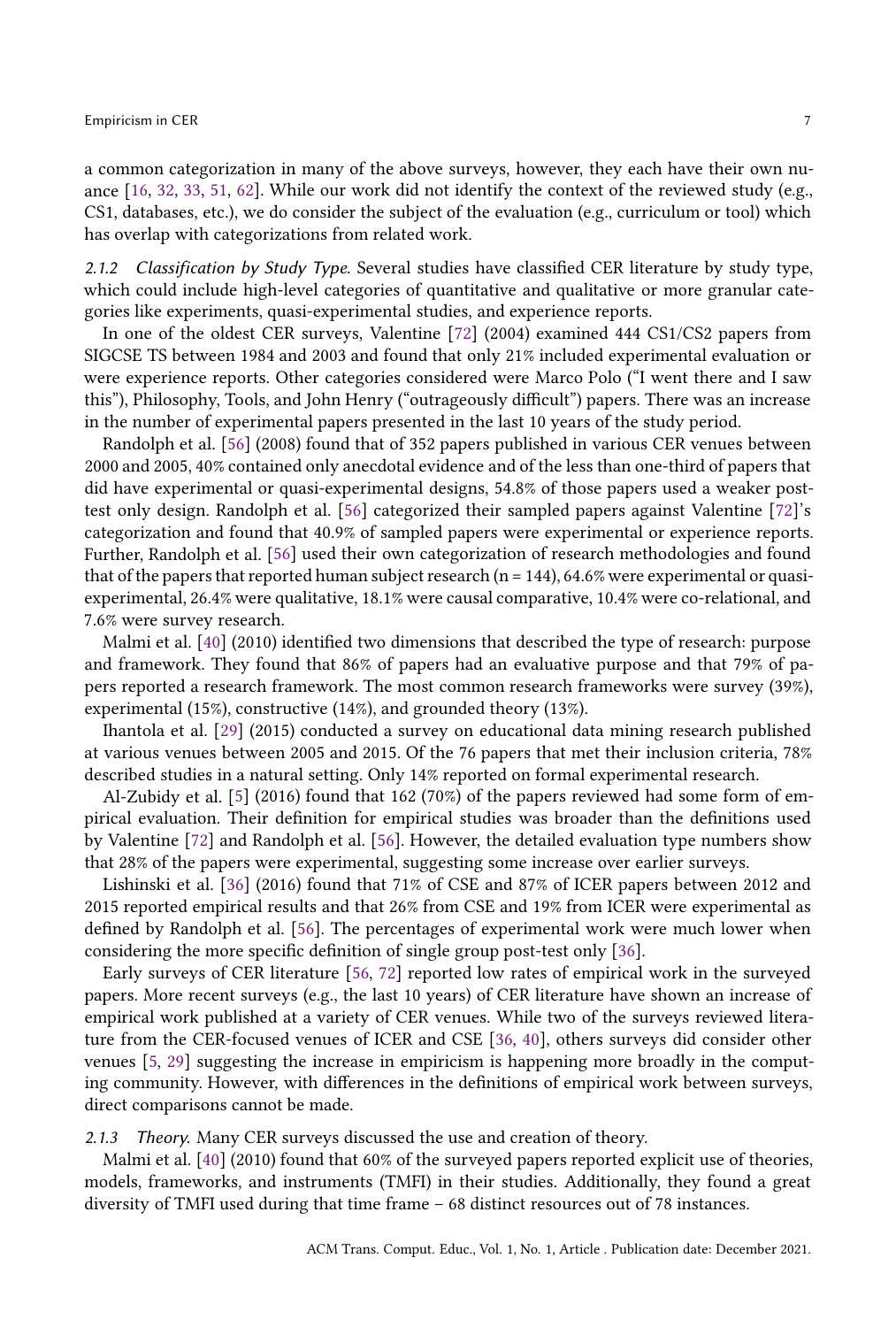Tenenberg's [\[71](#page-38-4)] (2014) position paper argues for the importance of recognizing the theories and theoretical frameworks that underlie CER research. His argument is that authors should recognize the theoretical frameworks utilized when creating research questions because frameworks may introduce limitations on the types of questions asked and the methods used to answer research questions. Including the theoretical stance of the authors is an important aspect of reported works and serves as a foundation for future CER.

Malmi et al. [\[39](#page-36-9)] (2014) conducted a deeper review of CER literature that considered additional years and venues to identify the use of theories, models, and frameworks in the literature. They found that 51% of papers described at least one of 216 distinct theories, models, or frameworks. The interdisciplinary nature of CER benefits from the use of prior theoretical work, especially from outside fields. However, the disparate usage of theory, models, and frameworks is a challenge for creating a "stable theoretical base" for CER.

Lishinski et al. [\[36\]](#page-36-10) (2016) reviewed CSE and ICER literature between 2012 and 2015 to identify the use of outside educational and learning theory and the methodological quality of the research using indicators that build on prior work (e.g., [\[39](#page-36-9), [56](#page-37-7)]). They identified an increase in the use of theory to support research and in the reporting of empirical CER work. However they found many studies utilized less rigorous methods.

Nelson and Ko [\[48\]](#page-36-13) (2018) summarize the use of theory in CER and identify three areas of concern in the community including tensions between explanation goals and design goals, lack of work on domain-specific theories, and publication bias due to theoretical lens of the work. They also provide concrete suggestions to move the community forward by focusing on design and using theory as a guide, investing in the creation of CER-specific theories, and reducing reviewer bias in regards to manuscripts with novel designs where theory may not be appropriate.

Malmi et al. [\[38\]](#page-36-12) (2020) reviewed 50 papers with theoretical constructs around the topics of emotions, attitudes, beliefs, and self-efficacy of computing learners from a variety of venues between 2010 and 2019. They found that three-quarters of the papers were published between 2014 and 2019 suggesting a maturation of the CER field in using theory and validated instruments. More recent papers on theoretical constructs relied on quantitative methods rather than qualitative.

There are theoretical underpinnings to CER literature and authors utilize work from outside of computing to support their research questions. More recent years have shown an increase in the use of theory to support the increased empirical work in CER. However, the development of CER theories is an open area of future work as the field matures. While we do not consider theory in our review of CER literature, there are enough surveys on the topic to include a discussion here for completeness.

2.1.4 Methods  $\&$  Analysis. Other reviews examined the published literature to identify the type of research methods and analysis techniques used in CER studies.

Randolph et al. [\[56\]](#page-37-7) (2008) found that of the 144 studies that utilized human participants, 107 (74.3%) used quantitative methods. Only 15.3% of the studies used qualitative methods and 10.4% of studies used mixed methods. The authors found that 44 of the 352 papers reviewed used some form of inferential statistics. Additionally, 120 of the 123 of the behavioral, quantitative, and empirical studies reported effect size.

Sheard et al. [\[61\]](#page-37-11) (2009) conducted a review of papers on the teaching and learning of programming, published in various CER venues between 2005 and 2008, which they classified as empirical. Of the 164 papers reviewed, 37% reported quantitative results, 21% reported qualitative results, and 45% utilized mixed methods.

Malmi et al. [\[40\]](#page-36-8) studied ICER papers published between 2005 and 2009 found a variety of analysis methods used. These methods included statistical analysis (42%), exploratory statistical analysis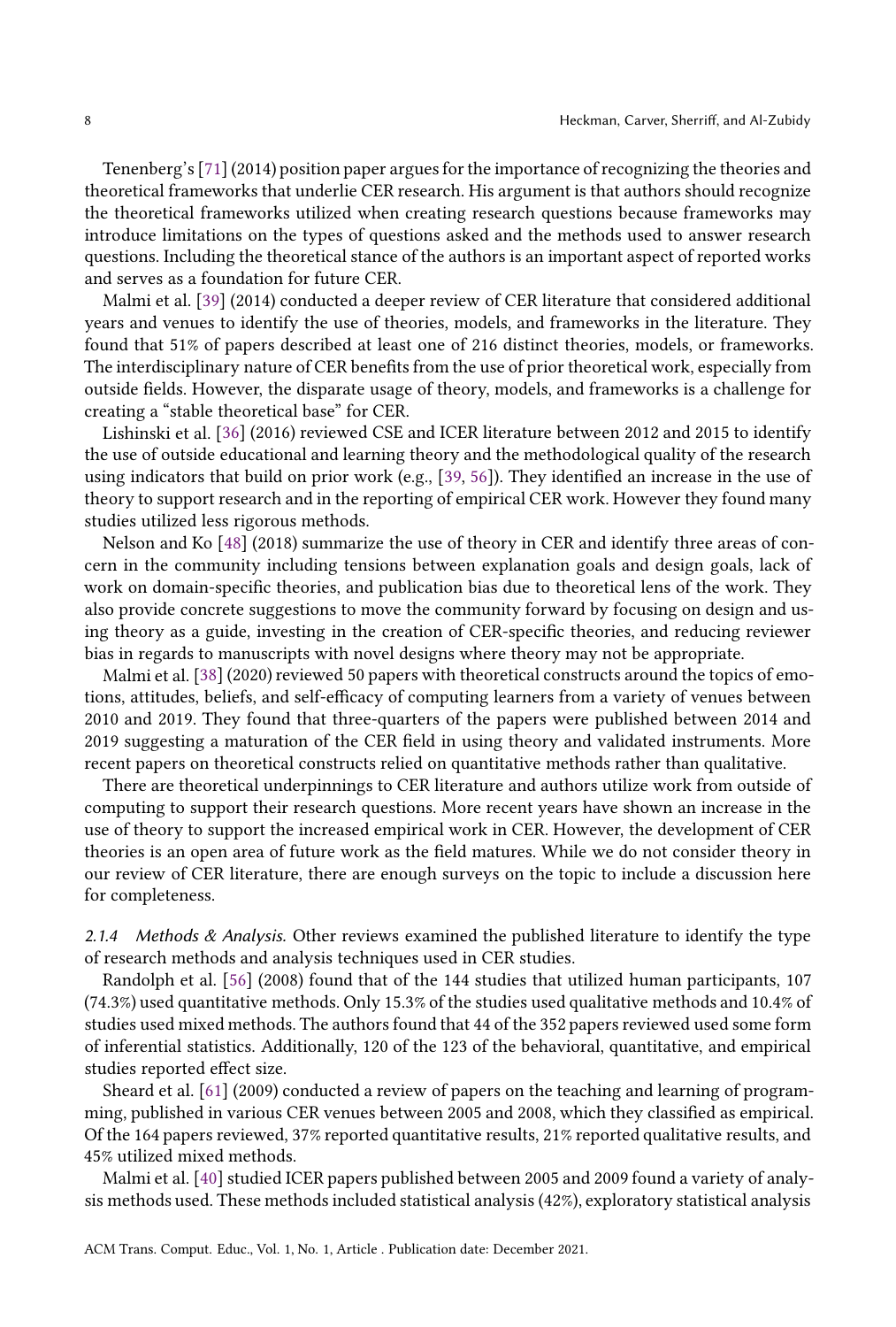(17%), descriptive statistics (11%), interpretive qualitative analysis (35%), and interpretative classification or content analysis (26%).

Al-Zubidy et al. [\[5\]](#page-34-5) (2016) reported that 54% the papers with empirical results in SIGCSE TS 2014 and 2015 proceedings utilized surveys and 37% utilized experimental methods, which were typically quantitative. Very few papers utilized qualitative methods like observations. Margulieux et al. [\[41](#page-36-2)] (2019) found 32% of papers published in TOCE, CSE, and ICER between 2013 and 2017 collected both qualitative and quantitative data and over half used multiple measures.

Sanders et al. [\[58](#page-37-12)] reviewed the use of inferential statistics in ICER papers published between 2005 and 2018. They found that 51% of papers used inferential statistics. However, they noted that the reporting associated with inferential statistics tended to lack precise test names, confidence levels, and p-values for results. Other noted concerns with statistical test reporting included a lack of detail about data preparation, missing discussion about the assumptions for statistical tests, lack of explanation for "obscure" tests, lack of corrections for multiple statistical tests, and lack of statistical significance and effect size discussions.

The literature suggests that published CER work tends to use quantitative methods, but there is movement towards using multiple measures and appropriate statistical tests when answering research questions.

2.1.5 Participants  $& Context$ . Several reviews categorized how CER literature reports on the participants of the research study and the context of the intervention(s).

Ihantola et al. [\[29\]](#page-35-8) (2015) reported that 34% of the educational data mining studies in their survey did not report any details about course context, which could include the course level, programming language, and topics. Additionally, 17% of the studies did not report the number of students in the study, details about student level, or demographics.

Al-Zubidy et al. [\[5\]](#page-34-5) (2016) found that 11% of papers did not report the number of participants in their study. Additionally, when trying to identify the number of participants from the papers, there were discrepancies between reviewers due to inconsistent reporting.

McGill et al. [\[45](#page-36-4)] (2018) reviewed 92 papers from SIGCSE TS, ICER, and TOCE between 2012 and 2016 related to pre-college computing activities and how well papers reported key information to support future replication. One area studied was the activity component data or information about the activities and context of the intervention. They found that papers infrequently reported learning outcomes (25%), curriculum (33%), number of students in the activity (41.7%), and details about the duration of the activity within the larger context (78.6%), but many did not list the number of contact hours, which is important in K-12 work. They additionally found the reporting of both instructor and student demographic data lacking. The authors provided a checklist of recommendations to support better, and more consistent, reporting of subject and context data to support replication.

Luxton-Reilly et al. [\[37\]](#page-36-11) (2018) found that a "large proportion" of publications related to introductory programming did not provide sufficient contextual details about the reported study, which increases the difficulty for readers to determine transferability of the results. They recommend that authors report details about the population of students and teaching context.

Margulieux et al. [\[41](#page-36-2)] (2019) identified several empirical reporting best practices that are lacking in CER, particularly related to the context of the study. While 85% of papers reviewed reported the number of participants only 49% reported additional participant characteristics (e.g., prior knowledge and basic demographics). Other contextual information that would be beneficial to include are details about the task and learning environment.

Literature surveys that considered the context and participants in reviewed research found gaps or inconsistencies in reporting related to these items. Several reviewed papers excluded contextual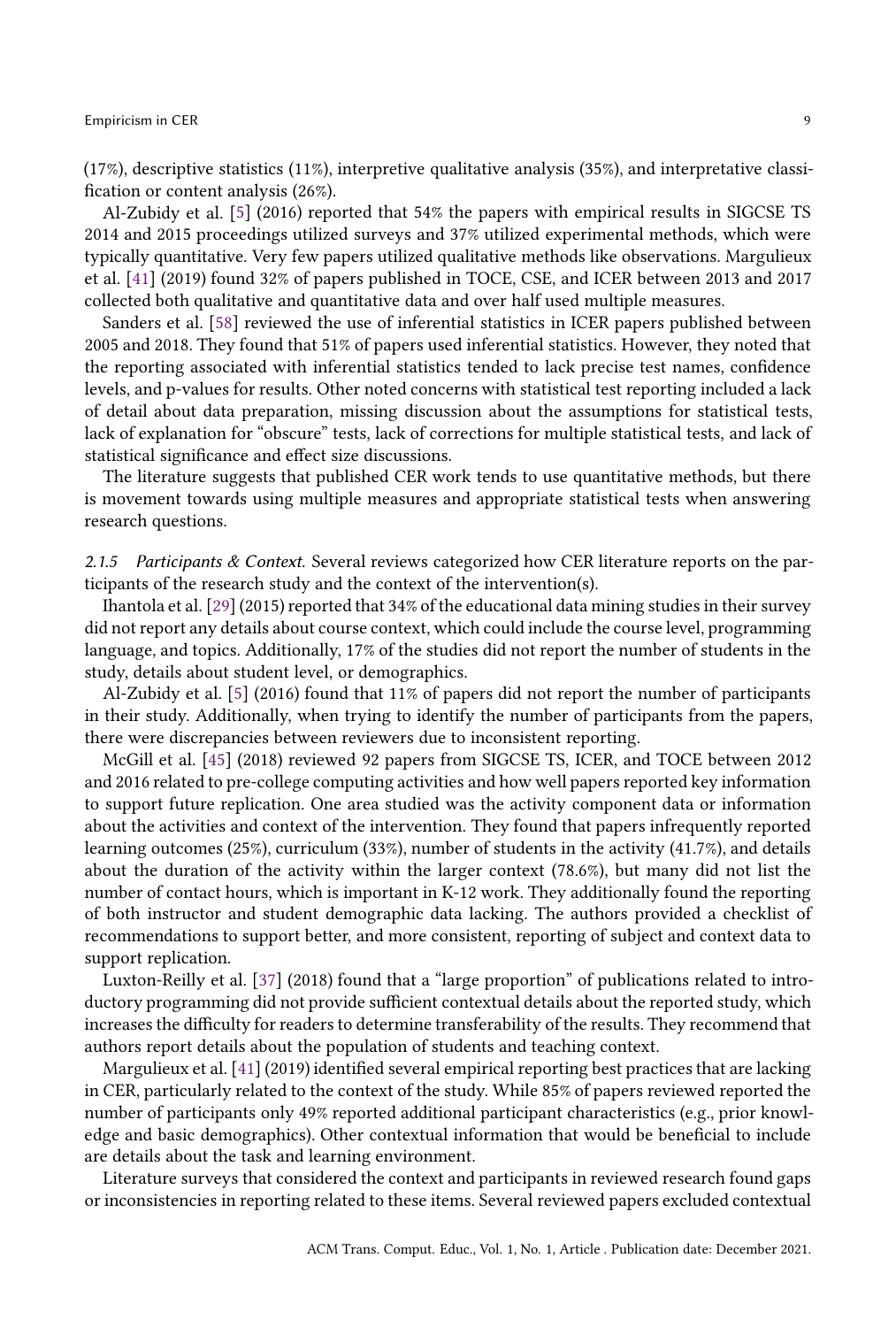information about the classroom or environment of the study [\[29,](#page-35-8) [37,](#page-36-11) [41](#page-36-2), [45\]](#page-36-4). Several studies found that between 10-20% of papers did not report the number of participants [\[5,](#page-34-5) [29,](#page-35-8) [41\]](#page-36-2).

2.1.6 Data Sources. Several studies reported on the source of the data collected, including the use of validated and non-validated instruments.

Randolph et al. [\[56\]](#page-37-7) (2008) reported on the independent, dependent, and mediating/moderating variables in 123 behavioral, quantitative, and empirical articles in their sample of CER literature. The most common independent variable was student instruction (98.9%). The most common dependent variables were attitudes (60.2%) and achievement in computer science (56.1%). Only 29% of papers used mediating or moderating variables, including gender, grade level, and learning styles. The identification of measures showed that questionnaires were the most commonly used (52.5%) followed by grades (29.3%), teacher- or researcher-made tests (22.0%), and student work (17.9%).

Sheard et al. [\[61\]](#page-37-11) (2009) found that empirical papers from a variety of CER venues utilized formal course assessments (42%), tasks students complete (38%), and questionnaires (33%) as the top three data gathering techniques. The authors note that the use of "established measurement instruments" was low in reviewed studies and that publications lacked details about how the instruments were used.

Malmi et al. [\[40\]](#page-36-8) (2010) classified the data sources from ICER papers as (1) naturally occurring, (2) research specific data, (3) reflection, or (4) software. The results showed 79% of those papers used research specific data, i.e. data collected specifically for the needs of the research through interviews, questionnaires, observational data, assignments, or tasks.

Al-Zubidy et al. [\[5](#page-34-5)] (2016) found that most SIGCSE TS papers that used empirical evaluation reported on pedagogical techniques followed by courses and curriculum. Additionally, they found that over 75% of authors reported on new subjects specific to the paper. There was little replication or even reuse of data, even from the authors' previous studies.

Ihantola et al. [\[29\]](#page-35-8) (2016) found in their survey of educational data mining literature that 81% of studies reported work from a single institution, 80% of studies did not consider longitudinal data, and 66% of studies only considered a single course. Additionally, they considered methods and analysis from several perspectives including details about the tasks students performed as part of the study, the type of data collected (e.g., logging, key-stroke), and the analysis methods. They found several gaps in reporting for each of these.

Decker and McGill [\[15](#page-35-14)] (2019) consider evaluation instruments as a key data source in CER literature. They found 47 evaluation instruments that measured cognitive, non-cognitive, and program evaluation constructs that are useful for CER researchers and would complement other quantitative and qualitative measures. They categorized the instruments based on number of items, type of items, target demographic, reliability, and validity as reported in the literature.

The sources of data for CER work covers a variety of measures from student grades, attitudinal surveys, key-logging, and other automated data collection. A variety of evaluation instruments are available to measure various constructs [\[15\]](#page-35-14). Several of the literature surveys found that data was created specifically for the research study [\[5](#page-34-5), [40](#page-36-8)] and focused on a single class or institution [\[29\]](#page-35-8). Many surveys noted that reviewed literature lacked details in reporting on the data collected and that reuse of data was low [\[5](#page-34-5), [29](#page-35-8)].

2.1.7 Comparisons  $\&$  Replications. Several recent papers consider the impact of reporting quality on the possibility for comparisons between and replications of CER work.

Ihantola et al. [\[29\]](#page-35-8) (2015) identified 5 studies (7% of their selected papers) as replication studies in the domain of educational data mining. Al-Zubidy et al. [\[5\]](#page-34-5) (2016) found that 46% of papers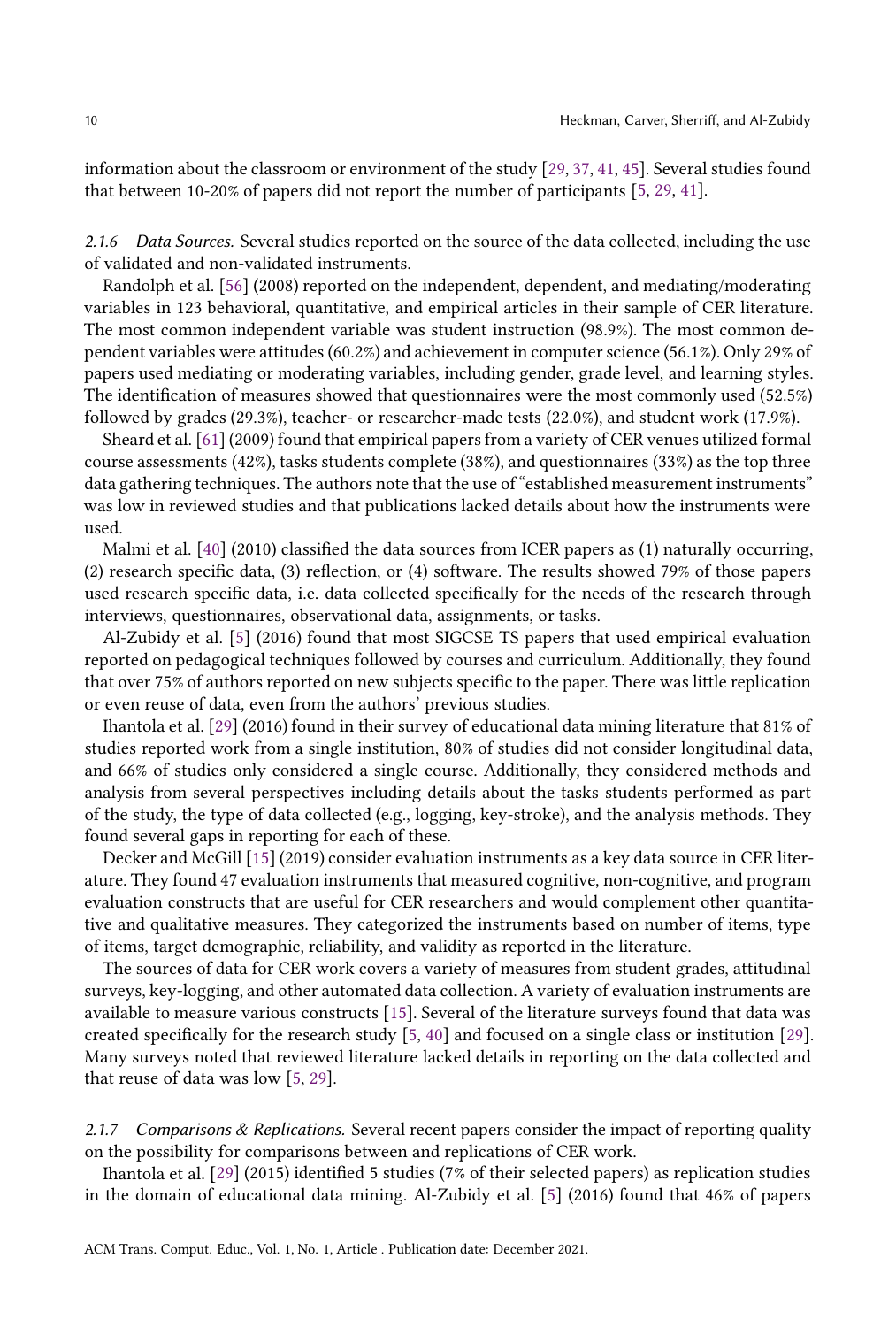reviewed had no comparison point as part of the study. The remaining papers either had a comparison to historical data or a comparison to a data set created specifically for the study. Additionally, fewer than six papers each year of the review (2014 and 2015) reported replications of prior work [\[5](#page-34-5)].

Ahadi et al. [\[4\]](#page-34-0) (2016) surveyed 73 CER researchers about their perspectives on the value of replication work in the community. They found challenges related to the language used to describe replication/reproducibility, bias and incentives towards original work, and a lack of community value on replication work. An example of a language challenge is related to the definitions we use for replication. A survey quote suggests that replications are challenging due to the highlycontextualized nature of the research environment. The authors further suggest that terminology is used inconsistently in the field [\[4](#page-34-0)]. However, a replication in a new environment is a conceptual replication and can help generalize the work [\[19,](#page-35-5) [59\]](#page-37-0).

McGill [\[42\]](#page-36-3) (2019) summarizes current work on replication, reproducibility, and meta-analysis in CER and provides a call to action on how to improve the field. The first suggestion is to improve individual studies because replication, reproducibility, and meta-analysis rely on high quality reporting. Other suggested actions are to pre-register studies, support open science, invest in largescale collaborative research, report power analysis and effect size, create systems to store data and research tools, and incentivize replication through community support.

Margulieux et al. [\[41\]](#page-36-2) (2019) found that while CER literature has adopted measurement instruments outside of computing and has created computing-specific instruments, most papers do not use standardized instruments to measure variables of interest. Use of standardized and validated instruments increases the reliability and validity of study results and will support meta-analysis by providing a common measure to compare across studies.

Hao et al. [\[24](#page-35-7)] (2019) completed a systematic literature review on replications in the CER community (including SIGCSE TS, ICER, ITiCSE, TOCE, CSEJ) between 2009 and 2018. Of the 2,269 articles, only 54 (2.38%) were considered a replication (as defined by Schmidt [\[59\]](#page-37-0)). Of the 54 replications, 63% were successful replications. The others reported failures or mixed results. Threequarters of the replications were conceptual (e.g., methods varied from the original study), while the remaining replications were direct (e.g., methods were as similar as possible to the original study).

CER literature does contain replications and comparisons, but replication studies are a small percentage of published CER work [\[24\]](#page-35-7). The CER community views direct replications as challenging, with most replication studies being conceptual replications [\[4,](#page-34-0) [19](#page-35-5), [24,](#page-35-7) [59\]](#page-37-0). Comparisons and replications can be supported with the use of validated instruments [\[15,](#page-35-14) [41](#page-36-2)] and other open science practices can support replications [\[42\]](#page-36-3).

2.1.8 Gaps in Reporting. Many literature reviews included a discussion about gaps in reporting of the literature surveyed. These gaps are places where the literature review was more challenging because papers were missing key pieces of information.

Randolph et al. [\[56](#page-37-7)] (2008) reviewed 352 papers randomly selected from all papers published in several computing education venues between 2000 and 2005. As part of their methodological review, they identified whether papers contained elements considered important by the American Psychological Association [\[7\]](#page-34-2), which include items like an abstract, research questions, and a description of participants. They found that less than 50% of the sampled papers reported purpose/rationale (36.6%), research questions/hypotheses (22.0%), participants description (45.5%), procedures (37.4%), and separate results and discussion (29.3%).

Sheard et al. [\[61](#page-37-11)] (2009) report on a lack of connection between findings related to the process of learning programming and relevant theories and models of learning. Malmi et al. [\[40\]](#page-36-8) (2010)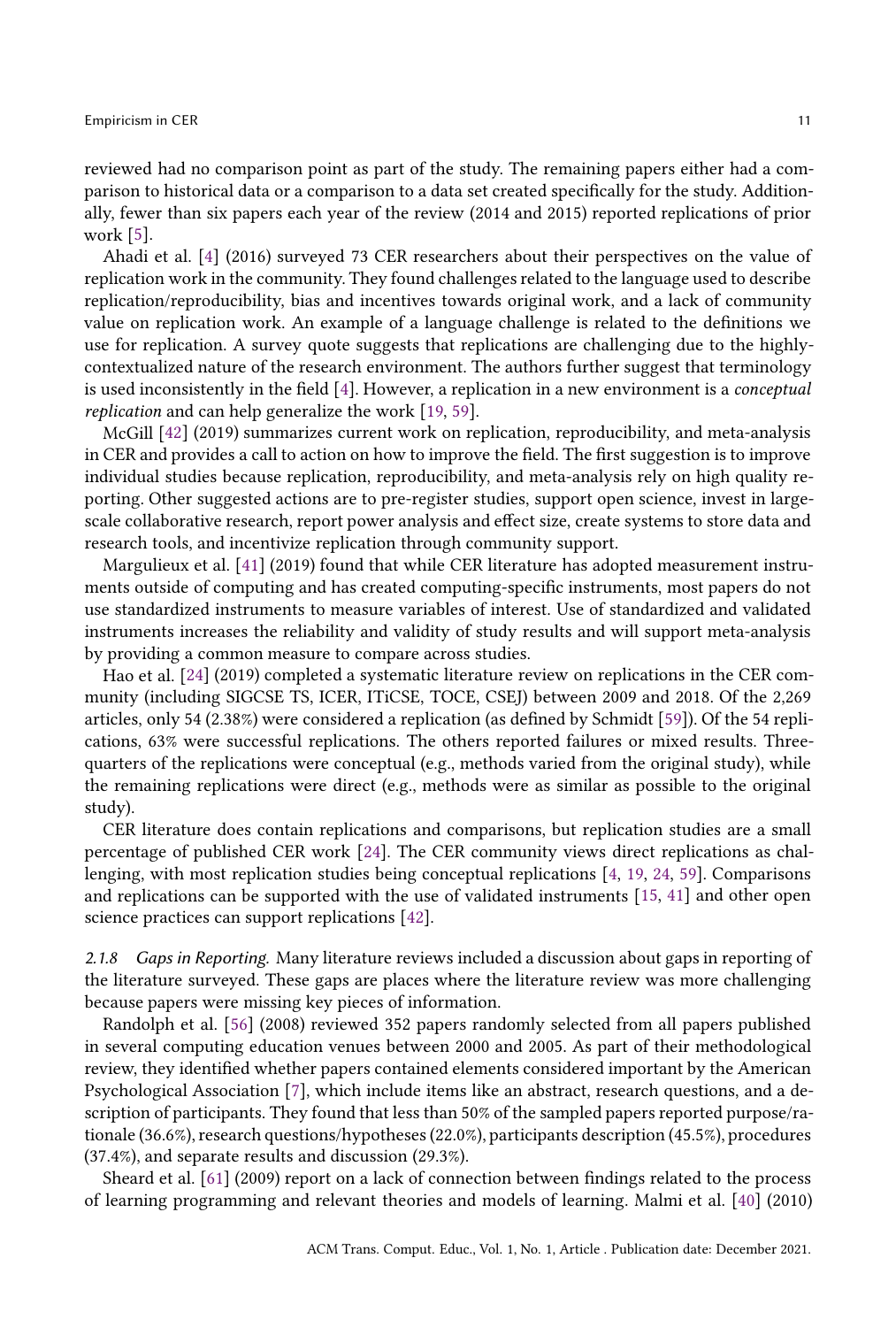found it challenging to identify the theories, models, frameworks, and instruments utilized in the papers reviewed with similar challenges in other dimensions considered during the review.

Ihantola et al. [\[29\]](#page-35-8) demonstrated the challenges to re-analysis, replication, and reproduction resulting from a lack of context and details in existing literature through three case-studies. Additionally, their analysis of quality measures on reviewed papers found that reporting related to confounding factors, threats to validity, and ethical issues were lacking. Some survey responses from Ahadi et al. [\[4\]](#page-34-0)'s (2016) work suggests that replications can be difficult due to gaps in the reporting of a research study.

Al-Zubidy et al. [\[5](#page-34-5)] (2016) identified several areas where gaps in reporting lead to challenges when reviewing the literature particularly with regard to lack of replication and inconsistent paper organization. In particular, they found that between 40% of 70% of papers in the years evaluated from the SIGCSE TS were lacking threats to validity.

Lishinski et al. [\[36](#page-36-10)] (2016) found that 47% of CSE and 56% of ICER papers during their study timeframe reported explicit research questions. While this level of reporting is an improvement over the use of research questions as reported by Randolph et al. [\[56](#page-37-7)], the lack of explicit research questions in some empirical studies is a concern. Lishinski et al. [\[36\]](#page-36-10)'s finding about research questions are lower than the 79% reported by Ihantola et al. [\[29](#page-35-8)] possibly due to the focus on educational data mining and learning analytics.

McGill et al. [\[45\]](#page-36-4) (2018) found many gaps in reporting of pre-college activities related to the study context and the demographics of instructors and students. They provide a checklist with recommendations that would also be useful for education researcher more broadly.

Luxton-Reilly et al. [\[37](#page-36-11)] (2018) found in their review of introductory programming that many papers lacked details about the construct/intervention and its operationalization and effect sizes, which limits replication. They suggest archiving course information including "syllabus, learning outcomes, infrastructure, teaching approaches, and population demographics...".

Prior work found several gaps in reporting quality [\[5](#page-34-5), [29,](#page-35-8) [36,](#page-36-10) [56](#page-37-7)], lack of connection between results and theories [\[40](#page-36-8), [61\]](#page-37-11), and lack of contextual information [\[29](#page-35-8), [37,](#page-36-11) [45\]](#page-36-4). Open science practices, like archiving research study information, could supplement the details in the literature [\[37](#page-36-11), [42](#page-36-3)].

### <span id="page-11-0"></span>2.2 Guidelines for Reporting and Quality

Several organizations provide guidelines for reporting and assessing study quality. We encourage interested readers to review these resources to consider additional quality expectations when designing and reporting on empirical CER studies.

The What Works Clearinghouse (WWC) has developed a Standards Handbook [\[12](#page-35-3)] that provides resources for a systematic review process, including the development of a quality rubric, to provide summary reports about empirical educational research that can be of use to policymakers. The structured review is intended to assess the *internal validity* of the study. WWC focuses on four types of research: randomized controlled trials, quasi-experimental design, regression discontinuity design, and single-case design. Studies related to a particular area of interest and quality rubric provide one of three labels: meets WWC Design Standards without reservations, meets WWC Design Standards with reservations, does not meet WWC Design Standards. For example, quasi-experimental designs which lack randomization can only achieve the category "meets WWC Design Standards with reservations" due to the lack of randomization in the process. The WWC Design Standards provide a deeper quality assessment, specifically around the methods, results, and internal validity of educational research studies than our rubric on reporting norms.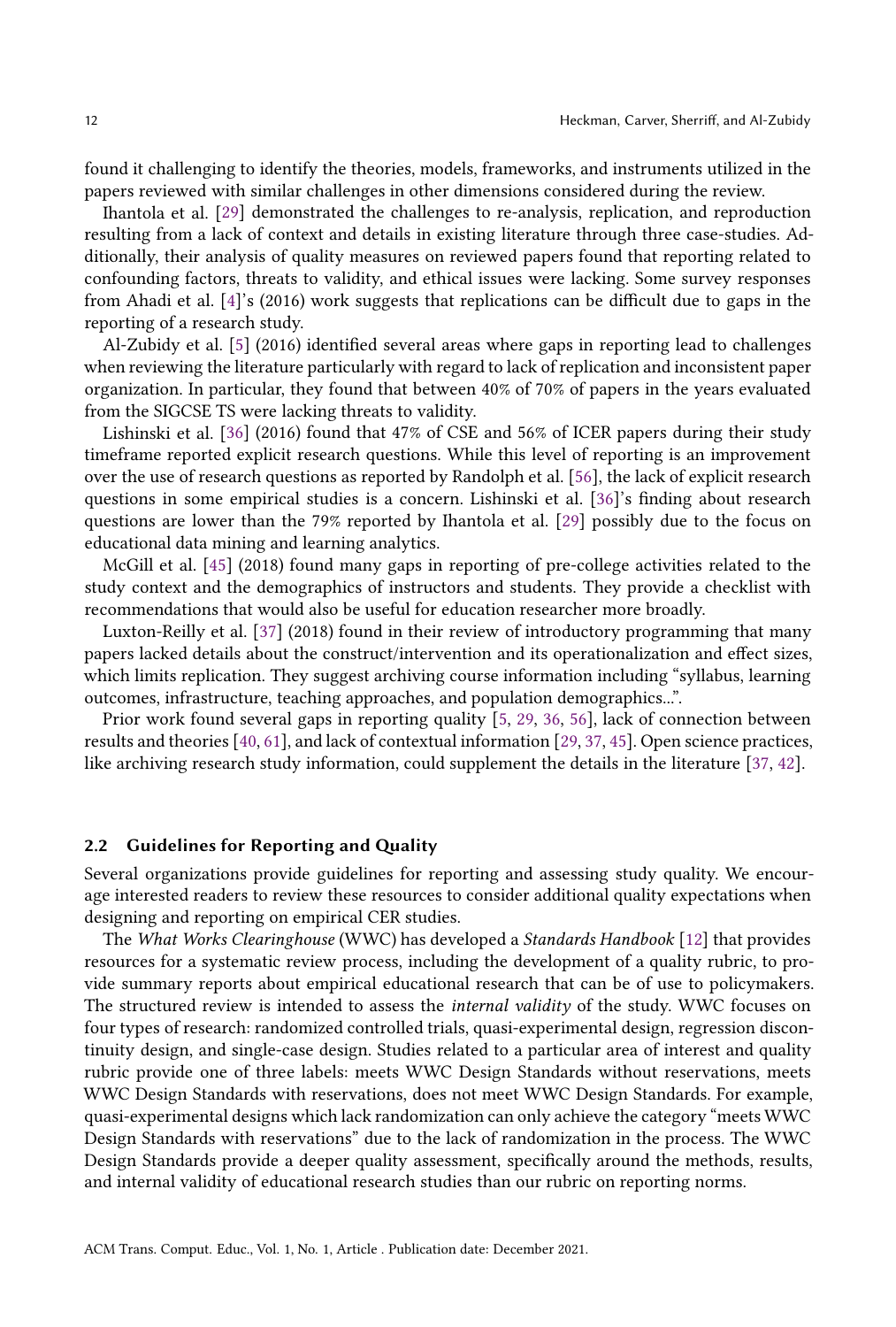### **Empiricism in CER** 13

The CONSORT 2010 Statement [\[60](#page-37-1)] provides guidelines and a checklist for reporting parallel group randomized trials. While the authors of CONSORT do not prescribe a specific article structure, they do suggest using subheadings to help readers find information in the manuscript. Appropriate subheadings provide readers with guideposts on where to find important information and can be especially useful for supporting possible replications.

The American Psychological Association (APA) provides Journal Article Reporting Standards  $(JARS)$  for researchers, reviewers, and editors [\[7\]](#page-34-2). The website provides guidelines for reporting standards on quantitative, qualitative, and mixed research publications and study designs. It also provides guidance on meta-analysis reporting standards.

The American Education Research Association (AERA) Standards for Reporting on Empirical Social Science Research in AERA Publications provides guidance for reporting on empirical educational research [\[6\]](#page-34-6). Guidance includes a clear statement of the problem, description of the study design, overview of the data collection and sources of evidence, a description of key measurements and how they are operationalized by the study, details of analysis procedures, scope, and ethics.

Within the computing education community, several articles provide guidance on high quality reporting of CER work. Daniels and Pears [\[14\]](#page-35-15) provide a framework for designing action research to support answering research questions about "concrete teaching and learning challenges" in computer science classrooms. Their framework provides guidance on reporting the researcher's epistemology and theoretical perspective(s), describing the context of the research study, and describing the methodology and methods associated with the research question. McGill and Decker [\[43\]](#page-36-14) describe the challenges in creating a repository for K-12 CER research due to inconsistencies in reporting standards and questions about study quality identified by a focus group gathered to create repository requirements. Some of the findings from the focus group suggest that reporting on basic technical components would support replication. The <www.csedresearch.org> website serves as a repository for instruments and guidelines for reporting on K-12 studies, which builds on other work by McGill, Decker, and others [\[45\]](#page-36-4). As part of their systematic literature review, Ihantola et al. [\[29](#page-35-8)] created a quality assessment rubric for selected studies that reported on educational data mining and learning analytics.

Researchers in related fields which also consider human subjects, like software engineering, have proposed reporting guidelines for empirical work. Runeson and Höst [\[57\]](#page-37-18) describes guidelines for reporting case studies, including suggested headings and subsections. The work [\[57\]](#page-37-18) compares case study reporting guidelines to experimental reporting guidelines created by Jedlitschka and Pfahl [\[31\]](#page-35-16) and refined by Kitchenham et al. [\[35\]](#page-36-15). Additionally, Kitchenham et al. [\[35\]](#page-36-15) provides checklists that researchers, practitioners, meta-reviewers, replicators, and reviewers should consider when reading experimental work. Carver [\[10\]](#page-35-17) provides guidelines for reporting experimental replications in software engineering that can also be useful as general reporting guidelines for empirical work. As part of reporting on a replication, the original study should be discussed, including the research question(s), participants and their characteristics and context, experimental design, artifacts or resources used in the study, context variables, and summary of the results as general reporting guidelines for empirical work.

### 2.3 Guidelines for Replication

Our focus on reporting quality is in the goal of supporting replications, meta-analysis, and theorybuilding in the CER community. This section describes key references on replications in CER and more broadly.

Schmidt [\[59\]](#page-37-0) provides a pragmatic and operational overview of replication, particularly in the social sciences. Their definitions of direct replication and conceptual replication form the foundation of the discussion of replication and capture our views of replication. Replications provide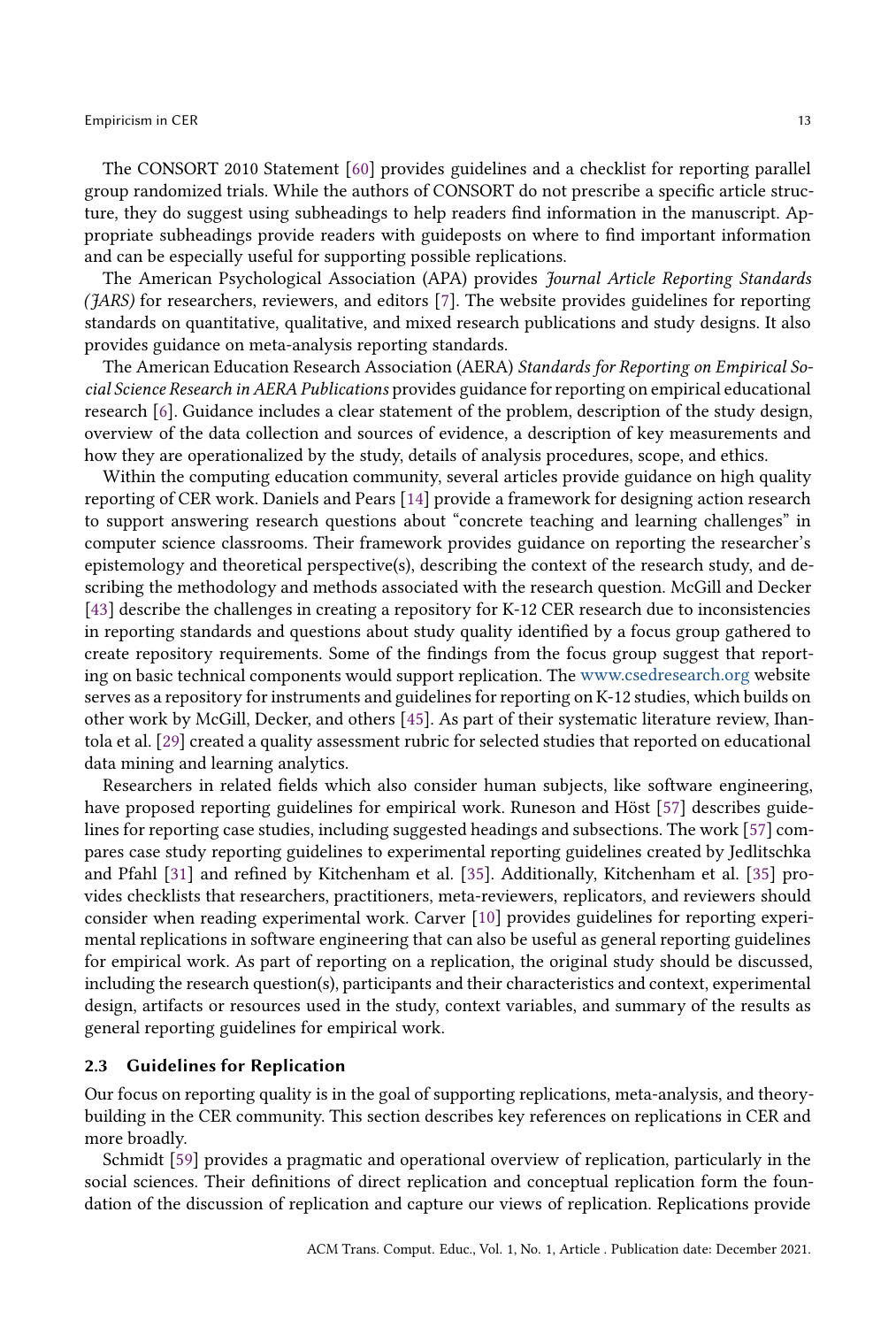additional confirmatory power about a research question. Schmidt suggests five functions of replication: "to control for sampling error, to control for artifacts, to control for fraud, to generalize results to a larger or to a different population, and to verify the underlying hypothesis of the earlier experiment." While Schmidt [\[59\]](#page-37-0) provides a framework for replications and reproductions, he additionally provides a pragmatic reflection on practical publications of reflections given community biases towards original work by using follow-up studies and systematic replications. Follow-up studies may include direct replication of earlier work and additional experimental conditions that either provide generalizability or novelty beyond the replicative piece. Systematic replications provide a way of exploring the variation around a research replication modeled as a data matrix. Replications consider different cases within the matrix to systematically explore the research space.

The National Science Foundation (NSF) and the Institute of Education Sciences (IES) issued joint Companion Guidelines on Replication & Reproducibility in Education Research [\[19](#page-35-5)] as a supplement to the Common Guidelines for Education Research and Development [\[18\]](#page-35-18). The Companion Guidelines define reproducibility and replication and describe the importance of both in furthering theory in education. The guidelines for designing reproducible studies suggest that "Analyses should be described in sufficient detail as to allow other researchers to reproduce the results using the same dataset." When reporting results, researchers should share data and analysis details, how results compare to replicated or reproduced studies, and specific details about data that was excluded or omitted [\[19\]](#page-35-5). The definitions from the Companion Guidelines, which are similar to those provided by Schmidt [\[59\]](#page-37-0), are:

- reproducibility: "the ability to achieve the same findings as another investigator using extant data from a prior study" [\[19\]](#page-35-5).
- replication: "involved collecting and analyzing data to determine if the new studies (in whole or in part) yield the same findings as a previous study" [\[19\]](#page-35-5). Replication studies are further broken down into two categories:
	- direct replication: "seek to replicate findings from a previous study using the same, or as similar as possible, research methods and procedures as a previous study" [\[19,](#page-35-5) [59\]](#page-37-0).
	- conceptual replication: "seek to determine whether similar results are found when certain aspects of a previous study's method and/or procedures are systematically varied" [\[19,](#page-35-5) [59\]](#page-37-0).

Nosek and Lakens [\[49](#page-36-16)] describe the benefits of direct replication as increasing the size of the data that can help identify false positive results, help establish generalizability of results, and identify the boundaries of results.

Gómez et al. [\[21\]](#page-35-6) explore the language and definitions of how other disciplines verify findings of experimental research. A review of literature found 18 sources with classifications of replications. Their synthesis identified three key groupings of definitions based on whether the authors use the same methods for either *operational replication* of the methods or *empirical generalization* of the results, different methods for a conceptual replication to determine if the results around a given hypothesis are reproducible, or **existing data sets** where the analysis is replicated for *internal* replication or for a reanalysis of the data using different methods. Gómez et al. [\[21\]](#page-35-6) provide the following terms and definitions:

- Re-analysis: uses the same or different analysis on "the data of a previously run experiment are used to verify the results rather than re-running the experiment." [\[21\]](#page-35-6)
- Replication: uses the same methods with different data that "verifies that the observed findings are stable enough to be discovered more than once." [\[21\]](#page-35-6)
- Reproduction: uses the same hypothesis, but different methods and data to verify "that the findings are not to be attributed to the experimental method." [\[21](#page-35-6)]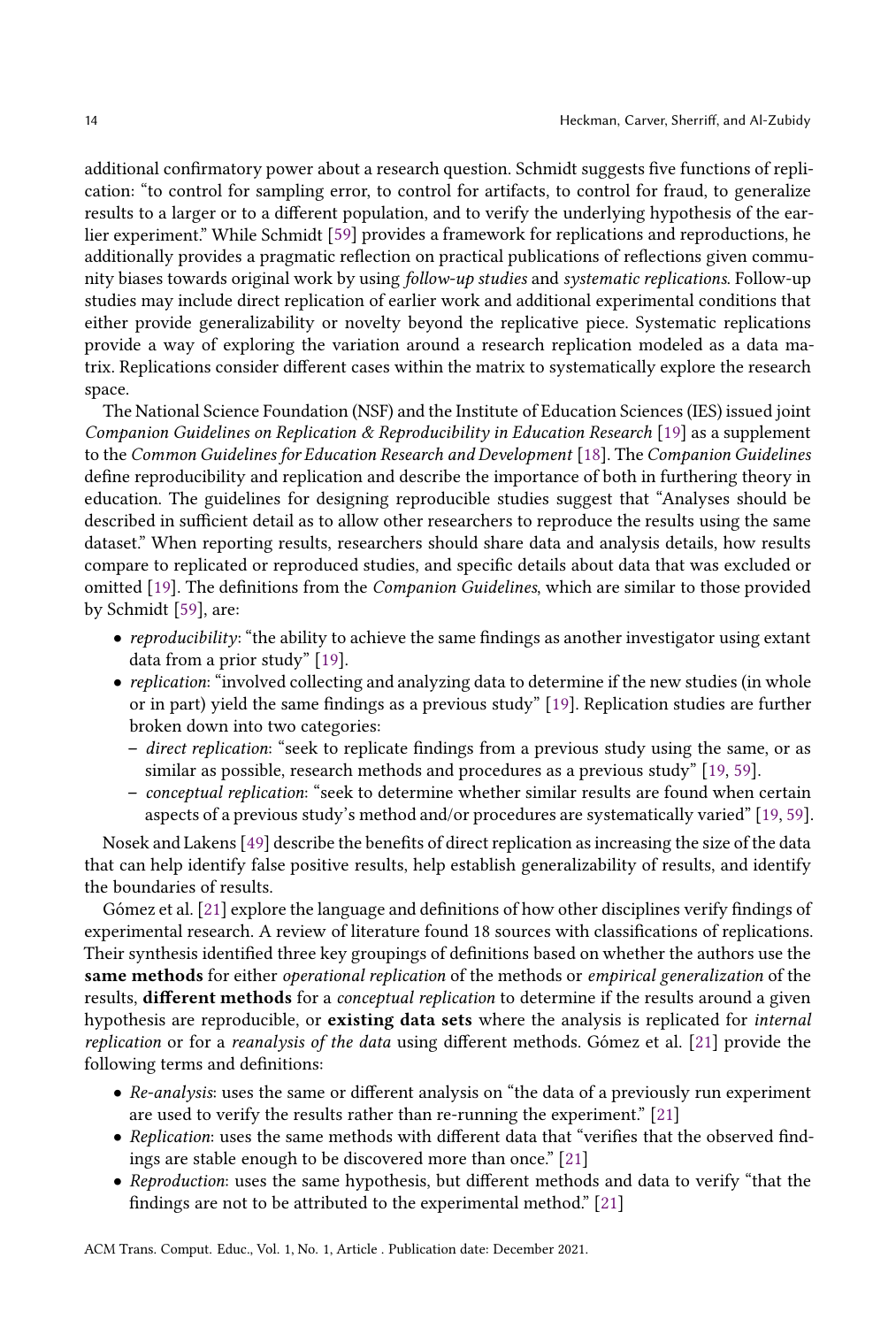Ihantola et al. [\[29](#page-35-8)] build on Gómez et al.'s [\[21](#page-35-6)] work to create a novel classification of reproduction studies in the R.A.P. Taxonomy. They consider three key criteria: researchers, data analysis, and data production to identify seven classifications where one or more of the criteria are changed for study reproduction. By considering the taxonomy, researchers can examine the state space of possible study reproductions related to a specific hypothesis. The seven categories and their definitions are:

- Re-Analysis: "a different different experimenter is following the same analysis done before with the original data set for review purposes" [\[29\]](#page-35-8)
- Extended Analysis: "an experimenter is extending the baseline study by looking at a previously analyzed data set, but using new analysis methods [\[29\]](#page-35-8)
- Repetition: "an experimenter is repeating the same analysis with new data" [\[29](#page-35-8)]
- Verification: "the same data set is looked into again by a different experimenter and using a different analysis method to verify the conclusions" [\[29\]](#page-35-8)
- Replication Study: "a different experimenter is following the same analysis method as in the baseline study, but using their own different data set" [\[29\]](#page-35-8)
- Triangulation: "an experimenter is collecting a new data set to be analyzed with a new method" [\[29](#page-35-8)]
- Reproduction: "a different experimenter is analyzing their own new data set and following a new analysis method designed for the study in order to test the hypothesis in the baseline study." [\[29](#page-35-8)]

ACM updated their Artifact Review and Badging definitions [\[3](#page-34-7)] in 2020 to correspond to definitions used by the National Information Standards Organization (NISO). ACM uses the following definitions:

- Repeatability: "Same team, same experimental setup" [\[3\]](#page-34-7)
- Reproducibility: "Different team, same experimental setup" [\[3](#page-34-7)]
- Replicability: "Different team, different experimental setup" [\[3\]](#page-34-7)

<span id="page-14-0"></span>The terminology utilized by NSF and ISE Companion Guidelines [\[19](#page-35-5)], Gómez et al. [\[21\]](#page-35-6), Ihantola et al. [\[29\]](#page-35-8), and ACM [\[3](#page-34-7)] is inconsistent . Table [2](#page-14-0) maps the definitions to each other. We utilize the definitions from the Companion Guidelines [\[19](#page-35-5)] in our discussion.

| NSF/ISE<br>Companion Guidelines <sup>[19]</sup> | Gómez, et al. [21] | Ihantola, et al. [29]                                     | ACM [3]         |
|-------------------------------------------------|--------------------|-----------------------------------------------------------|-----------------|
| Reproducibility                                 | Re-analysis        | Re-analysis<br>Verification                               | Repeatability   |
| Direct Replication                              | Replication        | Repetition<br>Replication Study                           | Reproducibility |
| Conceptual Replication                          | Reproduction       | <b>Extended Analysis</b><br>Triangulation<br>Reproduction | Replicability   |

| Table 2. Alignment of Replication Definitions |  |  |
|-----------------------------------------------|--|--|
|-----------------------------------------------|--|--|

### 2.4 Contributions

The recent increase in characterizing the reporting standards in CER literature through various reporting lenses demonstrates the need for the community to identify and use common reporting standards. We see our contribution as complementing the recent work of others [\[4](#page-34-0), [5,](#page-34-5) [24](#page-35-7), [29,](#page-35-8) [36](#page-36-10),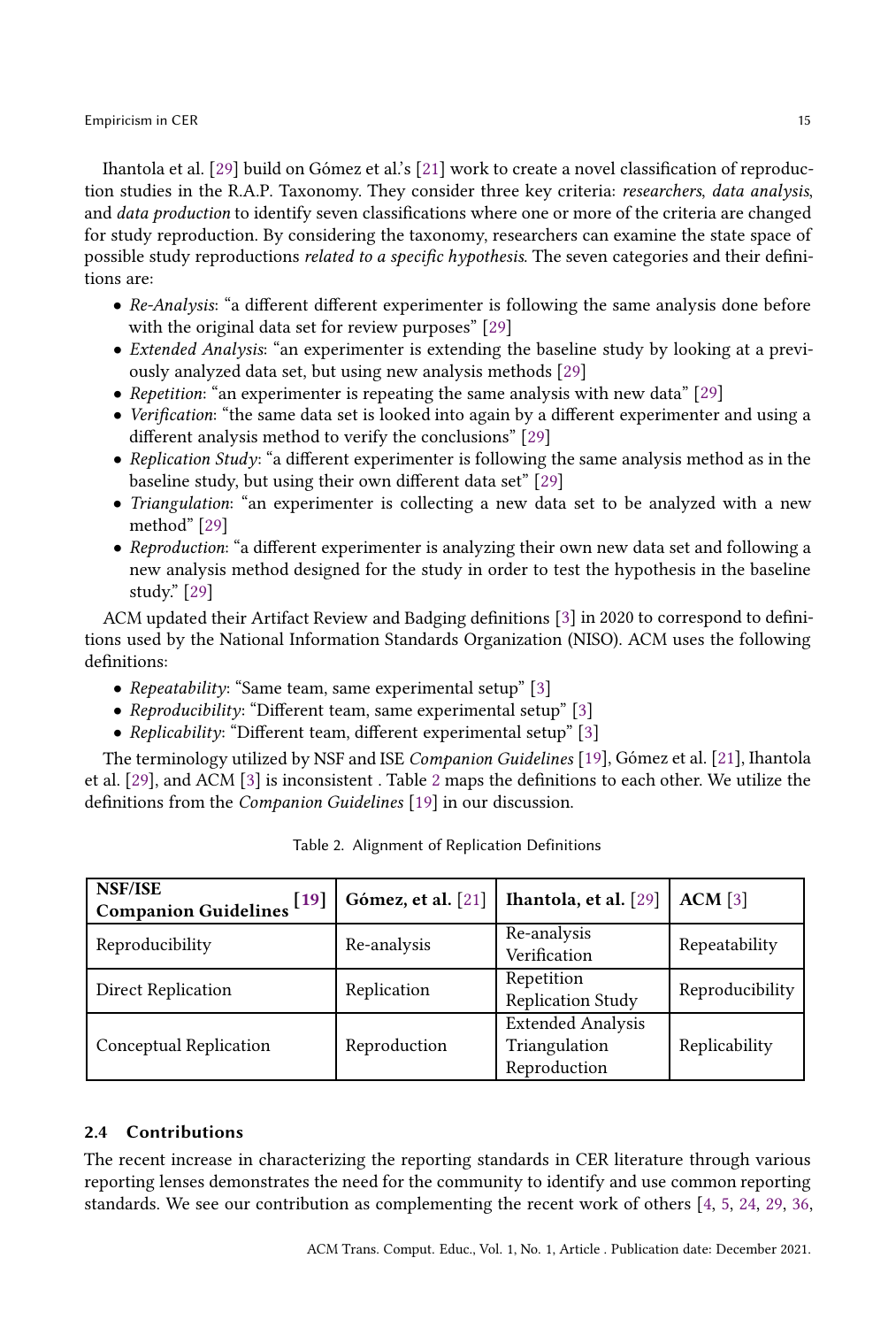[38](#page-36-12), [41,](#page-36-2) [42](#page-36-3), [44,](#page-36-7) [45,](#page-36-4) [48](#page-36-13), [58,](#page-37-12) [71](#page-38-4)] to improve reporting standards in the CER community. Specifically, the current paper provides an advance over prior work in three dimensions:

- Scale we considered the proceedings of five CER venues for a full two years, including the SIGCSE TS;
- Scope our study provides a broad snapshot that covers the full proceedings/issues of CER venues compared with the more focused snapshots of prior work.
- Focus our study investigates the quality of empirical reporting in CER rather than classification.

## 3 METHODOLOGY

Our goal is to describe the reporting of empiricism across the most common venues for computing education research and practice. We have identified elements of empiricism that should be included in reports of research results, which parallel the key items needed during design of an educational research study [\[8](#page-34-1), [13,](#page-35-19) [16](#page-35-4)]. Our systematic literature review [\[34](#page-36-17)] will reveal the state of the practice for reporting empirical research results and provide guidance to the CER community for how to improve reporting to provide the basis the community needs to advance in a scientifically rigorous manner.

Our study investigates the following research questions (RQs):

- RQ1: What percentage of papers in CER venues have some form of empirical evaluation?
- RQ2: Of the papers that have empirical evaluation, what are the characteristics of the empirical evaluation?
- RQ3: Of the papers that have empirical evaluation, do they follow norms (both for inclusion and for labeling of information needed for replication, meta-analysis, and, eventually, theorybuilding) for reporting empirical work?

# 3.1 Selection Criteria

Previous work done through 2008 [\[56,](#page-37-7) [72\]](#page-38-3) showed a small increase in the presence of empirical evaluation in papers in CER conferences in general. Several more recent papers show an increase in empirical work across a variety of venues [\[5,](#page-34-5) [29](#page-35-8), [36](#page-36-10), [40\]](#page-36-8). Our evaluation includes two years of papers from five venues (SIGCSE TS, ICER, ITiCSE, TOCE, and CSE). We included all papers from the TOCE and CSE editions and two iterations of each conference during 2014 and 2015.

## 3.2 CER Empiricism Assessment Rubric

We developed and piloted the first version of the CER Empiricism Assessment Rubric in 2015 [\[5\]](#page-34-5). This initial version of the rubric was based on the evaluation rubrics used in previous reviews of CER literature [\[56,](#page-37-7) [72\]](#page-38-3) and on items considered when designing empirical studies [\[8,](#page-34-1) [16\]](#page-35-4). Specifically, the rubric was focused on aspects of a research paper that are essential for others to understand and potentially replicate the experiment, as evidenced by prior work [\[56](#page-37-7), [72\]](#page-38-3) and supported by guidelines in educational research [\[12,](#page-35-3) [19](#page-35-5), [59](#page-37-0), [60](#page-37-1)]. Randolph et al.'s rubric, however, incorporated more granular details in its categories. For example, Randolph et al.'s rubric took into account the computing domain from which the research intervention originated, including categories such as "Visualization" and "Simulation" as discrete options [\[56](#page-37-7)]. Our rubric takes a more high-level approach, focusing more on the general role of the intervention in how it relates to computing education. In this example, instead of noting whether the intervention incorporated "Visualization" or "Simulation," we focused on whether the intervention was an assignment, a tool, a curricular innovation, etc.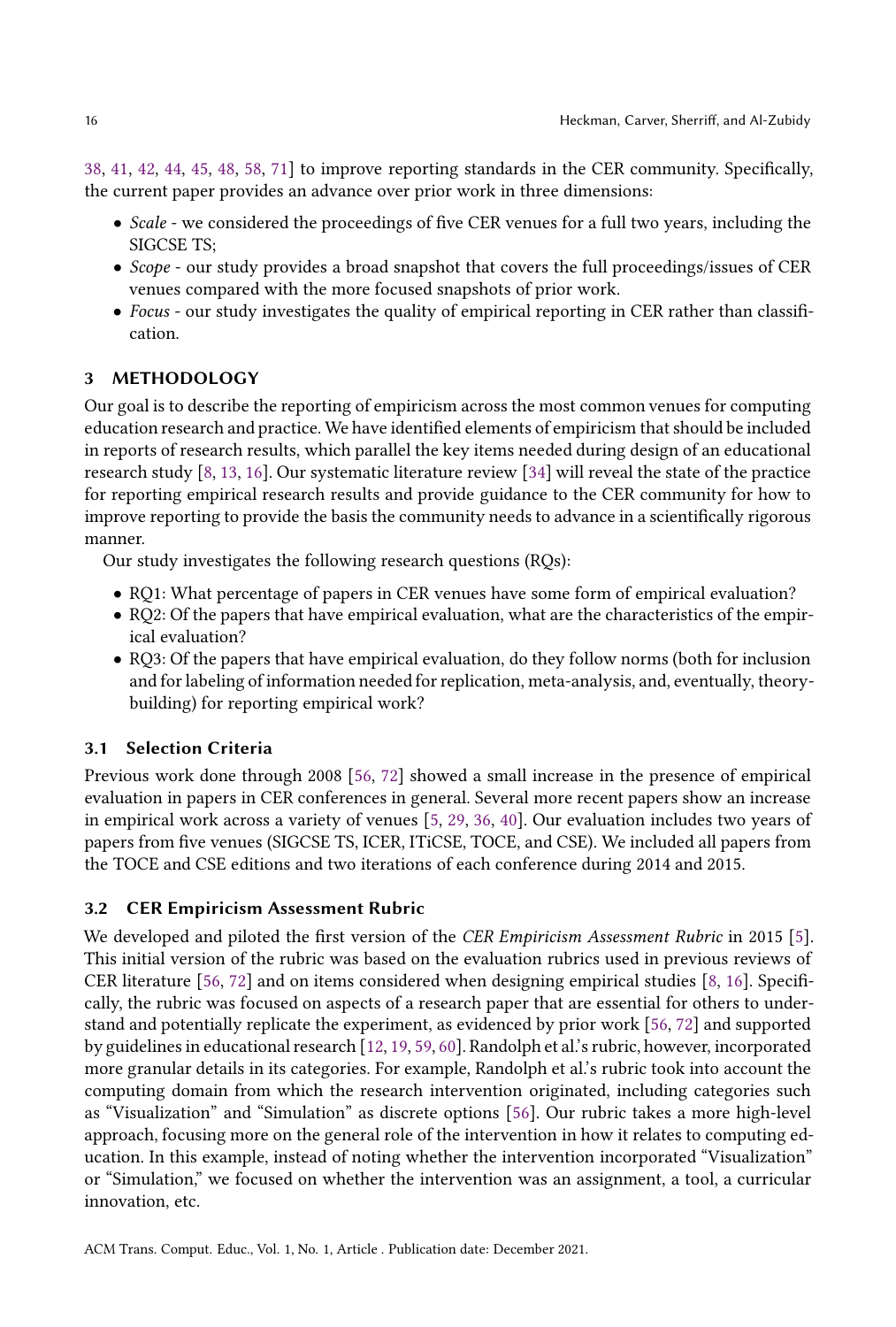#### **Empiricism in CER** 17

After we applied the initial version of the rubric in our study of the SIGCSE TS proceedings, we evolved both the rubric and the methodology for applying it to a large number of papers to arrive at the current version of the rubric found in Appendix A. In updating our rubric, we referenced the evolving reviewing guidelines for ACM SIGCSE conferences and work in the scholarship of teaching and learning (SoTL) space to ensure that our core rubric items were capturing current best practices in CER work [\[8\]](#page-34-1). Further, we streamlined our evaluation methodology to make the application of the rubric to a large set of papers more feasible, while still maintaining the quality of our evaluation by examining the inter-rater reliability. Finally, we discovered some papers that exposed corner cases that we needed to address, such as papers that purported to be empirical studies, but reported no number of actual participants in the study.

The rubric is comprised of a *Base Rubric* that is applicable to all papers with some level of empirical results and three additional rubrics for specific categories of research projects.

The Base Rubric contains a set of characteristics that captures the overall nature of the empirical work including information such as the type of evaluation method, the evaluation subject, whether there is any comparison, and the number of participants. These items provide a high-level characterization of the empirical work presented, answering questions such as:

- What is the balance between quantitative and qualitative work?
- At what rate do researchers publish studies on curricula?
- Are researchers performing replication studies or creating their own interventions?
- How many participants are in the typical CER study?

Depending upon the type of empirical study included in the paper, i.e. quantitative, qualitative, survey, and/or descriptive, we then employed one or more additional rubrics. Each of these rubrics allowed us to characterize the presence and clarity of important information that CER papers should include relative to each type of study. The items on these additional rubrics all use the same categorization scale that identifies whether a piece of information is present and how easy it is for the reader to *identify* that piece of information. The scale captures both types of information as follows:

- Completeness the level of completeness of presented information
	- Complete Answers/addresses all questions for a rubric category. There is no assessment on the quality of the answer.
	- Partial Answers/addresses some of the questions for a rubric category. There is no assessment on the quality of the answer.
	- Not Present Answers/addresses none of the questions for a rubric category. The questions should be addressed.
	- Not Applicable The rubric item is not applicable to the paper.
- Labeled whether the presented information is clearly labeled
	- Labeled There is a heading appropriate for the rubric item or there is emphasis (bold/italics) for the rubric item.
	- Not Labeled There is no heading or emphasis for the rubric item to easily find the item in the paper.

Therefore each rubric item can take one of six labels:

- Complete and Labeled
- Complete and Not Labeled
- Partial and Labeled
- Partial and Not Labeled
- Not Present
- Not Applicable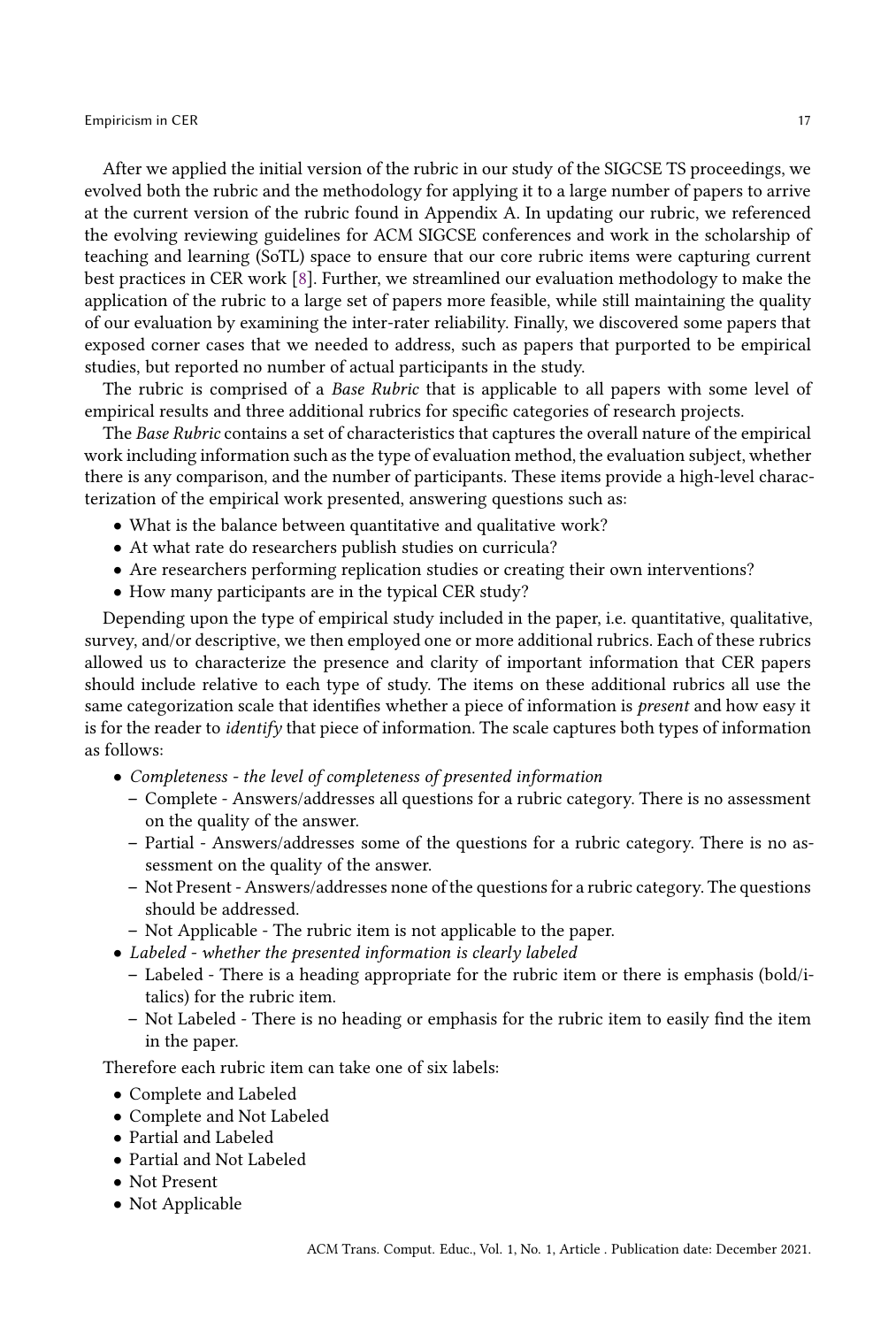The items included on the rubric represents the type of information necessary to support reproducibility and replication of research studies. We use the definitions from the Companion Guidelines on Replication & Reproducibility in Education Research published jointly by the National Science Foundation (NSF) and the Institute of Education Sciences (IES) [\[19\]](#page-35-5).

- *reproducibility*: "the ability to achieve the same findings as another investigator using extant data from a prior study" [\[19\]](#page-35-5).
- *replication*: "involved collecting and analyzing data to determine if the new studies (in whole or in part) yield the same findings as a previous study" [\[19\]](#page-35-5). Replication studies are further broken down into two categories:
	- direct replication: "seek to replicate findings from a previous study using the same, or as similar as possible, research methods and procedures as a previous study" [\[19,](#page-35-5) [59\]](#page-37-0).
	- conceptual replication: "seek to determine whether similar results are found when certain aspects of a previous study's method and/or procedures are systematically varied" [\[19,](#page-35-5) [59\]](#page-37-0).
- *meta-analysis* is a quantitative, formal, systematic analysis of a number of related study results in order to identify general patterns and draw overarching conclusions about the entire body of research [\[23\]](#page-35-20).
- theory-building is the process of using replication, repetition, and meta-analysis to systematize knowledge. Theories can drive the generation of hypotheses and produce predictive theory through scientific enquiry [\[16](#page-35-4)]. Additionally, conceptual replications can produce understanding and confirm underlying theory [\[59](#page-37-0)].

For the remainder of this paper, we use the term replication to cover any type of study design that builds on prior study designs through replication in the same setting (i.e., direct replication) or through systematic variance (i.e., conceptual replication).

Reporting common information and using open science supports replications [\[19\]](#page-35-5). Meta-analysis can then utilize these common results, aggregate them, and increase overall generalizability of findings to "gain a better understanding of what interventions improve (or do not improve) educational outcomes, for whom, and under what conditions" [\[19](#page-35-5)]. Because individual studies are more prone to error or bias, meta-analysis or meta-studies provide the opportunity to synthesize results around a research question to understand impacts on a broader set of learners [\[5,](#page-34-5) [19](#page-35-5), [42,](#page-36-3) [59\]](#page-37-0). This process provides for a mechanism for theory, either confirmatory of educational theory in a computing context or the emergence of theory to support new phenomenon [\[16,](#page-35-4) [42](#page-36-3), [59](#page-37-0)].

For example, good practice is for a paper to provide an overview of the participants, including demographics and the sampling or recruitment method [\[45](#page-36-4)]. If a paper met all the criteria specified in the rubric, the paper receives a label of "Complete" for that rubric item. If the paper meets at least one, but not all, of the criteria, the paper receives a label of "Partial" for that rubric item. If the paper meets none of the criteria in the rubric, the paper receives a label of "Not Present" for the rubric item. Finally, if this particular rubric item does not apply to the paper, the paper receives the label of "Not Applicable" for that rubric item.

To ease the replication, meta-analysis, or theory-building process, it is important for a paper to not only contain the appropriate information but also to present that information in a way that readers can easily locate it, similar to the checklists in CONSORT [\[60\]](#page-37-1) and suggested information for reporting in APA JARS [\[7\]](#page-34-2). We determined a rubric item to be easy to find if there was a relevant section heading in the paper for the item. We also considered text that emphasized a specific item through italics, bolding, or a bulleted list. These are common ways of noting research questions rather than using a section header. We assigned a value of either "Labeled" or "Not Labeled" for each rubric item in each paper.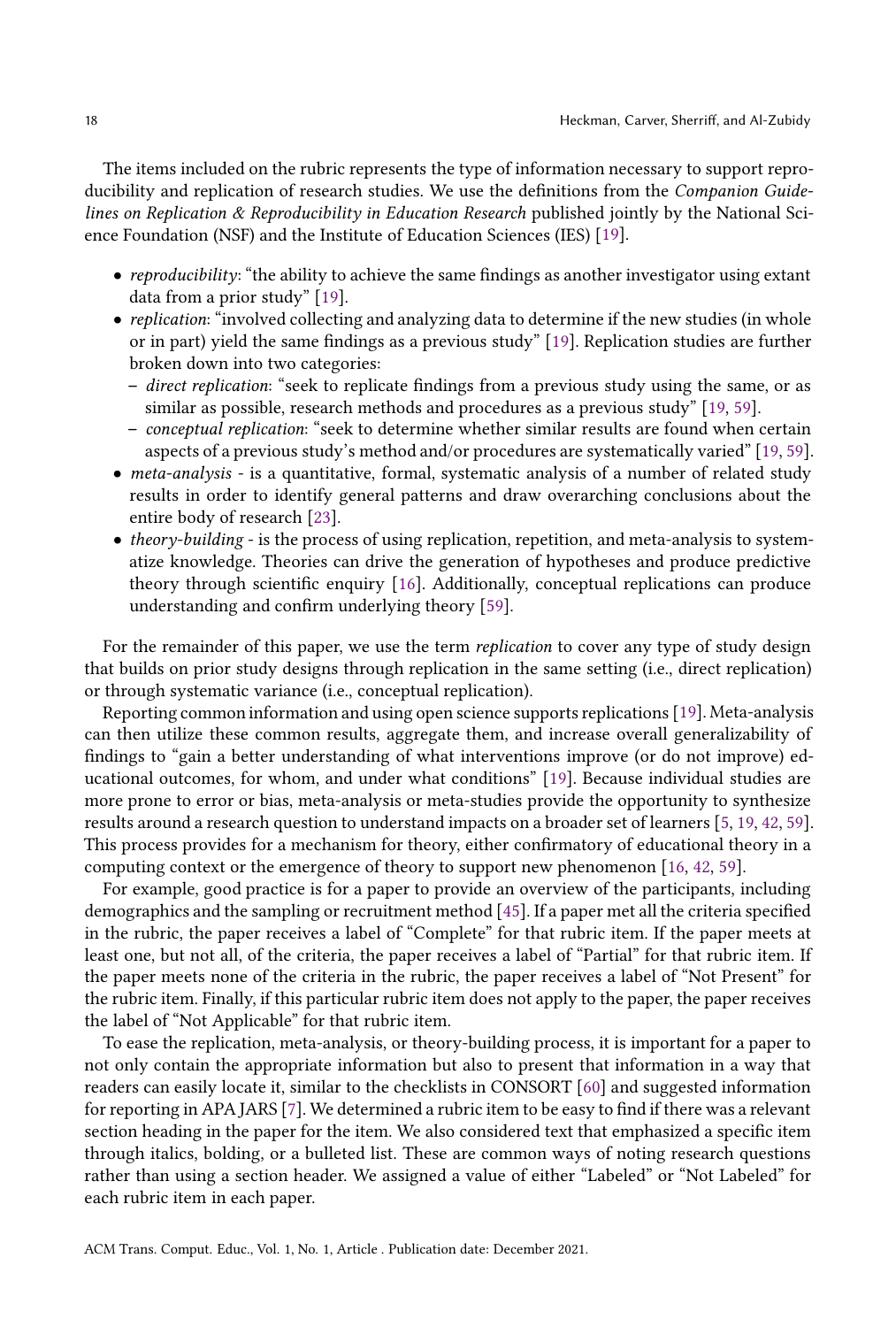To reiterate, the purpose of the CER Empiricism Assessment Rubric is to characterize the study and the rigor in which a paper reports an empirical study. The goal is to comment on the efficacy of the reporting from the perspective of a reader who wishes to replicate, perform meta-analysis, or build theories. The rubric does not comment in any way on the quality of the study or reporting itself, beyond the presence of the expected information.

We completed the Experimental Rubric for each paper that contained some form of empirical evaluation. This rubric characterizes the rigor in which the paper reports and labels the key aspects of an empirical study [\[8,](#page-34-1) [13,](#page-35-19) [16,](#page-35-4) [60\]](#page-37-1). These aspects include concepts and questions such as:

- Are the research objectives obvious and easy to find?
- Do the authors present related work?
- Is the study design properly presented?
- How was the data gathered and analyzed for this work?
- Are the results presented in a succinct, direct way?
- Are threats to validity discussed?

In order for an empirical study to be replicated, a paper needs to thoroughly discuss and clearly label these items so readers can easily find them.

We completed the Survey Rubric for each paper that uses a survey as either the primary research methodology or one of the data sources. Within those topics, the rubric items examine whether the paper describes the survey creation process, the rationale behind the questions, and the execution of the survey, including its administration and the medium used.

We completed the *Descriptive/Persuasive Rubric* for papers that do not claim any cause/effect relationship. These papers are often presented as position papers. This rubric contains items focused on the goal of the paper's argument, the presence of related work, the soundness of the argument, and whether supporting evidence is present.

### 3.3 Gathering Data and Applying the Rubric

Because we included all papers from each venue in the chosen years, we manually extracted the DOI entries for each paper from the digital library. Then we downloaded the PDFs of the papers to analyze locally.

In an initial phase, we examined the first 50 papers to refine our methodology. We randomly assigned each paper to two researchers for initial categorization. Each researcher independently evaluated the paper using the rubric. Then we met to discuss any discrepancies in the analysis. If needed, we asked a third researcher to review a paper to resolve any discrepancies. At the end of this process, all researchers agreed on the final categorization of the paper.

Based on the experience with the first 50 papers, we modified our methodology for the remaining papers. Overall, we found very few discrepancies in this first set of papers. We computed kappa to measure the inter-rater reliability for each of the rubric items across the 50 papers. Overall, our level of agreement was very high, with the kappa values for each rubric item above 0.8 (p <0.01). Based on this high level of agreement, we decided it was not necessary for two reviewers to complete the full rubric on each paper. However, we also did not want to fully rely on only one reviewer for each paper. As a compromise, because the Base Rubric contains the information that determines the type of research present in the paper and determines which other rubric(s) apply, we had two researchers complete the Base Rubric for each paper. After resolving any discrepancies, this process resulted in a consensus on the type of research present in each paper. Based on the type of research present, one researcher then reviewed the paper using one or more of the remaining rubrics (Experimental, Survey, and Descriptive/Persuasive Rubrics). Finally, we merged all results into a single spreadsheet for analysis and calculations [\[27\]](#page-35-21).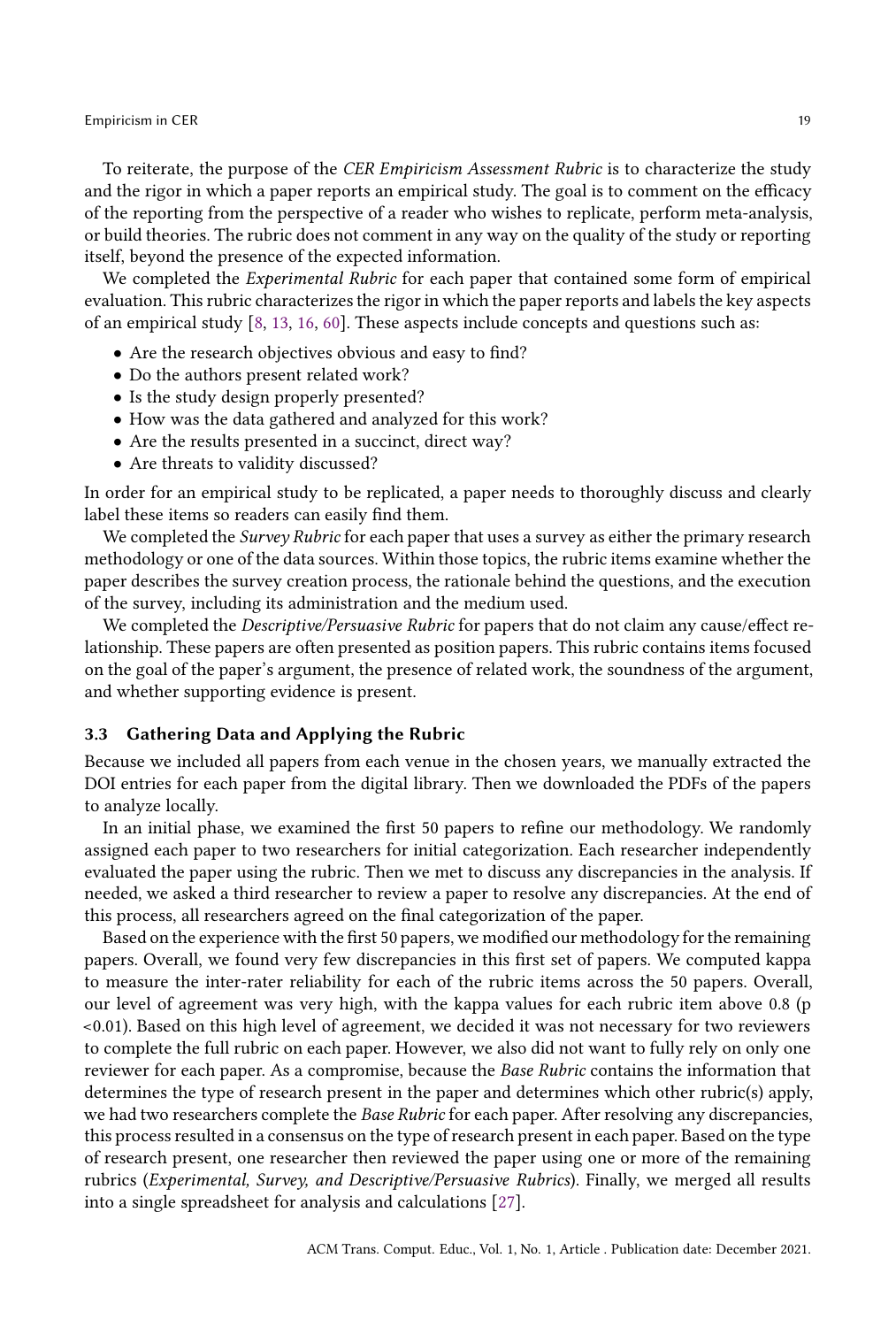### 4 RESULTS

This section describes the results of our analysis of our dataset [\[27\]](#page-35-21), organized around the three research questions.

# 4.1 RQ1: Empirical Evaluation

# RQ1: What percentage of papers in CER venues have some form of empirical evaluation?

We classify a paper as empirical if its Evaluation Method is Descriptive, Survey, Qualitative, or Quantitative such that it contains empirical evidence addressing a research goal, question, or hypothesis. As shown in Table [3,](#page-19-0) 351 of the 427 papers (82%) contained some type of empirical evaluation. While this number is quite high, note that we did not assess the quality or correctness of the empirical evaluation, just the presence of it. When considering specific venues, we found that TOCE had a lower percentage of empirical papers. This result is likely due to the fact that a portion of the TOCE papers were editorials and opinion papers, which we would not expect to contain empirical evaluation. On the other end of the spectrum, 24 out of 25 papers in ICER 2015 had some sort of empirical evaluation.

<span id="page-19-0"></span>

| <b>Venue</b>     | Year | # Papers | Acceptance<br>Rate | # Empirical<br>Papers | % Empirical<br>Papers | # Empirical<br>Papers<br>by Venue |
|------------------|------|----------|--------------------|-----------------------|-----------------------|-----------------------------------|
| <b>SIGCSE TS</b> | 2014 | 110      | 39.4%              | 91                    | 82.7%                 | 176                               |
| <b>SIGCSE TS</b> | 2015 | 103      | 36.0%              | 85                    | 82.5%                 |                                   |
| <b>ICER</b>      | 2014 | 17       | 25.0%              | 14                    | 82.4%                 | 38                                |
| <b>ICER</b>      | 2015 | 25       | 26.0%              | 24                    | 96.0%                 |                                   |
| <b>ITiCSE</b>    | 2014 | 51       | 35.0%              | 43                    | 84.3%                 | 85                                |
| <b>ITiCSE</b>    | 2015 | 52       | 43.5%              | 42                    | 80.8%                 |                                   |
| <b>TOCE</b>      | 2014 | 21       | n/a                | 15                    | 71.4%                 | 29                                |
| <b>TOCE</b>      | 2015 | 21       | n/a                | 14                    | 66.7%                 |                                   |
| <b>CSE</b>       | 2014 | 11       | n/a                | 10                    | 90.9%                 | 23                                |
| <b>CSE</b>       | 2015 | 16       | n/a                | 13                    | 81.3%                 |                                   |
| <b>Totals</b>    |      | 427      |                    | 351                   | 82.2%                 |                                   |

Table 3. Empirical Evaluation by Venue and Year

When comparing these results with those from earlier literature reviews, we see an increase in the percentage of papers containing empirical evaluation over time. Valentine [\[72\]](#page-38-3) found 21% of papers discussing CS1 and CS2 topics had "experimental" evaluation and Randolph et al. [\[56](#page-37-7)] found 35% of papers with behavioral, quantitative, or empirical research from a broader set of CS education venues from 2000-2005 contained empirical evaluation. Early surveys of ICER papers between 2005-2009 found 86% of papers had an evaluative purpose, appropriate for a conference focused on CER [\[40](#page-36-8)]. Lishinski et al. [\[36\]](#page-36-10)'s analysis considered ICER and CSE papers between 2012 and 2015 and found that 71% of CSE papers and 87% of ICER papers reported empirical results. These numbers are lower than some of our results but consider a larger time frame. A review of SIGCSE TS papers from 2014 and 2015 found that 70% of papers had some form of empirical evaluation [\[5\]](#page-34-5). Our definition of empirical evaluation is more broad resulting in higher numbers during the same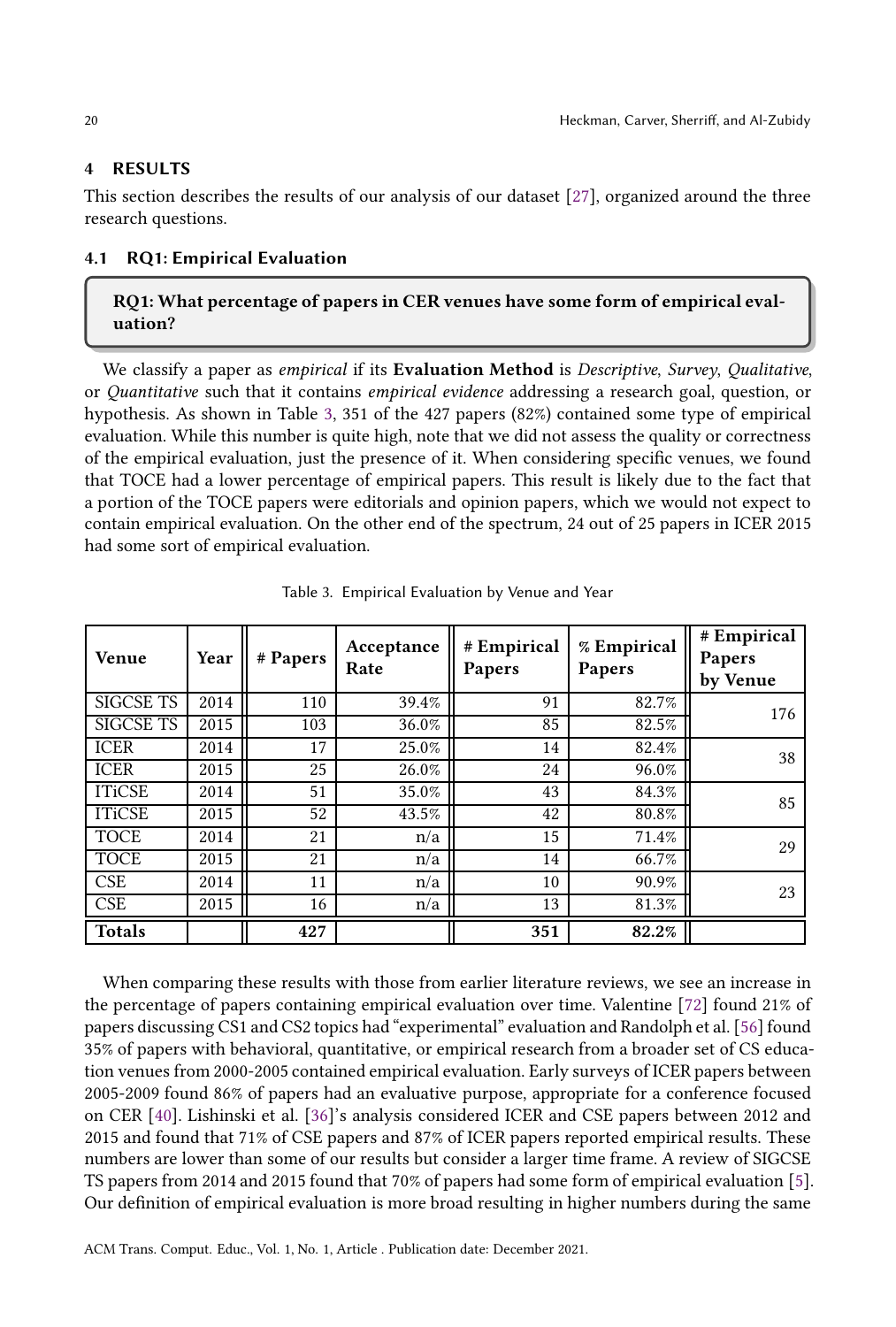time period. When looking at data mining and automated learning research across venues, Ihantola et al. [\[29\]](#page-35-8) found that 78% of papers reported on a study in a natural (e.g., empirical) setting. Our findings, along with complementary work, suggest an increase in the amount of empirical work since the early surveys by Valentine [\[72\]](#page-38-3) and Randolph et al. [\[56](#page-37-7)], which in turn should lead to an increase of CER in the SIGCSE community. The remaining research questions investigate the state-of-the-practice for reporting empirical studies to further understand the concerns raised in our previous work [\[5\]](#page-34-5).

### 4.2 RQ2: Characteristics of Empirical Evaluation

## RQ2: Of the papers that have empirical evaluation, what are the characteristics of empirical evaluation?

To answer this question, we characterize the papers using the CER Empiricism Assessment Rubric – Base Rubric. For each characteristic, we provide a table that reports the raw number of papers with that characteristic type followed by the percentage of the total empirical papers for the venue (based on the last column of Table [3\)](#page-19-0). We gave some papers multiple values for a characteristic. In those cases, the percentages may total more than 100%. Additionally, we summarize the characteristic items in the total column as the percentage of all 351 empirical papers.

<span id="page-20-0"></span>

| Evaluation<br>Method       |     | <b>SIGCSE</b><br><b>TS</b> | <b>ICER</b> |       | <b>ITiCSE</b> |        | <b>TOCE</b>    |      | <b>CSE</b> |     | <b>TOTAL</b> |       |
|----------------------------|-----|----------------------------|-------------|-------|---------------|--------|----------------|------|------------|-----|--------------|-------|
|                            | #   | %                          | #           | %     | #             | %      | #              | $\%$ | #          | %   | #            | $\%$  |
| Descriptive/<br>Persuasive | 7   | $4\%$                      | $\Omega$    | $0\%$ |               | $1\%$  | $\mathfrak{D}$ | 7%   | 3          | 13% | 13           | $4\%$ |
| <b>Survey</b>              | 32  | 18%                        | 4           | 11%   | 12            | 14%    |                | 24%  | 4          | 17% | 59           | 17%   |
| Qualitative                | 15  | 9%                         | 12          | 32%   | 13            | $15\%$ |                | 14%  | 5          | 22% | 49           | 14%   |
| Quantitative               | 126 | 72%                        | 22          | 58%   | 59            | 69%    | 17             | 59%  | 12         | 52% | 236          | 67%   |

Table 4. Evaluation Methods by Venue

Evaluation Method (Table [4\)](#page-20-0). The CER Empiricism Assessment Rubric describes each evaluation method in detail. However, for clarity we highlight the Survey and Descriptive/Persuasive evaluation methods more carefully here to describe their specific usage as an evaluation method. We coded papers as Survey when they described a community survey with the goal of describing the current state of that community (i.e. the paper does not involve any interventions). Qualitative and Quantitative evaluation methods may have surveys as one of their Data Sources in the study. We coded papers as Descriptive/Persuasive if its focus was to describe a current situation or to persuade the reader about a position. These papers do not test relationships among variables (statistically or otherwise).

Examining the venues in more detail reveals that the papers published at SIGCSE TS are overwhelmingly Quantitative followed by Survey. SIGCSE TS has very few Qualitative papers in the years studied. The ITiCSE papers are also mostly Quantitative, but do have a higher percentage of Qualitative papers. ICER and CSE had the most balanced split between Quantitative and Qualitative studies, but a smaller percentage of Survey papers.

Over two-thirds of empirical studies in CER literature are Quantitative (67%). We coded only five papers with multiple evaluation methods. These papers were either Survey – Qualitative or Survey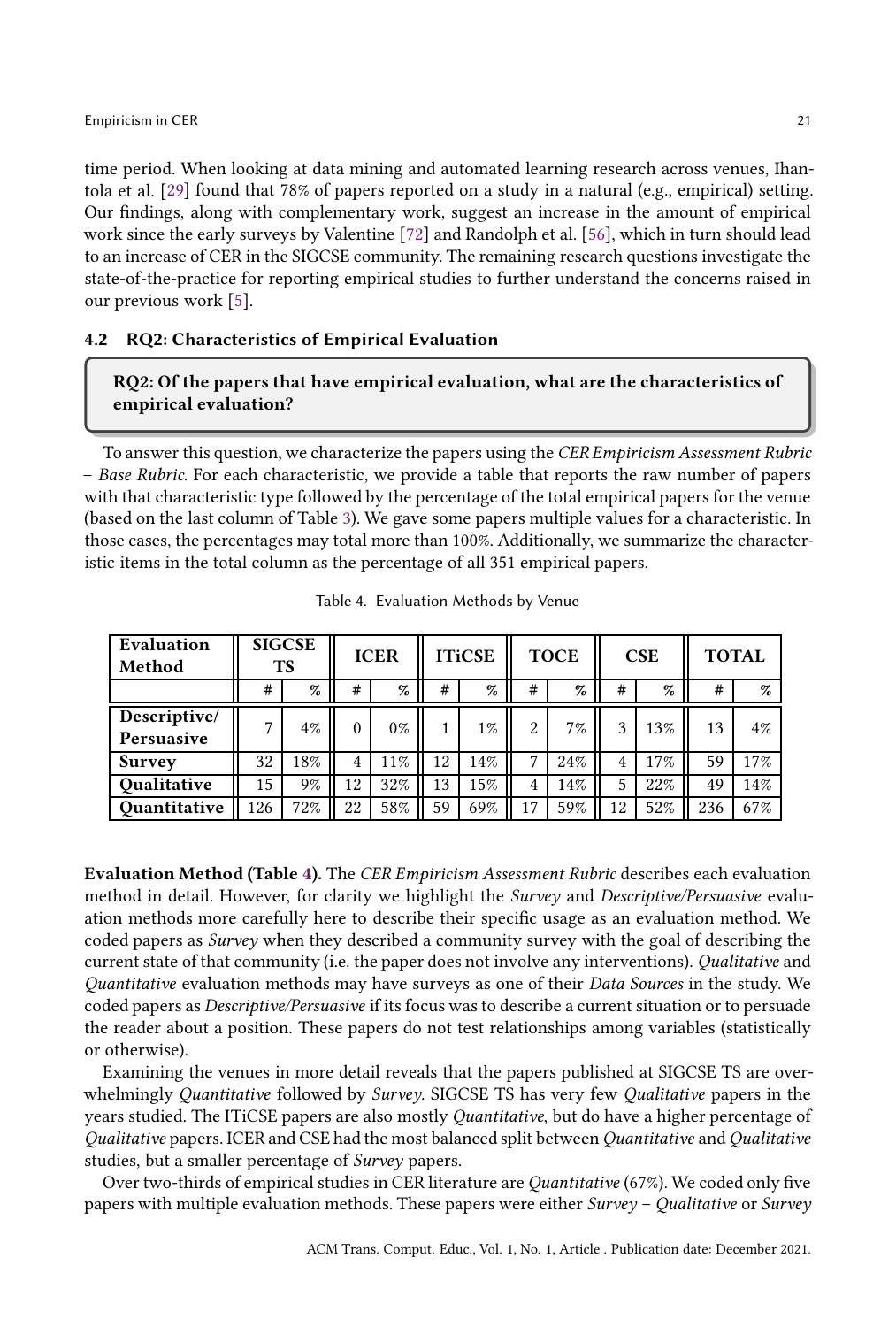– Quantitative. While the large emphasis that these CER papers place on Quantitative methods provides interesting numerical results, it does suggest the lack of nuance that Qualitative methods bring to help understand the why and how of a study, which can expand and deepen our understanding of computing phenomena [\[8,](#page-34-1) [26\]](#page-35-22).

<span id="page-21-0"></span>

| <b>Evaluation Subject</b>    |    | <b>SIGCSE</b><br>ТS | <b>ICER</b> |     | <b>ITiCSE</b> |       | <b>TOCE</b> |     | CSE          |       | <b>TOTAL</b> |     |
|------------------------------|----|---------------------|-------------|-----|---------------|-------|-------------|-----|--------------|-------|--------------|-----|
|                              | #  | %                   | #           | %   | #             | %     | #           | %   | #            | %     | #            | %   |
| Assignment                   | 13 | 7%                  | 4           | 11% | 2             | $2\%$ | റ           | 7%  | $\theta$     | $0\%$ | 21           | 6%  |
| Community                    | 24 | 14%                 | 7           | 18% | 15            | 18%   | 8           | 28% | 2            | 9%    | 56           | 16% |
| Curriculum                   | 50 | 28%                 | 3           | 8%  | 13            | 15%   | 7           | 24% | 8            | 35%   | 81           | 23% |
| <b>Pedagogical Technique</b> | 59 | 34%                 | 17          | 45% | 34            | 40%   | 9           | 31% | $\mathbf{r}$ | 30%   | 126          | 36% |
| <b>Tool</b>                  | 24 | 14%                 | 3           | 8%  | 17            | 20%   | $\Omega$    | 7%  | റ            | 9%    | 48           | 14% |
| Other                        | 6  | 3%                  | 4           | 11% | 4             | 5%    | 2           | 7%  |              | 17%   | 20           | 6%  |

Table 5. Evaluation Subject by Venue

Evaluation Subjects (Table [5\)](#page-21-0). Pedagogical Techniques, or teaching methods, were the most common evaluation subject in all venues. Tools papers were more common at the SIGCSE TS and ITiCSE. All venues had papers evaluating the broader Community. Curriculum papers were more common at the SIGCSE TS, TOCE, and CSE. Readers may find the distribution of paper types at these venues for 2014 and 2015 interesting as they consider future studies that either fit with or fill gaps with existing literature.

<span id="page-21-1"></span>

| <b>Evaluation Subject</b> | <b>SIGCSE</b><br><b>TS</b> |     | <b>ICER</b> |       |    | <b>ITiCSE</b> |    | <b>TOCE</b> |          | CSE   | <b>TOTAL</b> |        |
|---------------------------|----------------------------|-----|-------------|-------|----|---------------|----|-------------|----------|-------|--------------|--------|
| Source                    |                            |     |             |       |    |               |    |             |          |       |              |        |
|                           | #                          | %   | #           | %     | #  | %             | #  | %           | #        | %     | #            | $\%$   |
| <b>Authors Here</b>       | 101                        | 57% | 21          | 55%   | 51 | 60%           | 17 | 59%         | 18       | 82%   | 208          | 59%    |
| <b>Authors Elsewhere</b>  | 11                         | 6%  | 4           | 11%   | 9  | 11%           | 3  | 10%         |          | 5%    | 28           | 8%     |
| <b>Other Modified</b>     | 32                         | 18% | 6           | 16%   | 8  | 9%            |    | 3%          | 2        | 9%    | 49           | 14%    |
| <b>Other Not Modified</b> | 10                         | 6%  | -           | 18%   | 6  | 7%            | 4  | 14%         | $\Omega$ | $0\%$ | 27           | 8%     |
| Community                 | 22                         | 13% |             | $3\%$ | 11 | 13%           | 4  | 14%         |          | 5%    | 39           | $11\%$ |

Table 6. Evaluation Subject Source by Venue

Evaluation Subject Source (Table [6\)](#page-21-1). This rubric item is a measure of replication and reproducibility in the community. This item could take one of five values: (1) Authors Here – the authors created the evaluation subject for use in the current study; (2) Authors Elsewhere – the authors created and published the evaluation subject in a previous publication; (3) Other Modified – someone other than the authors created the evaluation subject, but the authors modified it; (4) Other Not Modified – someone other than the authors created the evaluation subject, and the authors did not modify it; or (5) Community – self-identifying group of people related to an area of interest (if the evaluation subject is Community, then the source is Community as well).

More than half of all empirical papers used evaluation subjects developed for the specific study (i.e. Authors Here), indicating that researchers may be working in isolation and not using existing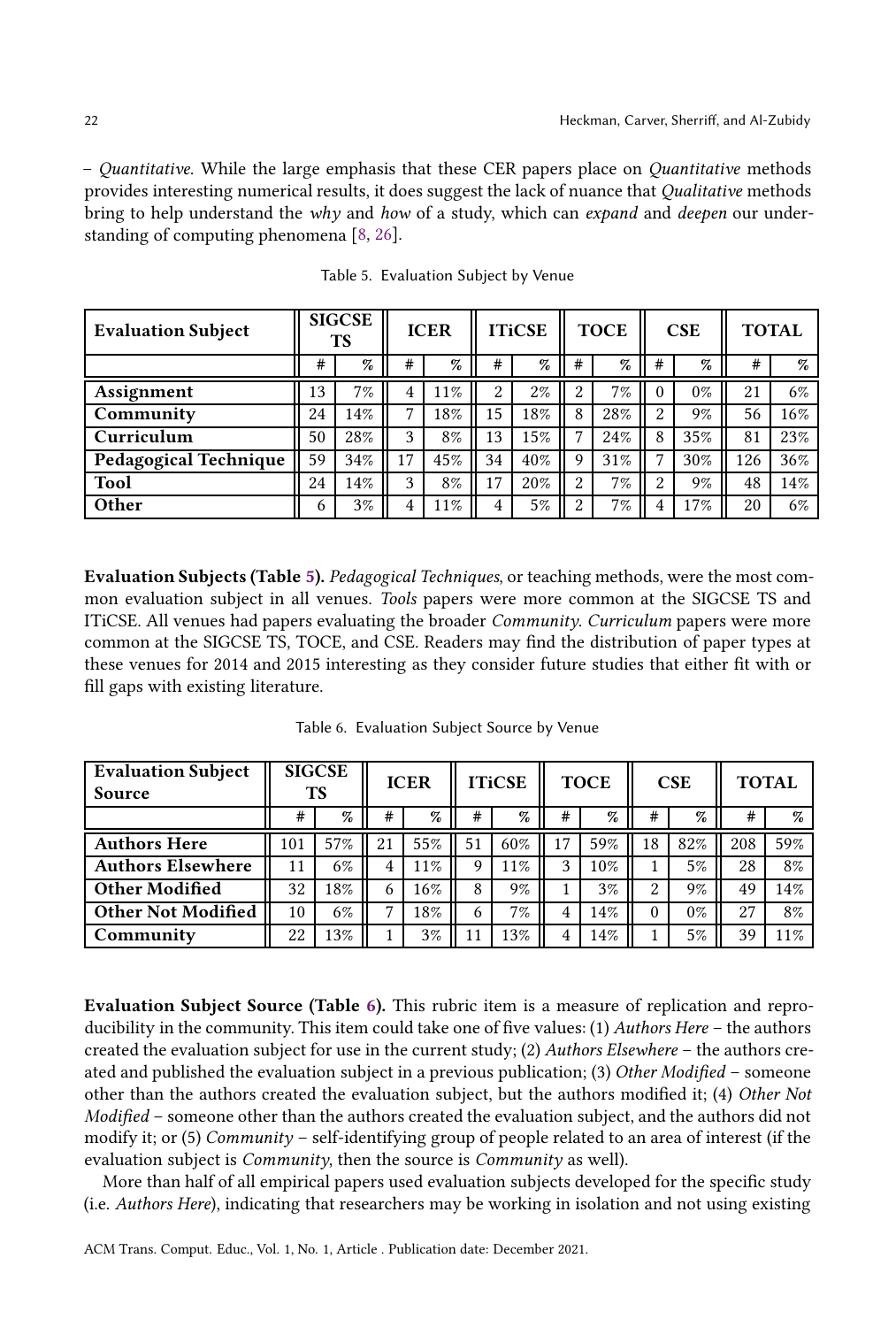data sets or possible comparisons to similar participants in a different context. Papers that reuse an evaluation subject from a previous study by another author demonstrate replication and sharing within the broader community [\[19](#page-35-5), [59\]](#page-37-0). In some cases, the authors conducted a study on an evaluation source that they utilized in earlier work, which we coded as Authors Elsewhere. Overall, ICER had the highest percentage of papers in which authors utilized evaluation subjects from other researchers (e.g. Other Modified and Other Not Modified).

<span id="page-22-0"></span>

| Comparison in<br>Evaluation | $\parallel$ SIGCSE<br>ТS |      | <b>ICER</b> |      | <b>ITiCSE</b> |        | <b>TOCE</b> |     | <b>CSE</b> |      | <b>TOTAL</b> |     |
|-----------------------------|--------------------------|------|-------------|------|---------------|--------|-------------|-----|------------|------|--------------|-----|
|                             | #                        | $\%$ | #           | $\%$ | #             | $\%$   |             | %   | #          | $\%$ | #            | %   |
| Comparison                  | 87                       | 49%  | 20          | 53%  | 46            | $54\%$ | 15          | 52% |            | 35%  |              | 50% |
| None                        | 89                       | 51%  | 18          | 47%  | 39            | 46%    | 14          | 48% |            | 65%  |              | 50% |

Table 7. Comparison in Evaluation by Venue

Comparison (Table [7\)](#page-22-0). By comparing the results from an intervention to the results from a baseline approach, a paper can provide additional support to strengthen a conclusion that the intervention caused the observed effect. The lack of Comparison leaves open the possibility of confounding factors influencing the observed result. However, when papers report a case study (i.e. an in-depth analysis of a single case), the lack of comparison is expected (e.g., None). Case studies can provide valuable findings that other researchers can attempt to replicate in their own environments, using more experimental approaches. Approximately half of the papers in each venue did provide some type of Comparison between two or more groups of participants. To promote comparisons between researchers, Margulieux et al. [\[41\]](#page-36-2) suggest utilizing common, standardized, measurements.

<span id="page-22-1"></span>

| Number of<br>Participants |    | <b>SIGCSE</b><br><b>TS</b> |                | <b>ICER</b> | <b>ITiCSE</b> |       |   | <b>TOCE</b> |          | <b>CSE</b> | <b>TOTAL</b> |       |
|---------------------------|----|----------------------------|----------------|-------------|---------------|-------|---|-------------|----------|------------|--------------|-------|
|                           | #  | %                          | #              | %           | #             | $\%$  | # | %           | #        | $\%$       | #            | %     |
|                           | 6  | 3%                         | 0              | $0\%$       | 2             | $2\%$ |   | 3%          | $\Omega$ | $0\%$      | 9            | 3%    |
| $\boldsymbol{2}$          | 1  | $1\%$                      | 2              | 5%          | 2             | $2\%$ |   | 3%          | 0        | $0\%$      | 6            | $2\%$ |
| $3 - 10$                  | 10 | 6%                         | $\overline{2}$ | 5%          | 6             | 7%    | 3 | 10%         | 0        | $0\%$      | 20           | 6%    |
| $11 - 30$                 | 38 | 22%                        | 7              | 18%         | 21            | 25%   | 3 | 10%         | 2        | 10%        | 71           | 20%   |
| $31 - 75$                 | 38 | 22%                        | 10             | 26%         | 15            | 18%   | 6 | 21%         | 6        | 29%        | 75           | 21%   |
| 76-150                    | 25 | 14%                        | 6              | 16%         | 13            | 15%   | 3 | 10%         |          | 5%         | 48           | 14%   |
| 151-300                   | 20 | 11%                        | 5              | 13%         | 7             | 8%    | 3 | 10%         | 5        | 24%        | 40           | 11%   |
| 301-999                   | 19 | 11%                        | 3              | 8%          | 12            | 14%   | 4 | 14%         | 5        | 24%        | 43           | 12%   |
| $1000+$                   | 13 | 7%                         | 3              | 8%          | 7             | 8%    | 4 | 14%         | 1        | 5%         | 21           | 8%    |
| Missing                   | 6  | 3%                         | 0              | $0\%$       | $\theta$      | $0\%$ |   | 3%          |          | 5%         | 8            | $2\%$ |

Table 8. Number of Participants by Venue

Participants (Table [8](#page-22-1) & Table [9\)](#page-23-0). The number of *Participants* in published studies can provide some insight into the strength of the conclusions drawn. Of concern are the papers that did not provide any numbers when discussing the participants in the study. Of the 349 empirical papers that should report subject data<sup>[3](#page-22-2)</sup>, 98% of papers reported subjects in some form. This percentage

<span id="page-22-2"></span> $3$ Two CSE papers categorized as descriptive had N/A recorded for subjects.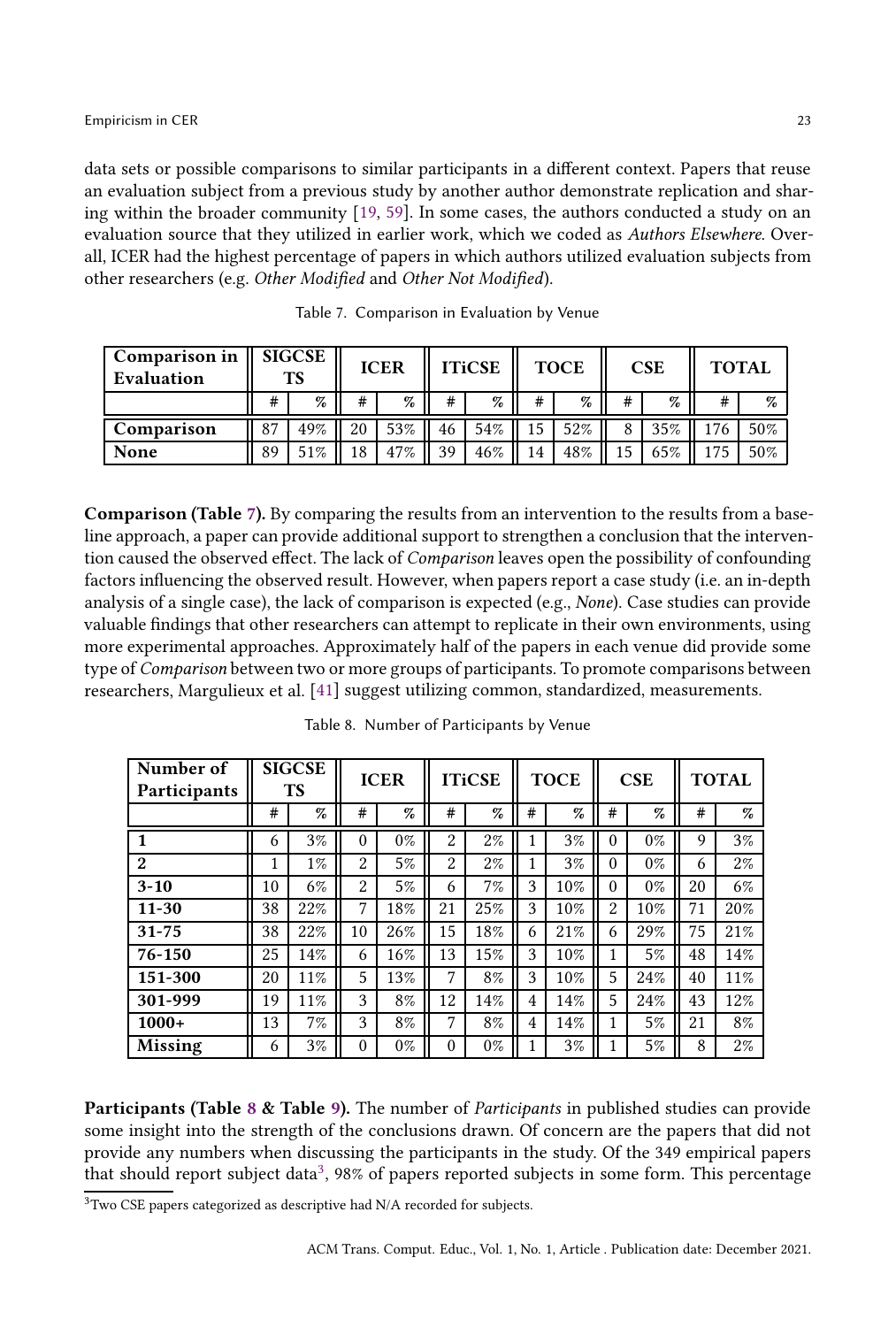<span id="page-23-0"></span>

| Summary Statistics    SIGCSE TS   ICER   ITICSE   TOCE   CSE |        |       |       |       |       | <b>TOTAL</b> |
|--------------------------------------------------------------|--------|-------|-------|-------|-------|--------------|
| Average                                                      | 1937.6 | 913.1 | 921.2 | 583.8 | 314.5 | 1363.7       |
| Median                                                       | 63.5   | 75    | 60    | 95.5  | 183   |              |
| Mode                                                         |        | 75    | 23    |       | 183   |              |

Table 9. Summary Statistics of Participants by Venue

is higher than the 83.7% of articles reporting subjects in McGill et al. [\[45\]](#page-36-4). We additionally report summary statistics for the number of participants by venue and across all venues. Since we are considering all publications in the venues rather than a subset based on an inclusion criteria, the mean and median number of participants is higher than the mean of 328 and median of 45 reported by McGill et al., likely due to the K-12 focus [\[45](#page-36-4)].

<span id="page-23-1"></span>Table 10. Type of Study for Non-Descriptive Papers by Venue and for Quantitative Only Papers by Venue

|                                             |    | <b>SIGCSE</b><br><b>TS</b> |    | <b>ICER</b> |    | <b>ITiCSE</b> |    | <b>TOCE</b> | CSE |      | <b>TOTAL</b> |      |
|---------------------------------------------|----|----------------------------|----|-------------|----|---------------|----|-------------|-----|------|--------------|------|
| <b>Type of Study</b><br>(Non-Descriptive)   | #  | %                          | #  | $\%$        | #  | $\%$          | #  | %           | #   | $\%$ | #            | %    |
| Observational                               | 86 | 51%                        | 20 | 53%         | 37 | 44%           | 16 | 59%         | 12  | 60%  | 171          | 51%  |
| Interventional                              | 83 | 49%                        | 18 | 47%         | 47 | 56%           | 11 | 41%         | 8   | 40%  | 167          | 49%  |
| <b>Type of Study</b><br>(Quantitative Only) | #  | %                          | #  | $\%$        | #  | %             | #  | %           | #   | $\%$ | #            | $\%$ |
| Observational                               | 63 | 50%                        | 9  | 41%         | 20 | 34%           | 8  | 47%         | 5   | 42%  | 105          | 44%  |
| Interventional                              | 63 | 50%                        | 13 | 59%         | 39 | 66%           | 9  | 53%         | 7   | 58%  | 131          | 56%  |

Type of Study (Table [10\)](#page-23-1). An *Observational* study is performed in a natural setting in which the researcher collects data via observation without manipulation of the situation. Conversely, an Interventional study is performed by assigning participants into groups (e.g., control and experimental) and applying the treatment to the experimental group to measure its effect. Our use of observational and interventional are not intended as a direct relationship to qualitative and quantitative methods, but are instead a way of describing the setting. Observational studies are similar to Fincher's and Petre's  $[16]$  definition on in situ – the normal or natural setting. Interventional studies correspond to Fincher's and Petre's [\[16](#page-35-4)] settings of under constraints and in a laboratory where there is some direct intervention to the environment.

There is a fairly even split between the two types of studies across all venues. This result indicates a nice balance in CER work. However, when looking at Quantitative work only, we do see an increase in the proportion of Interventional studies. These results suggest that there is a gap in using Qualitative methods to assess CER interventions.

Data Source (Table [11\)](#page-24-0). We identified seven key data sources and included an option for data sources that do not fit any of the existing categories. Overall, the most common data sources utilized in Quantitative, Qualitative, and Survey work were Surveys, Assessment Data, and Automated Data. In addition, the Qualitative studies frequently featured Interviews, Focus Groups, and Observations. Our categorization of data sources has some overlap with related work, but our focus was

ACM Trans. Comput. Educ., Vol. 1, No. 1, Article . Publication date: December 2021.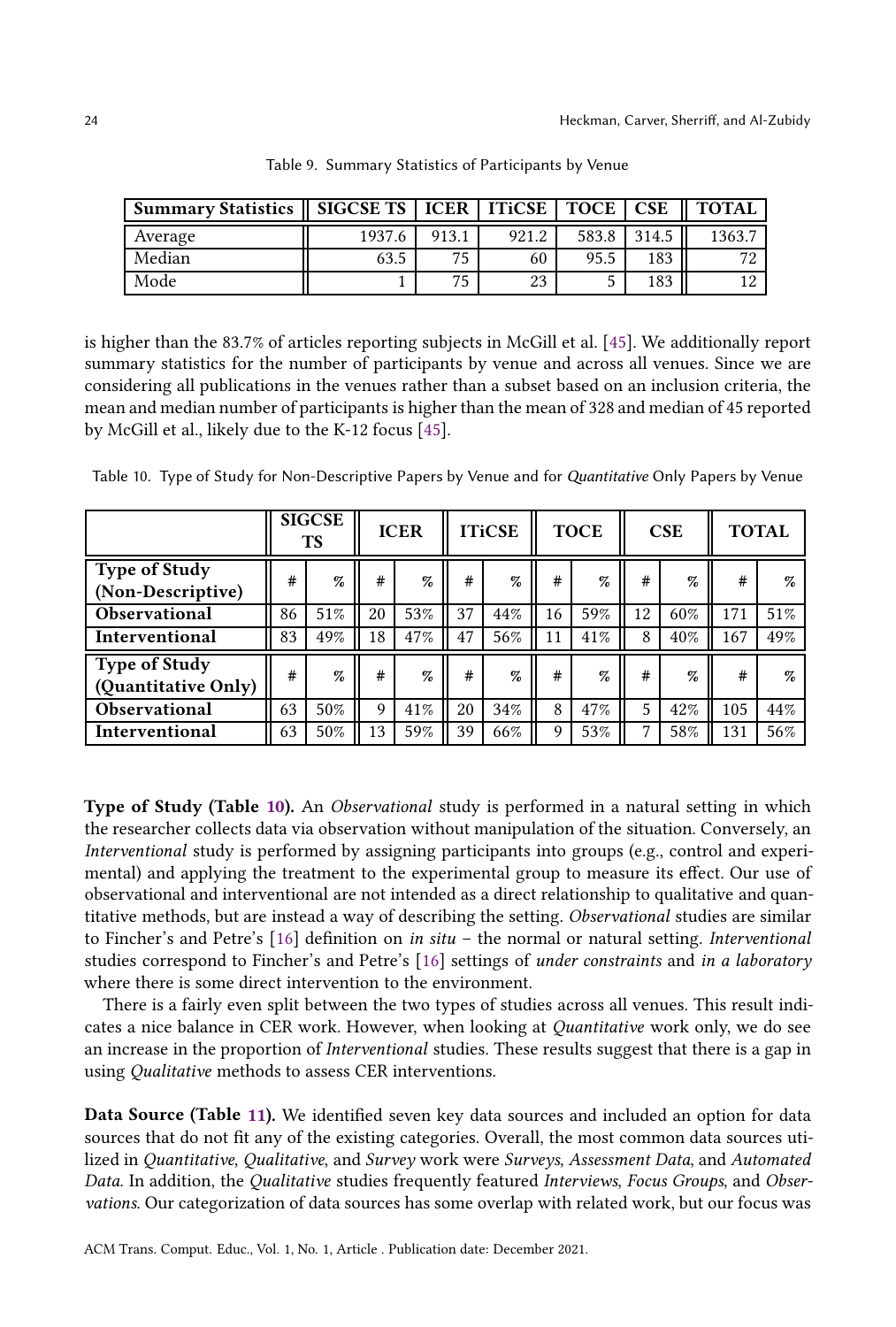<span id="page-24-0"></span>

| Data<br>Source |       | Assessment<br>Data | Automated | Evaluations<br>Course | Interviews | Group<br>Focus | Observations | Survey | Other | $rac{1}{2}$<br>More than | <b>Survey ONLY</b> |
|----------------|-------|--------------------|-----------|-----------------------|------------|----------------|--------------|--------|-------|--------------------------|--------------------|
|                | Quant | 46%                | 13%       | 7%                    | 6%         | $1\%$          | 8%           | 35%    | 5%    | 19%                      | 24%                |
| <b>SIGCSE</b>  | Qual  | 40%                | $0\%$     | $0\%$                 | 47%        | 13%            | 7%           | 27%    | $0\%$ | 33%                      | 7%                 |
|                | Sur   | 6%                 | $0\%$     | $0\%$                 | 3%         | 3%             | $0\%$        | 100%   | $0\%$ | 13%                      | 88%                |
| ICER           | Quant | 45%                | 27%       | $0\%$                 | $0\%$      | $0\%$          | 5%           | 32%    | 14%   | 23%                      | 14%                |
|                | Qual  | 8%                 | 8%        | $0\%$                 | 67%        | $0\%$          | $33\%$       | $0\%$  | 17%   | 25%                      | $0\%$              |
|                | Sur   | $0\%$              | $0\%$     | $0\%$                 | $0\%$      | 25%            | $0\%$        | 100%   | $0\%$ | 25%                      | 75%                |
|                | Quant | 53%                | 17%       | $2\%$                 | 5%         | $0\%$          | 12%          | 47%    | 10%   | 41%                      | 15%                |
| <b>ITiCSE</b>  | Qual  | 23%                | 15%       | $0\%$                 | 15%        | 8%             | 15%          | 15%    | 15%   | 8%                       | 8%                 |
|                | Sur   | $0\%$              | $0\%$     | $0\%$                 | $0\%$      | $0\%$          | $0\%$        | 100%   | $0\%$ | $0\%$                    | 100%               |
|                | Quant | 47%                | 12%       | $0\%$                 | 12%        | 6%             | 12%          | 29%    | 6%    | 24%                      | 18%                |
| TOCE           | Qual  | $0\%$              | $0\%$     | $0\%$                 | 50%        | $0\%$          | 25%          | $0\%$  | 25%   | $0\%$                    | $0\%$              |
|                | Sur   | 14%                | 14%       | $0\%$                 | $0\%$      | $0\%$          | $0\%$        | 100%   | $0\%$ | 29%                      | 71%                |
|                | Quant | 67%                | $0\%$     | $0\%$                 | 25%        | $0\%$          | 8%           | 58%    | 8%    | 42%                      | 25%                |
| CSE            | Qual  | 20%                | $0\%$     | $0\%$                 | $0\%$      | 20%            | 40%          | 40%    | 20%   | 40%                      | 40%                |
|                | Sur   | $0\%$              | $0\%$     | $0\%$                 | $0\%$      | 25%            | $0\%$        | 100%   | $0\%$ | 25%                      | 25%                |
| <b>Totals</b>  |       | 38%                | 11%       | 3%                    | 11%        | $3\%$          | 9%           | 47%    | 7%    | 24%                      | 30%                |

Table 11. Data Source of Papers by Venue

identifying high-level data sources. That means that categories in other studies, like attitudinal data described in Randolph et al. [\[56\]](#page-37-7) was typically grouped in a larger category of "Survey".

The analysis showed that 76% of the papers utilized only one type of data source, even if they collected multiple samples. By only utilizing a single data source, authors limit their understanding of the phenomena under study because they cannot triangulate the results to clarify or understand [\[16,](#page-35-4) [41](#page-36-2)]. The analysis also showed that 30% of all papers used Surveys as the sole data source. While surveys are an excellent tool for collecting attitudinal and self-report data, as the only source of data, they may not be robust enough to provide strong evidence to answer a research question. We did not collect data on the use of validated survey instruments as described in Decker and McGill [\[15\]](#page-35-14).

### 4.3 RQ3: Norms of Empirical Evaluation

RQ3: Of the papers that have empirical evaluation, do they follow norms (both inclusion and labeling of information needed for replication, meta-analysis, and, eventually, theory-building) for reporting empirical work?

For empirical papers, we expect a paper should contain a research objective, related work, an overview of the research participants, an overview of the study design or methods, a description of the data collection process, a description of the analysis procedures, a report of the results, and a listing of the threats to validity for the research [\[8,](#page-34-1) [13,](#page-35-19) [16,](#page-35-4) [60\]](#page-37-1) as defined in the CER Empiricism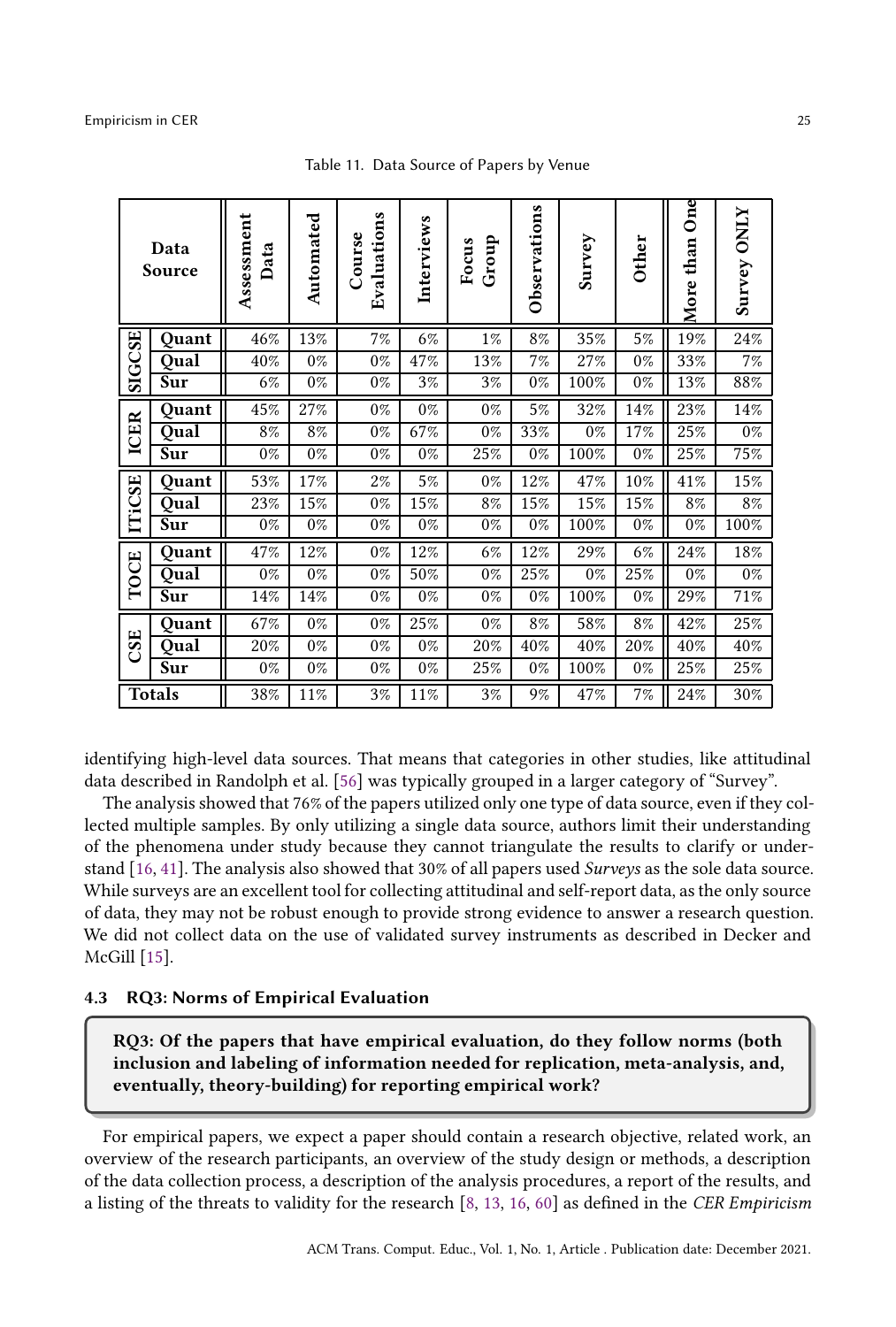Assessment – Experimental Rubric. Any papers reporting the results of a Survey as a data source should have information about how the survey was conducted and the survey questions asked as defined in the CER Empiricism Assessment – Survey Rubric. Descriptive/Persuasive work should include the goal of the argument, related work, at least three premises and a conclusion, all with supporting evidence as defined in the CER Empiricism Assessment – Descriptive/Persuasive Rubric. However, due to the small numbers of Descriptive/Persuasive papers in our analysis (e.g., 10), we do not provide an analysis of that category in this section.

To provide an overall characterization of the papers, we classified each paper into one of three categories for each of the key elements listed above:

- Strongly Supports Replication items that were "Complete and Labeled" provide all the details necessary to support replication;
- Weakly Supports Replication items that were "Complete and Not Labeled" or "Partial and Labeled" provide some, but not all of the details required to support replication;
- Not Present items that were "Not Present" are missing information necessary to support replication.

Table [12](#page-26-0) summarizes the results of our analysis of reporting norms. Overall, the only two elements where more than 50% of papers reach the Strongly Supports Replication level are Related Work and Results. Looking across all elements, the papers published in ICER do a better job by having more then 50% of papers reach the **Strongly Supports Replication** level for all elements except for Threats to Validity. However, as the numbers in Table [12](#page-26-0) show, there is still room for improvement as a community to reach the Strongly Supports Replication level for all attributes most (or all) of the time.

4.3.1 Experimental Rubric. The Experimental Rubric describes the standard information we would expect to see in a paper reporting on empirical work. Table [12](#page-26-0) summarizes the results for the items on the Experimental Rubric.

Research Question. One of the most critical pieces of information in an empirical paper is the research objective, goals, hypotheses, or other summative statement that provides the context of the work reported in the paper. It is concerning that, across all venues, 18% of the papers lacked a summative statement about the work (i.e. scored as Not Present). Randolph et al. [\[56\]](#page-37-7) reported only 22% of papers between 2000 and 2005 had research questions or hypotheses and Lishinski et al. [\[36](#page-36-10)] found that only 47% of CSE and 56% of ICER papers between 2012 and 2015 had explicit research questions. Our numbers for CSE (55%) and ICER (55.3%) for complete and labeled are similar to Lishinski et al. [\[36\]](#page-36-10) and higher than Randolph et al. [\[56\]](#page-37-7) suggesting some improvement in the reporting of research questions.

A summative statement guides the reader to the main ideas of the study and is critical for determining if the methods and analysis are appropriate for the statement and if the results answer or address the statement. One or more research statements, objectives, or hypotheses are recommended in standards like CONSORT [\[60\]](#page-37-1), APA JARS [\[7](#page-34-2)], and AERA [\[6](#page-34-6)]. In addition, we found over half of the papers reached only the Weakly Supports Replication level because they lacked important information. These papers either did not highlight the summative statement in a meaningful way, through text attributes (e.g., italics or bold), callouts (e.g., boxes or bullets), or clear labeling (e.g., RQ1, Goal, etc.), or did not clearly label the goal of the paper, thereby requiring the reader to infer the context of the paper through other statements in the paper.

RelatedWork. Most papers reported and labeled related work demonstrating Strongly Supports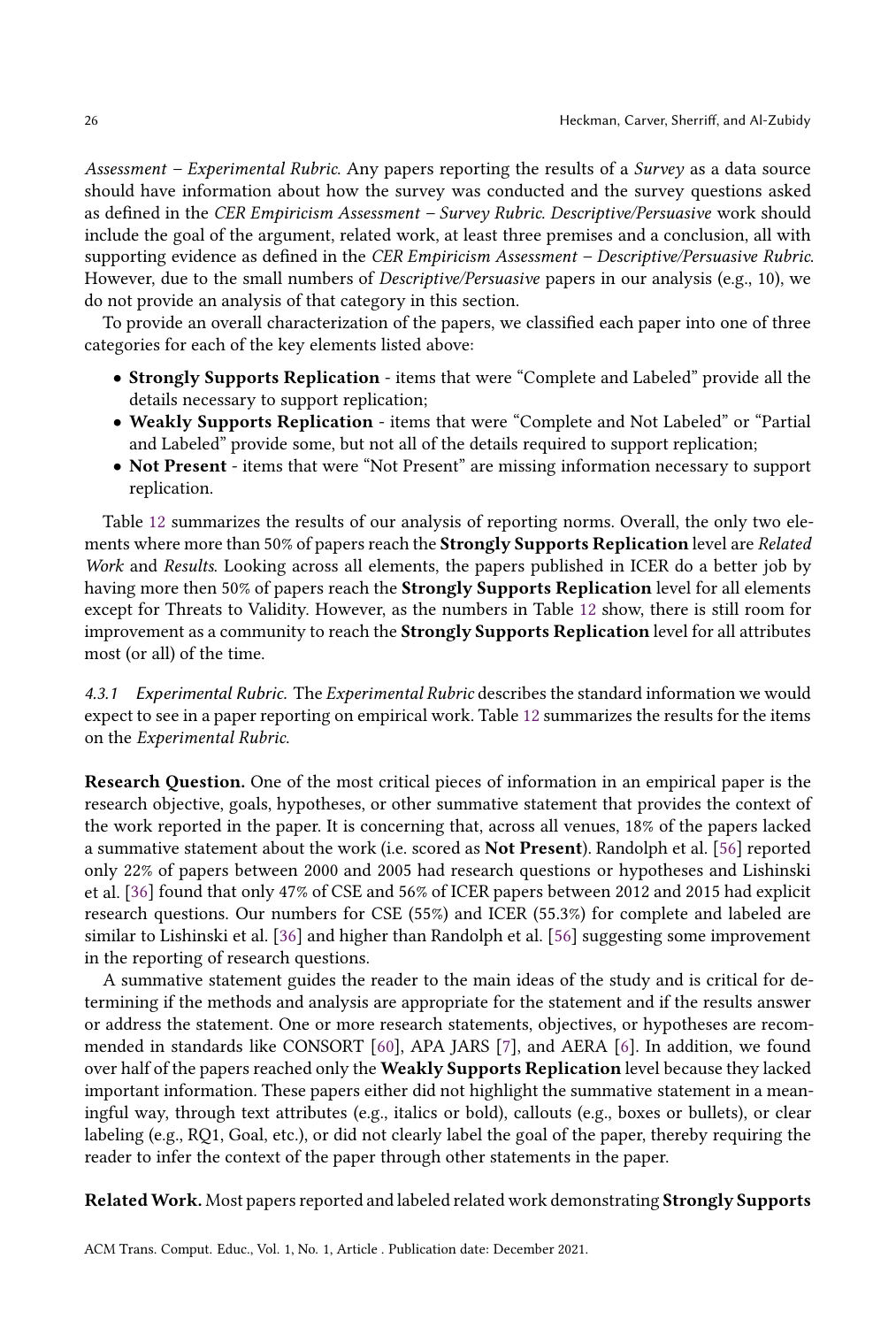<span id="page-26-0"></span>

|                    | Replication<br><b>Support</b> | <b>SIGCSE</b><br><b>TS</b> | <b>ICER</b> | <b>ITiCSE</b> | <b>TOCE</b> | <b>CSE</b> | <b>TOTAL</b> |
|--------------------|-------------------------------|----------------------------|-------------|---------------|-------------|------------|--------------|
| Research           | <b>Strong</b>                 | 20.1%                      | 55.3%       | 17.9%         | 55.6%       | 55.0%      | 28.4%        |
| Objective          | Weak                          | 58.0%                      | 31.6%       | 61.9%         | 37.0%       | 45.0%      | 53.6%        |
|                    | <b>Not Present</b>            | 21.9%                      | 13.2%       | 20.2%         | 7.4%        | 0.0%       | 18.0%        |
| Related            | <b>Strong</b>                 | 62.1%                      | 81.6%       | 70.2%         | 81.5%       | 65.0%      | 68.0%        |
| Work               | Weak                          | 27.8%                      | 15.8%       | 19.0%         | 18.5%       | 30.0%      | 23.7%        |
|                    | <b>Not Present</b>            | 10.1%                      | 2.6%        | 10.7%         | 0.0%        | 5.0%       | 8.3%         |
|                    | <b>Strong</b>                 | 32.0%                      | $50.0\%$    | 27.4%         | 44.4%       | 44.4%      | 34.5%        |
| Subjects           | Weak                          | 60.4%                      | 47.4%       | 61.9%         | 51.9%       | 50.0%      | 58.0%        |
|                    | <b>Not Present</b>            | 7.7%                       | 2.6%        | 10.7%         | 3.7%        | 5.6%       | 7.4%         |
| Study              | <b>Strong</b>                 | 33.7%                      | 60.5%       | 56.0%         | 48.1%       | 68.8%      | 45.2%        |
| Design             | Weak                          | 59.2%                      | 36.8%       | 39.3%         | 51.9%       | 31.3%      | 49.7%        |
|                    | <b>Not Present</b>            | 7.1%                       | 2.6%        | 4.8%          | 0.0%        | 0.0%       | 5.1%         |
| Data<br>Collection | <b>Strong</b>                 | 27.8%                      | 52.6%       | 23.8%         | 25.9%       | 60.0%      | 30.9%        |
|                    | Weak                          | 65.7%                      | 44.7%       | 70.2%         | 66.7%       | 40.0%      | 63.4%        |
|                    | <b>Not Present</b>            | 6.5%                       | 2.6%        | 6.0%          | 7.4%        | 0.0%       | 5.7%         |
| Analysis           | <b>Strong</b>                 | 28.6%                      | 57.9%       | 23.8%         | 48.1%       | 71.4%      | 34.1%        |
| Procedures         | Weak                          | 60.7%                      | 39.5%       | 65.5%         | 51.9%       | 28.6%      | 57.4%        |
|                    | <b>Not Present</b>            | 10.7%                      | 2.6%        | 10.7%         | 0.0%        | 0.0%       | 8.5%         |
|                    | <b>Strong</b>                 | 61.5%                      | 97.4%       | 78.6%         | 81.5%       | 100.0%     | 73.5%        |
| <b>Results</b>     | Weak                          | 37.3%                      | 2.6%        | 21.4%         | 18.5%       | 0.0%       | 25.9%        |
|                    | <b>Not Present</b>            | 1.2%                       | $0.0\%$     | 0.0%          | 0.0%        | $0.0\%$    | 0.6%         |
|                    | <b>Strong</b>                 | 7.7%                       | 31.6%       | 4.8%          | 25.9%       | 20.0%      | 11.8%        |
| <b>Threats</b>     | Weak                          | 13.0%                      | 23.7%       | 13.1%         | 7.4%        | 20.0%      | 14.2%        |
|                    | Not Present                   | 79.3%                      | 44.7%       | 82.1%         | 66.7%       | 60.0%      | 74.0%        |

Table 12. Norms of Reporting Empirical Evaluation

**Replication** for this category. The SIGCSE Board policy $^4$  $^4$  states that Program Chairs should "request that all paper submissions include a review of previous, related work." This guidance demonstrates the importance of establishing reporting norms for the community to ensure high quality dissemination of empirical results. The papers we rated as Weakly Supports Replication typically did not link the related work to the research objective or did not contain an explicitly labeled related work or background section. For those papers that lacked a related work section, the authors typically discussed the related work or background information in the introduction.

Participants. Most papers did include information about the study participants. However, over half of the papers fell into the Weakly Supports Replication category because they lacked either full details about the participants or a clear label for the section of the paper describing the participants. A description of participants should contain demographic information to provide context for the results [\[6,](#page-34-6) [7,](#page-34-2) [19,](#page-35-5) [45](#page-36-4), [60\]](#page-37-1). For example, when papers include student populations, the demographics should include: the number of participants, age groups, education levels, gender, race/ethnicity, region or area of the world, and prior computing experience [\[45\]](#page-36-4). Other student demographics

<span id="page-26-1"></span><sup>4</sup>See SIGCSE Board Program Chair Responsibilities policy at [https://sigcse.org/policies/pcr.html.](https://sigcse.org/policies/pcr.html)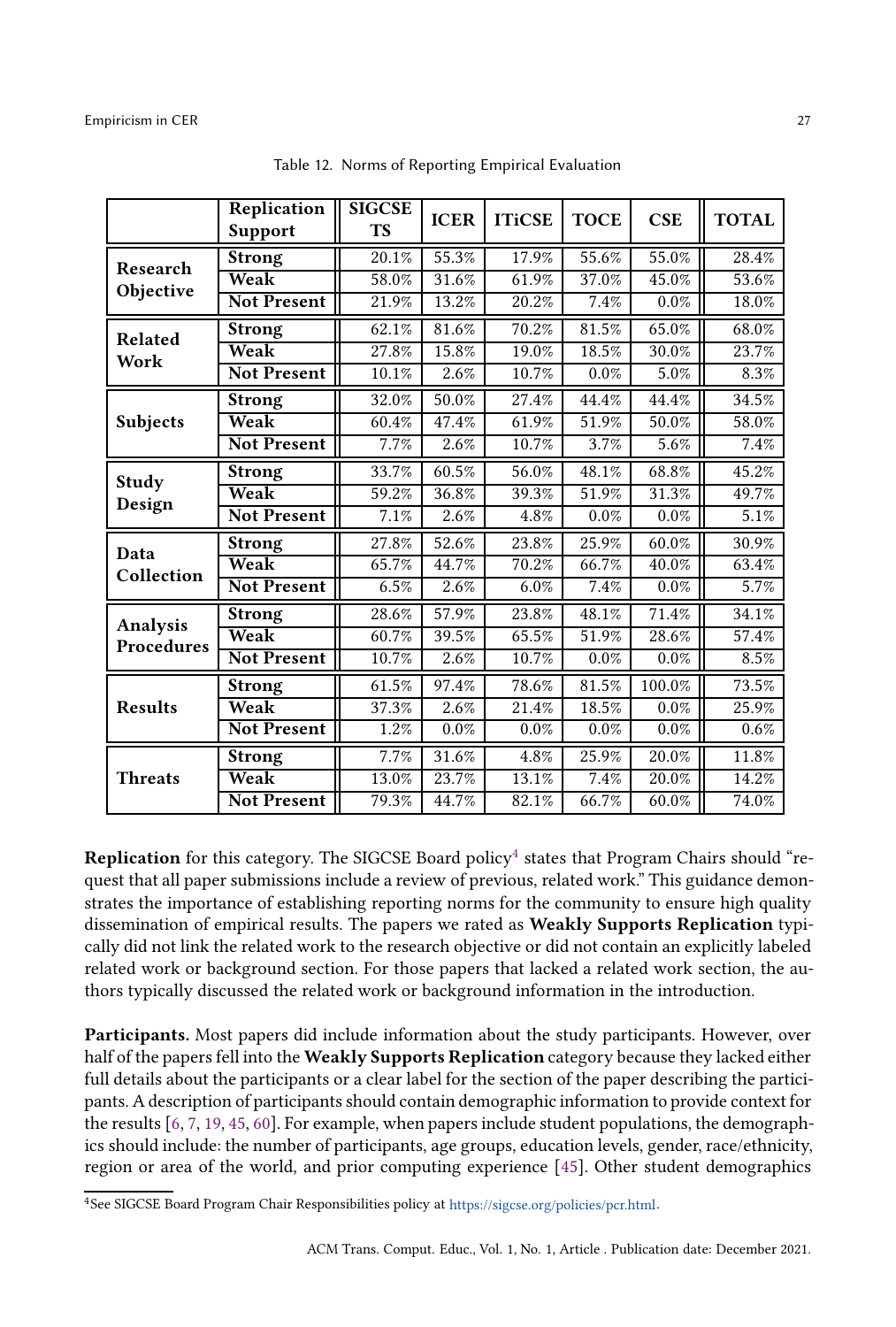that may be of interest depending on the study include student disabilities, socioeconomic status, family history (e.g., first generation college student), and veteran status. Demographics may vary based on the populations under study and the research questions.

In addition to lacking demographics, papers often lacked a description of the recruitment process for the participants. Classroom research may lack the formal control and treatments present in laboratory or controlled studies. By clarifying the inclusion and exclusion criteria for participants, an author clarifies the participant pool and research context [\[6](#page-34-6), [7,](#page-34-2) [19,](#page-35-5) [60\]](#page-37-1). Papers should also include a statement about how the authors recruited participants and obtained consent to participate in the study. This statement demonstrates ethical treatment of research participants and assure readers that authors are following standards for human subject research in their context.

Study Design. Most papers contained a discussion about study design. We found a split between Strongly Supports Replication and Weakly Supports Replication. There were a number of papers that lacked a clear study design or methods section. In many of these cases, the study design information may have been integrated with the results, rather than as a separate independent section. By providing the study design information in a separate section, the authors help readers more easily extract important information about the design to support replication. In addition to not being labeled, some study designs sections omitted key information. One key piece of information is identification of the dependent and independent variables [\[7](#page-34-2), [60](#page-37-1)], which could be as simple as identifying the key item under observation or providing overview of an intervention.

Data Collection. Most papers contained a discussion about data collection. However, 63.4% of papers fell into the Weakly Supports Replication category. Some of those papers did not include a clearly defined data collection section. Sometimes, the papers integrated the discussion about data collection into the discussion about the study design or methods. Other times, papers integrated the discussion about data collection into the results section. By providing a clear section or subsection around data collection [\[6,](#page-34-6) [7\]](#page-34-2), authors can provide details to readers who may be interested in using similar techniques in their own work.

Other Weakly Supports Replication papers omitted important information describing the how, where, and who of the data collection. For example, papers frequently lacked details about survey administration, which is discussed further in Section [4.3.2.](#page-28-0)

Analysis Procedures. Around 34% of papers demonstrated Strongly Supports Replication related to the reporting of analysis procedures. Around half of the Weakly Supports Replication papers were both incomplete and not properly labeled. These papers were commonly missing a full description of how the authors worked with or processed that data after collection. Additionally, the papers often did not provide a justification for why the particular statistical tests were appropriate for the analysis. A discussion on the use of inferential statistics for ICER's proceedings history provides a justification for full reporting of statistical tests and examples of papers with Strongly Supports Replication in this space [\[58\]](#page-37-12). Standards support clear reporting on analysis procedures and statistical tests used [\[6,](#page-34-6) [7\]](#page-34-2)

Results. Most papers reported results and tied the results back to the research question, goal, or hypothesis (which may have been inferred if not explicitly stated). A large percentage of ICER and TOCE reached the level of Strongly Supports Replication. Papers with Weakly Supports Replication tended to have partial reporting of results, usually by not tying the results back to the research questions, goals, or hypotheses as suggested by APA JARS [\[7\]](#page-34-2). Some papers also omitted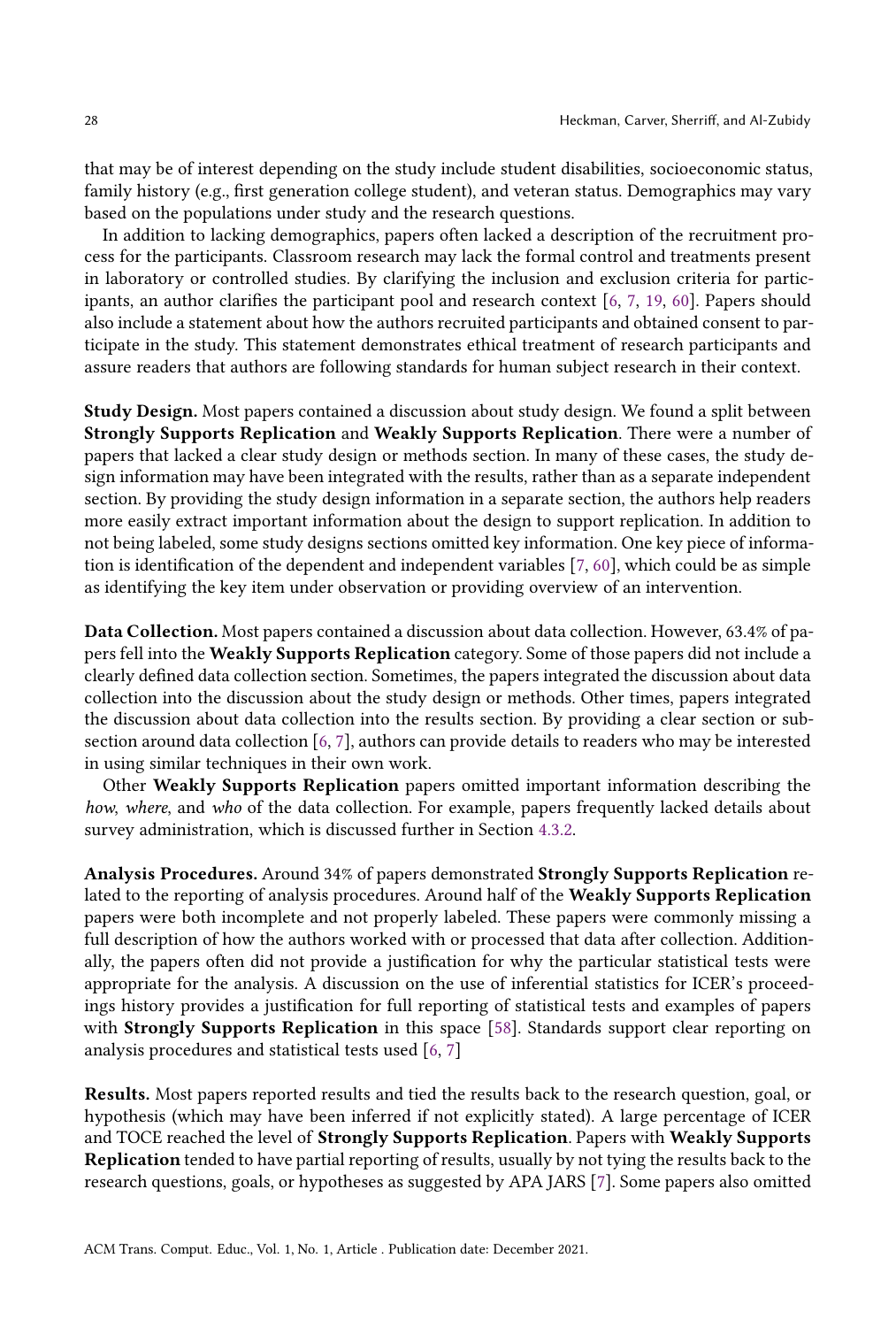a clearly labeled results section. Standards provide guidance on the details that are included when reporting results [\[6](#page-34-6), [7,](#page-34-2) [60\]](#page-37-1).

Threats. Most papers (almost 75%) did not report any threats to validity or limitations to work. Our results are similar to the upper range reported by Al-Zubidy et al. [\[5\]](#page-34-5). Ihantola et al. [\[29\]](#page-35-8) found only 22% of papers they reviewed on educational data mining reported threats to validity. If papers did discuss threats or limitations, the threats/limitations were typically unlabeled and appeared in either a results or discussion section. Papers with a Weakly Supports Replication may have listed the threats, but typically did not discuss how the authors addressed the threats. A threats to validity section provides context to the study design and provides details on how readers should interpret the work in a broader context and potential biases that might impact the result [\[5](#page-34-5), [7,](#page-34-2) [60\]](#page-37-1). Because CER is complex work, threats to validity describe how the authors controlled that complexity (or not) [\[5,](#page-34-5) [29\]](#page-35-8). Replications help control for sampling error and artifacts which identify potential weaknesses with internal validity of the original study. Clearly articulated threats to validity can help identify key variables to vary in replications [\[59](#page-37-0)]. Replications also support increasing external validity through generalizability [\[59\]](#page-37-0).

<span id="page-28-0"></span>4.3.2 Survey Rubric. We completed the Survey Rubric for any paper that contained a survey as a data source. To provide replicable survey research, authors must provide details on the survey design and survey execution. The reuse and standardization of surveys would be a good starting point for building a culture of replication [\[6](#page-34-6), [41](#page-36-2)]. If authors provide details about their surveys, even as an un-reviewed supplement to the the paper, it would help build this culture. Table [13](#page-28-1) summarizes the results for the items on the Survey Rubric.

<span id="page-28-1"></span>

|                          |                           | <b>SIGCSE</b><br><b>TS</b> | <b>ICER</b> | <b>ITiCSE</b> | <b>TOCE</b> | <b>CSE</b> | <b>TOTAL</b> |
|--------------------------|---------------------------|----------------------------|-------------|---------------|-------------|------------|--------------|
| Conducting<br>the Survey | <b>Strong Replication</b> | 28%                        | 27%         | 14%           | 18%         | 36%        | 24%          |
|                          | <b>Weak Replication</b>   | 58%                        | 73%         | 79%           | 82%         | 64%        | 67%          |
|                          | <b>Not Present</b>        | 14%                        | $0\%$       | 7%            | $0\%$       | $0\%$      | 9%           |
| <b>Survey</b><br>Design  | <b>Strong Replication</b> | 30%                        | $0\%$       | 24%           | 36%         | 20%        | 26%          |
|                          | <b>Weak Replication</b>   | 50%                        | 91%         | 50%           | 45%         | 20%        | 51%          |
|                          | <b>Not Present</b>        | 20%                        | 9%          | 26%           | 18%         | 60%        | 23%          |

Table 13. Norms of Reporting Surveys

Conducting the Survey. We found that most papers demonstrated Weak Replication because they did not fully discuss survey execution in their context. The most frequently missing information was details about survey administration and survey medium. Additionally, many authors did not clearly label the information about conducting the survey.

Survey Design. Most papers did not provide a justification for the selection of survey questions based upon how those questions measure items of interest to answer the research questions, which is a category of reporting in APA JARS [\[6](#page-34-6), [7](#page-34-2)]. Additionally, most papers did not include the survey questions, which makes it difficult for others to adopt or reuse the survey in their context. In particular, we found that the majority of papers published in CSE during 2014 and 2015 did not discuss the design of the surveys or how the questions were derived, but instead focused more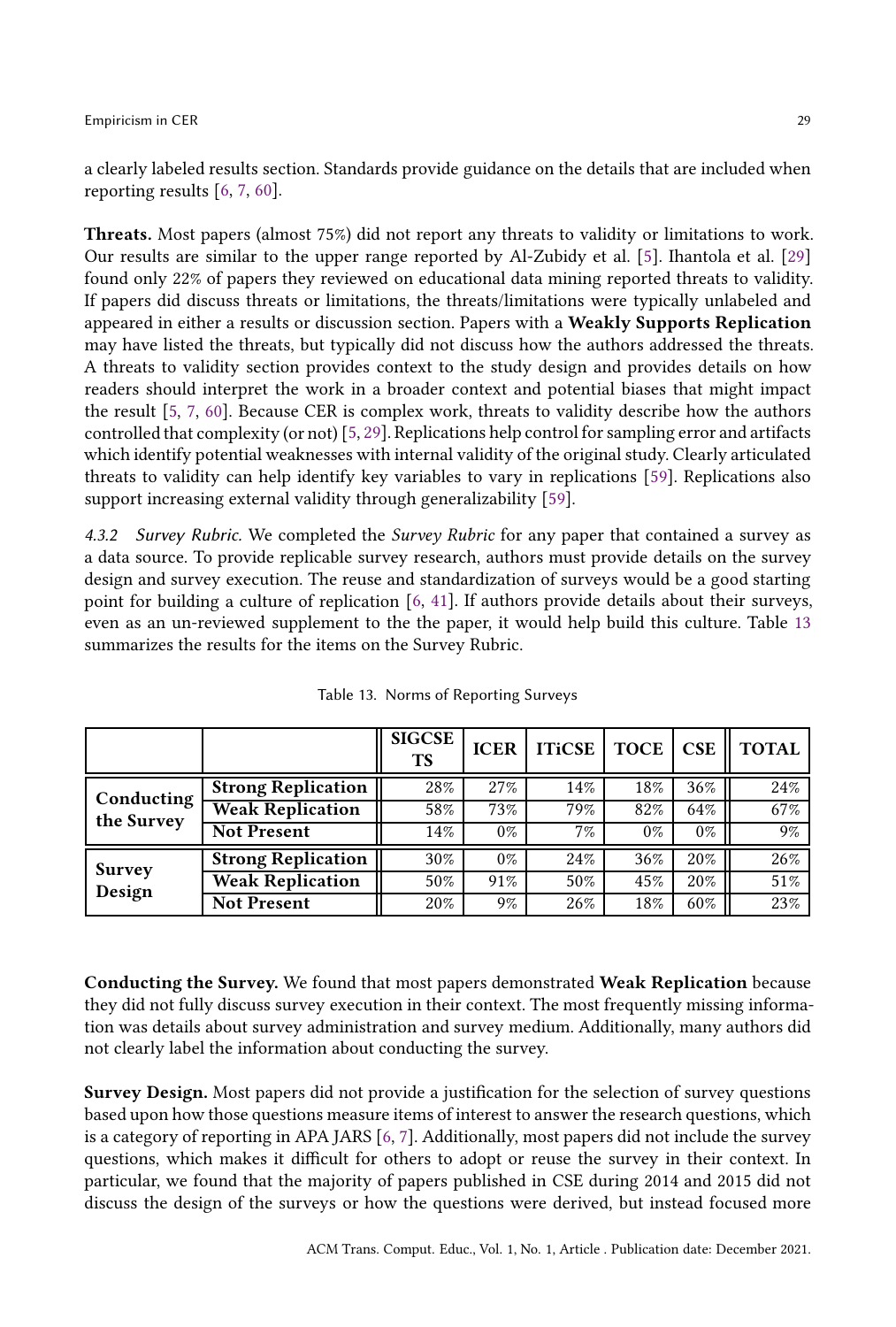on the distribution and execution of the survey. Validation and adoption of standardized, citable survey instruments will also support replication [\[41\]](#page-36-2).

### 5 DISCUSSION

The CER community has seen a growth in submissions and participation. As our community grows we need to mature the norms of reporting empirical research so the broader community can benefit from the dissemination of high-quality results, that answer well-stated research questions, situated in the appropriate literature, with a clear discussion of limitations and threats to validity. Papers should clearly document methods and analysis procedures to allow others to replicate studies in their own contexts. Reviewers should begin to expect paper authors to follow reporting norms and use those norms as guidance when performing paper reviews.

In the following sections, we provide observations and recommendations from our review of reporting norms. Where appropriate, we connect our recommendationsto the broader literature and guidelines, particularly APA JARS [\[7](#page-34-2)], CONSORT, [\[60\]](#page-37-1), What Works Clearinghouse [\[12](#page-35-3)], AERA [\[6\]](#page-34-6), and the IES/NSF Guidelines [\[18](#page-35-18), [19](#page-35-5)].

### 5.1 Observations and Recommendations from the Results

Based on the results described in the previous section, we make a number of observations and recommendations for authors. We note that these recommendations may not apply in all situations and that the individual research questions and researcher context will impact the decisions that are made during a study.

Evaluation Methods. The results showed that only five papers had used multiple evaluation methods. We encourage researchers to consider using mixed methods approaches more often in study designs to utilize the complementary strengths of both Qualitative and Quantitative methods (see Fincher and Petre [\[16](#page-35-4)], Bishop-Clark and Dietz-Uhler [\[8\]](#page-34-1), APA JARS [\[7\]](#page-34-2) for details on mixed method studies). However, we acknowledge that it is not always possible or advisable to use mixed methods approaches and that page limits often constrain the level of detail researchers can include in their publications.

Evaluation Subject Source. The results showed that more than half of the papers used evaluation subjects developed for the specific study. This result suggests that replication in CER is weak. Replication provides a mechanism for generalizing findings about a research question or set of research questions that can lead to the development of theory to support the computing education community [\[29,](#page-35-8) [59](#page-37-0)]. We challenge the computing education community to consider using common methods, evaluation metrics, and data collection and reporting procedures to support the comparison and aggregation of data to generalize CER findings. Utilizing standards can support this goal [\[6](#page-34-6), [7,](#page-34-2) [12,](#page-35-3) [19,](#page-35-5) [60\]](#page-37-1).

Data Source. The results showed that a large number of papers utilized only one source of data. We encourage researchers to utilize multiple data sources to provide more robust insight to the phenomena under study and stronger answers to research questions. In addition, 29% of the papers used surveys as the only data source. There are many situations where surveys are an excellent form of data collection (i.e., understanding a community); however, in classroom studies, researchers should supplement surveys with additional information to provide stronger evidence to answer a research question. For example, a research question about how an intervention impacts student learning should not rely solely on student's self-report of their learning. Margulieux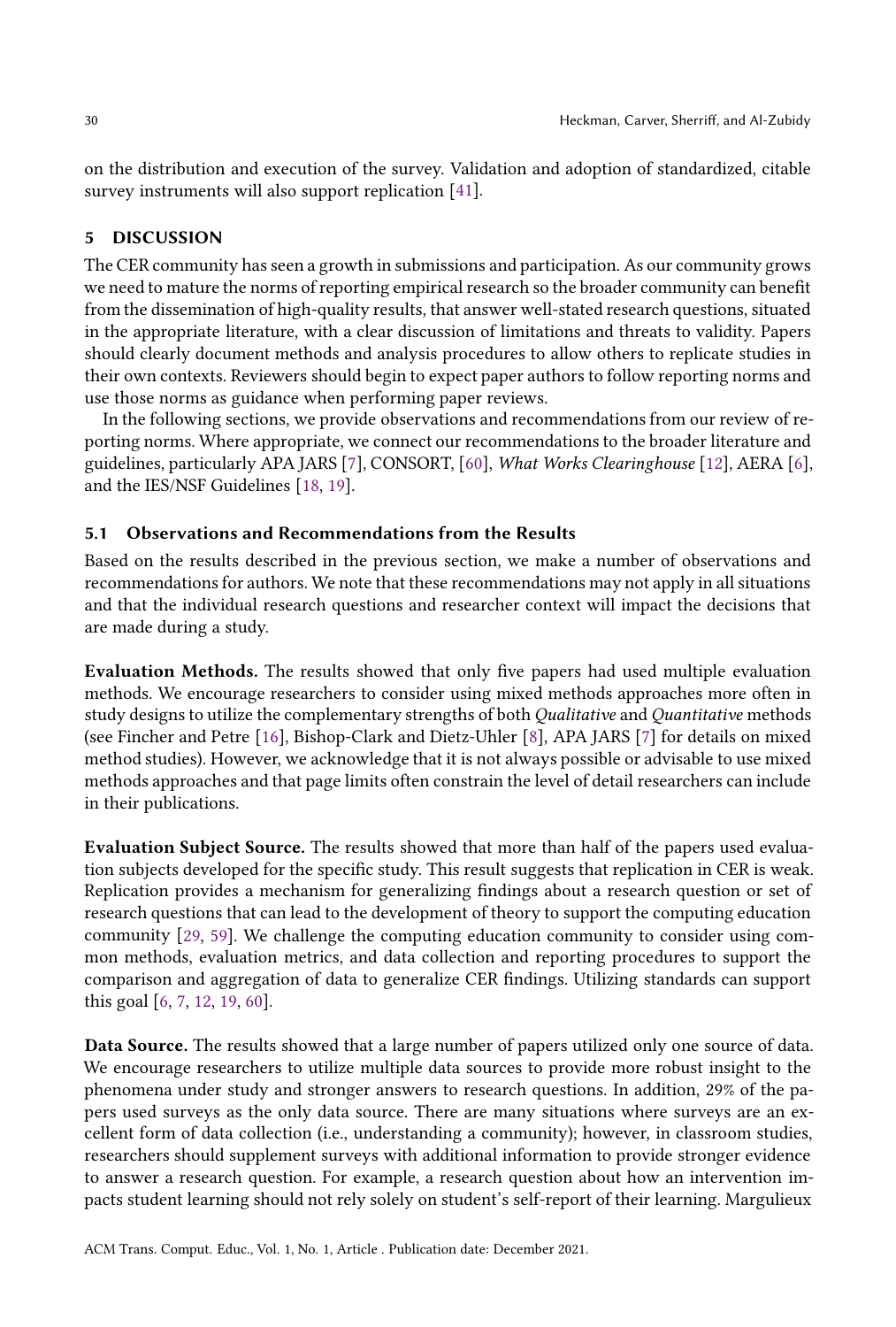et al. [\[41](#page-36-2)] argues that collecting both process (e.g., progress or experience) and product (e.g., performance or outcome) data can increase the applicability of the results to a larger group of educators.

Study Design. We observed a number of papers that lacked a clear study design or methods section. A study design section should tie the observation or intervention to the research question(s) and provide justification that the observation or intervention will support answering the research question(s). The study design section should clearly describe the steps of the study so others could replicate the study in their own environments. For subjective measures, the paper should contain a discussion of the coding process and the method for obtaining agreement or consensus among multiple raters. These items are important for determining how to properly interpret the results. In addition, citing seminal work and standards about the study methods strengthens the methods discussion and can help build the community's knowledge about CER methods [\[6](#page-34-6)[–8](#page-34-1), [12](#page-35-3), [16](#page-35-4), [60](#page-37-1)].

Survey Design. We observed that most authors did not provide a justification for the specific survey questions included. While page restrictions can make it difficult to provide the full survey, authors can include the full survey as an un-reviewed supplemental content or on a website. In cases where an author does not want to make the survey publicly available because it may bias future results, the author can include a statement to that effect in the paper and provide contact information for interested researchers to obtain a copy of the survey. The use of standardized survey instruments can support replication [\[41\]](#page-36-2).

## 5.2 Author Guidelines for Empirical Papers

Many CER researchers may not have any formal training in conducting human subject research in educational environments. Examples of high-quality literature and study frameworks for replication can help new researchers get started investigating interesting challenges in their own classrooms, departments, and communities. We therefore propose the following guidelines for CER authors when preparing their studies and writing up their work. These guidelines are similar to expectations when designing CER studies [\[8](#page-34-1), [16](#page-35-4)] and have elements in common with standards [\[6,](#page-34-6) [7](#page-34-2), [12,](#page-35-3) [19,](#page-35-5) [60](#page-37-1)]. CER Venues, like TOCE, are now recommending that authors utilize APA JARS for future submissions.

## General Reporting Guidelines

- Clearly identify the evaluation method(s) and subject(s) under evaluation in the study [\[6,](#page-34-6) [7](#page-34-2), [60\]](#page-37-1).
- Clearly identify what work is new to the study and where the study builds on prior work or data [\[6](#page-34-6), [7,](#page-34-2) [19\]](#page-35-5).
- Clearly identify any comparisons with prior work or with a control group, if appropriate [\[6](#page-34-6), [7,](#page-34-2) [19\]](#page-35-5).
- Provide information about participants, including demographics [\[6](#page-34-6), [7](#page-34-2), [45,](#page-36-4) [60](#page-37-1)].
- Identify the study as observational or interventional [\[7](#page-34-2)].
- Identify data sources [\[6,](#page-34-6) [7\]](#page-34-2).
- For surveys, describe the administration process and provide the survey questions.
- Where possible, provide supplemental resources that would help others replicate the work, e.g. code used to analyze data on a public version control system or anonymized, aggregate data on a website [\[19](#page-35-5), [60](#page-37-1)].
- Utilize pre-registration and open science to strengthen research integrity and transparency [\[19](#page-35-5), [42](#page-36-3), [49](#page-36-16), [60](#page-37-1)].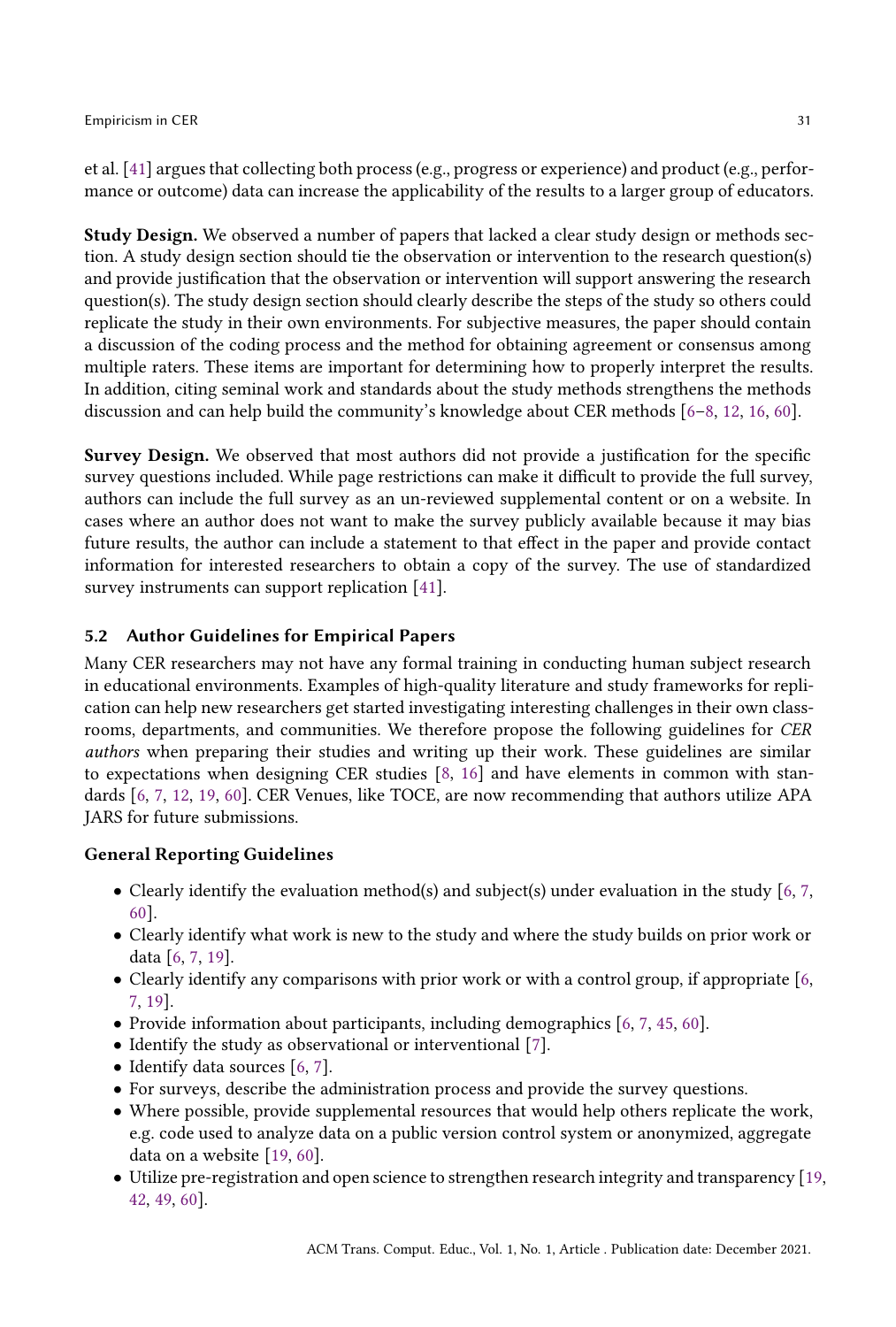# Research Question [\[6,](#page-34-6) [7](#page-34-2), [60](#page-37-1)]

- The research goal or question is of upmost importance because it drives the rest of the work. Utilize resources on writing high quality and actionable research questions.
- Highlight the research goal and questions in the text. For example, italicize the goal statements in the paper's introduction. List and name more specific research questions (e.g. RQ1, RQ2) in the introduction and revisit them in the results.

## Related Work

- Report related work in its own section. It should situate the research question or goal in the context of the broader literature. Because most SIGCSE conferences now provide extra pages for references, authors should be able to provide a robust discussion of related work with sufficient citations of relevant literature.
- Provide a discussion that links the related work to the research goal, objectives, or questions for the paper. The section should also discuss how the related work informs the study and how the study builds on previous work. The information about previous work is especially important for replication papers [\[6,](#page-34-6) [7\]](#page-34-2).
- Synthesize the key themes in the prior work to provide context and motivation for the current study, which should not simply be an annotated bibliography.

## Participants

- Report demographic information about the participant groups in the study. For students, minimally report numbers, ages, education levels, gender, race/ethnicity, prior computing experience, and regional location for the students [\[6,](#page-34-6) [7,](#page-34-2) [45](#page-36-4)]. McGill et al. [\[45](#page-36-4)] provide other suggestions for reporting demographic information for other participant populations.
- If number of participants is too small that reporting demographics would become identifying for those participants, clearly state this information in lieu of reporting specific demographics.
- Describe the process for selecting participants. If the study uses multiple groups, the paper should discuss the process for allocating participants to each group. If the authors exclude participants from the study (e.g., minors in a university-level study), the paper should explain the exclusion criteria [\[6,](#page-34-6) [7,](#page-34-2) [60\]](#page-37-1).
- Explain the process for obtaining consent from participants and any ethical considerations associated with human subjects research. Since ethical standards vary by country and institution, authors should clarify expectations in their context and assure reviewers and readers that the human subjects study was handled in an appropriate manner for the author's context [\[6,](#page-34-6) [7\]](#page-34-2).

## Study Design

- Separate the study design or methods from the discussion of results. This separation will allow readers to assess the quality of the study and to more easily see the steps needed for replication.
- Identify independent and dependent variables [\[7,](#page-34-2) [60\]](#page-37-1).
- Describe each step in conducting the study [\[6,](#page-34-6) [7,](#page-34-2) [60\]](#page-37-1).

## Data Collection

• Identify data collection procedures including mediums for data collection, who collected the data, and how the data addresses or answers the research questions [\[6](#page-34-6), [7](#page-34-2), [19](#page-35-5)].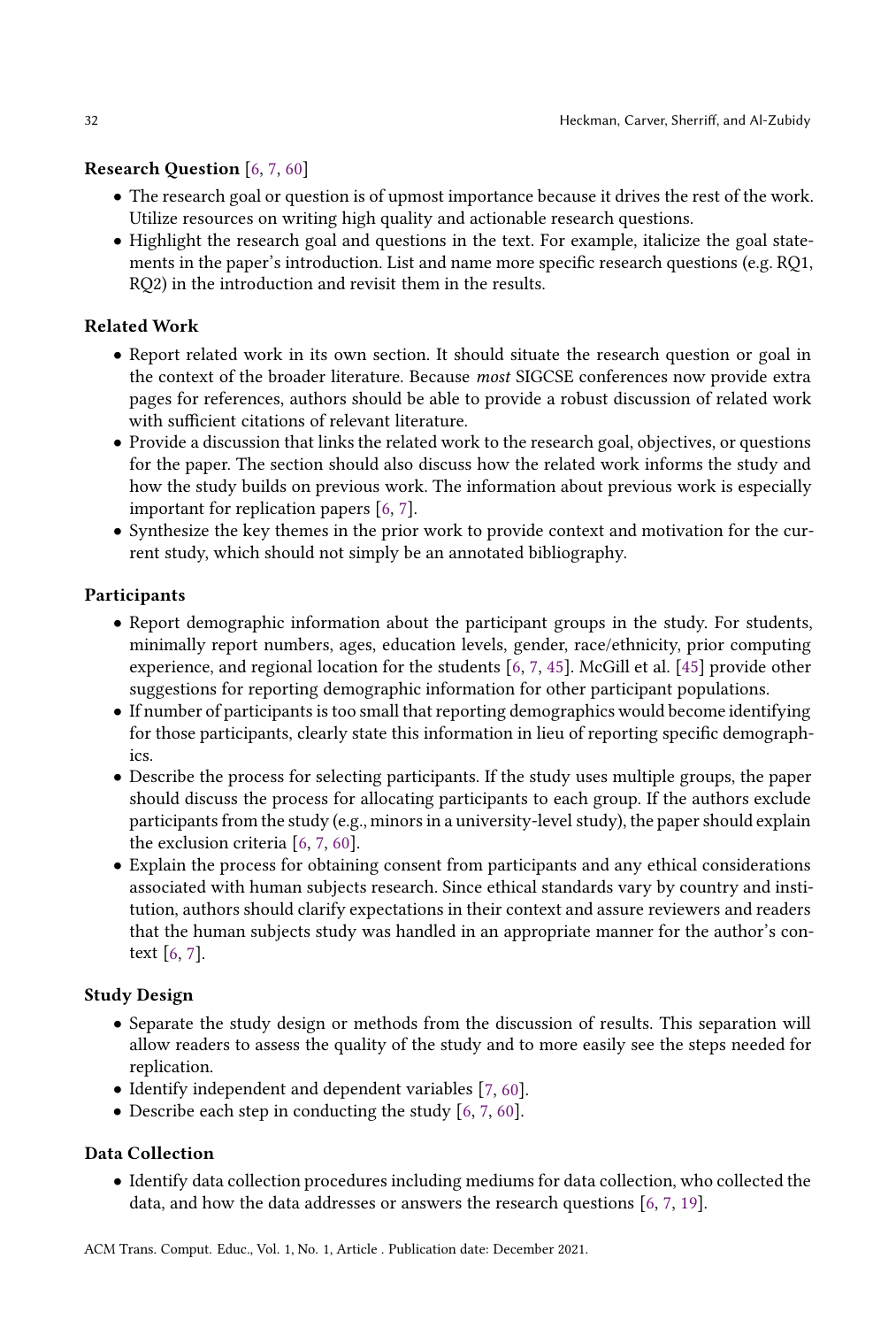• Provide a rationale for why the data collected will help address the research question(s) [\[6](#page-34-6), [7\]](#page-34-2).

## Analysis Procedures

- Describe the process for working with the collected data, including the process for cleaning data, if necessary [\[6](#page-34-6), [19](#page-35-5)].
- For qualitative analysis, describe the coding process and the process for evaluating the correctness of the coding (e.g., multiple raters, inter-rater reliability, etc.) [\[6,](#page-34-6) [7\]](#page-34-2).
- For quantitative analysis, describe, and justify, the statistical tests, if appropriate. For other types of analysis, provide a justification on how the analysis helps answer the research question(s) [\[6,](#page-34-6) [7](#page-34-2), [60](#page-37-1)].

### Results

- Ensure that results directly address the research question(s) [\[6](#page-34-6), [7](#page-34-2), [60](#page-37-1)].
- For qualitative results, provide tables, descriptions, quotes, and arguments to answer the research questions [\[6](#page-34-6), [7\]](#page-34-2).
- For quantitative results, provide summary or descriptive statistics to answer the research questions [\[6,](#page-34-6) [7](#page-34-2)].

### Threats to Validity

- Include a dedicated threats to validity section that lists internal, external, construct threats, and biases as appropriate for the research question(s) and study design [\[6,](#page-34-6) [7,](#page-34-2) [60\]](#page-37-1).
- Discuss how the study design addresses the threats.
- Discuss any threats not addressed by the study design.
- Explain and justify the unaddressed threats.
- Explain the potential impact on the interpretation of the study results due to the unaddressed threats [\[6](#page-34-6), [7](#page-34-2), [60](#page-37-1)].

### 5.3 Reviewer Guidelines for Reviewing Empirical Papers

The responsibility for high-quality publications about CER work does not rest solely on authors. Review guidelines over the past several years have clarified expectations for reviewing empirical work, both as CER and experience reports. Reviewers have a responsibility to hold authors accountable for following norms for reporting CER. We recommend that reviewers use the author guidelines and standards documents above as a checklist for things to provide feedback on during peer review. These guidelines and standards echo guidelines and standards from education and other fields about presentation of empirical work [\[6](#page-34-6), [7](#page-34-2), [12](#page-35-3), [19](#page-35-5), [60](#page-37-1)].

## 6 THREATS TO VALIDITY

In developing our rubric and applying it to the work described in this paper, we identified some limitations and threats to validity we must address. We have backgrounds in conducting humanbased empirical research in computing education, software engineering, and security, but do not explicitly have research degrees in education. However, two of authors have been members of the program committee of SIGCSE TS for multiple years, including years volunteering as program and symposium chairs, so we believe that we do have the needed background.

During the creation of the CER Empiricism Assessment Rubric, we did not explicitly review or reference other validated rubrics. Therefore, it is possible that we omitted some aspects of educational research project design. To address this threat to validity, after we completed our work, we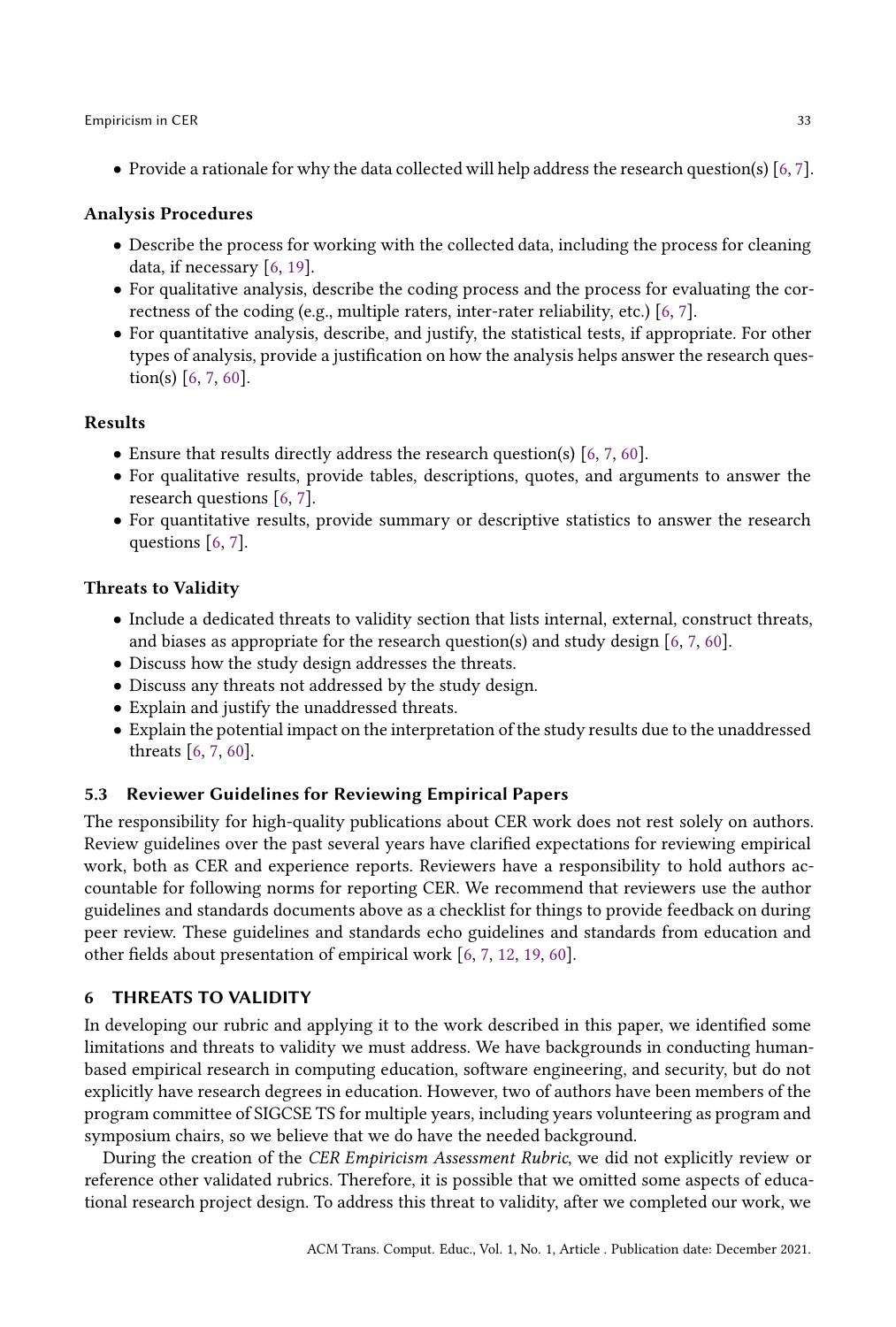compared our rubric to other guidelines for reporting and assessing empirical research study quality, such as APA JARS [\[7](#page-34-2)], the What Works Clearinghouse Standards Handbook [\[12\]](#page-35-3) and CONSORT [\[60\]](#page-37-1), as discussed in Section [2.2.](#page-11-0) We found that there was significant overlap in the core concepts of these other guidelines and rubrics with our own, indicating that our rubric captures many of the same reporting values.

In choosing the years and venues for inclusion in this review, we selected the conferences and journals that are widely considered to be the top tier for CER and only analyzed the proceedings or issues from two years, 2014 and 2015. We did not include more general education conferences that have a computing track, such as ASEE or FIE, and we excluded some other venues (e.g., Koli Calling) to make the review more feasible. While this choice means we could have missed a portion of the community, we believe that the venues we chose cover the majority of the computing education literature. Further, some other venues accepted papers based solely on the abstract, rather than the entire paper, which we believe does not accurately represent the current state of empiricism. We chose the particular set of years to create a baseline on empirical work before more recent changes to paper tracks and reviewing guidelines at SIGCSE TS and other venues. Also, we recognize that the findings from 2014 and 2015 may not represent the current state of empiricism in 2021. Future work will consider a review of more recent publications.

Furthermore, we do not have the perspective of manuscripts that were not accepted into these venues. As Fincher, et al., discussed in the conclusion of their book chapter [\[17](#page-35-23)], a weakness of systematic literature reviews is that they focus on a quantitative analysis to characterize a body of work through an author defined lens and may miss the broader context of the timeframe in which the work was published. We do not consider the broader context of computing education during 2014 and 2015 and how that may impact the types of papers accepted. However, we minimize this limitation by focusing on characterizing empirical elements independent of the specific topic of the work (e.g., K-12 or CS1). Our work provides value by suggesting how the community can improve reporting standards independent of the broader community context for the acceptance and publication of the reviewed literature.

In our application of the rubric, we settled on a two-pass approach. Two researchers evaluated each paper using the Base Rubric- evaluation method, evaluation subject, evaluation subject source, comparison, and number of participants. We used this approach to better ensure proper overall categorization of papers. We calculated the inter-rater reliability among the research team working on the categorization and determined only minor differences in the evaluations. After this initial evaluation, one researcher then completed the remaining items in the CER Empiricism Assessment Rubric sub-rubrics as appropriate for each paper. We chose this approach because it gave us the best balance between efficiency and accuracy.

However, we recognize the possibility that individual researchers mischaracterized aspects of individual papers. For example, one researcher might rate General Rubric: Research Objectives for a paper as Partial and Not Labeled because she found a discussion of research objectives, but not a dedicated section, while another reader could have missed the discussion altogether because he read too quickly. We have provided our dataset [\[27\]](#page-35-21) for other researchers to consider when utilizing our rubric.

### 7 CONCLUSION

Our research goal was to characterize the reporting of empiricism in Computing Education Research literature by identifying whether publications include content necessary for researchers to perform replications, meta-analyses, and theory building. This systematic literature review summarizes the type of papers and studies included during 2014 and 2015 in the SIGCSE TS, ICER,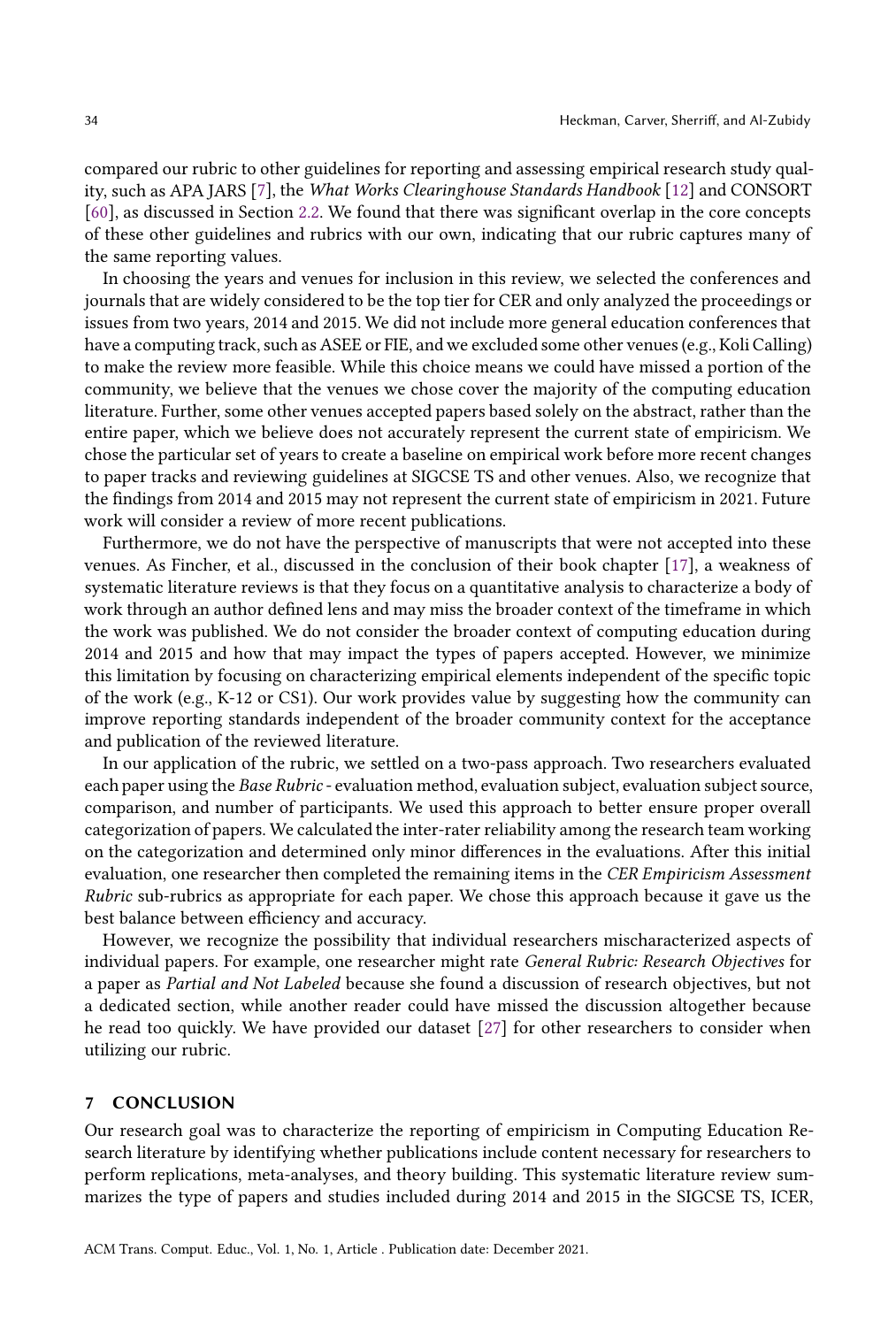### **Empiricism in CER** 35

ITiCSE, TOCE, and CSE venues. A majority of the accepted papers report empirical work. However those papers do not consistently follow reporting norms. We have provided suggestions to authors and reviewers to move the community forward in publishing high-quality empirical work that can lead to meta-analysis and theory building.

We did observe progress in reporting empirical work in recent years. With the creation of the CS education research track at the SIGCSE TS for SIGCSE 2018 [\[54\]](#page-37-19), the organizers updated the review criteria to specifically request reviewers evaluate the items we include in our General Rubric. Additionally, TOCE now recommends that authors utilize APA JARS when organizing their submissions.

In future work, we will conduct a similar literature review on more recent publications to gauge whether the community has made any progress. With improved reporting, our next review will attempt to consider categorizing papers at a more granular level than survey, qualitative, and quantitative, which would provide the opportunity for more detailed rubrics. We welcome feedback on our rubric for possible revisions in this future review.

As computing education is growing as a field and community, we need to establish norms for reporting empirical work. By doing so, we will support replication and meta-analysis. Increased rigor in reporting expectations will increase the reputation of CER in the broader computing research community, which will facilitate the growth and increased reputation of CER scholars and the computing education field. We all need to contribute: authors and researchers need to create and report well-designed, high-quality research studies or well-documented and supported experience reports; reviewers need to provide feedback not only on the novelty of the idea, but the quality of presentation; and the community needs to support replications and meta-analyses so we can grow our understanding of how to share computing education with the world.

### 8 ACKNOWLEDGEMENTS

We would like to thank the students Brantley Collins and Lilian Scatalon who helped with applying the rubric and some data analysis. Additional thanks to the reviewers who provided excellent feedback on this paper and our plans for the next. This material is based upon work supported by the National Science Foundation under Grants 1525373, 1525173, and 1525028.

### REFERENCES

- <span id="page-34-3"></span>[1] 2014. ICER '14: Proceedings of the Tenth Annual Conference on International Computing Education Research (Glasgow, Scotland, United Kingdom). Association for Computing Machinery, New York, NY, USA.
- <span id="page-34-4"></span>[2] 2015. ICER '15: Proceedings of the Eleventh Annual International Conference on International Computing Education Research (Omaha, Nebraska, USA). Association for Computing Machinery, New York, NY, USA.
- <span id="page-34-7"></span>[3] ACM. 2020. Artifact Review and Badging – Current. <https://www.acm.org/publications/policies/artifact-review-and-badging-current> Accessed: 2021-06-17.
- <span id="page-34-0"></span>[4] Alireza Ahadi, Arto Hellas, Petri Ihantola, Ari Korhonen, and Andrew Petersen. 2016. Replication in Computing Education Research: Researcher Attitudes and Experiences. In Proceedings of the 16th Koli Calling International Conference on Computing Education Research (Koli, Finland) (Koli Calling '16). ACM, New York, NY, USA, 2–11. <https://doi.org/10.1145/2999541.2999554>
- <span id="page-34-5"></span>[5] Ahmed Al-Zubidy, Jeffrey C. Carver, Sarah Heckman, and Mark Sherriff. 2016. A (Updated) Review of Empiricism at the SIGCSE Technical Symposium. In Proceedings of the 47th ACM Technical Symposium on Computing Science Education (Memphis, Tennessee, USA) (SIGCSE '16). Association for Computing Machinery, New York, NY, USA, 120– 125. <https://doi.org/10.1145/2839509.2844601>
- <span id="page-34-6"></span>[6] American Educational Research Association. 2006. Standard for Reporting on Empirical Social Science Research in AERA Publications. Educational Researcher 35, 6 (2006), 33–40. <https://doi.org/10.3102/0013189X035006033>
- <span id="page-34-2"></span>[7] American Psychological Association. 2018. Journal Reporting Standards (JARS). Accessed: 2021-02-12.
- <span id="page-34-1"></span>[8] Cathy Bishop-Clark and Beth Dietz-Uhler. 2012. Engaging in the Scholarship of Teaching and Learning. Stylus Publishing, Sterling, VA.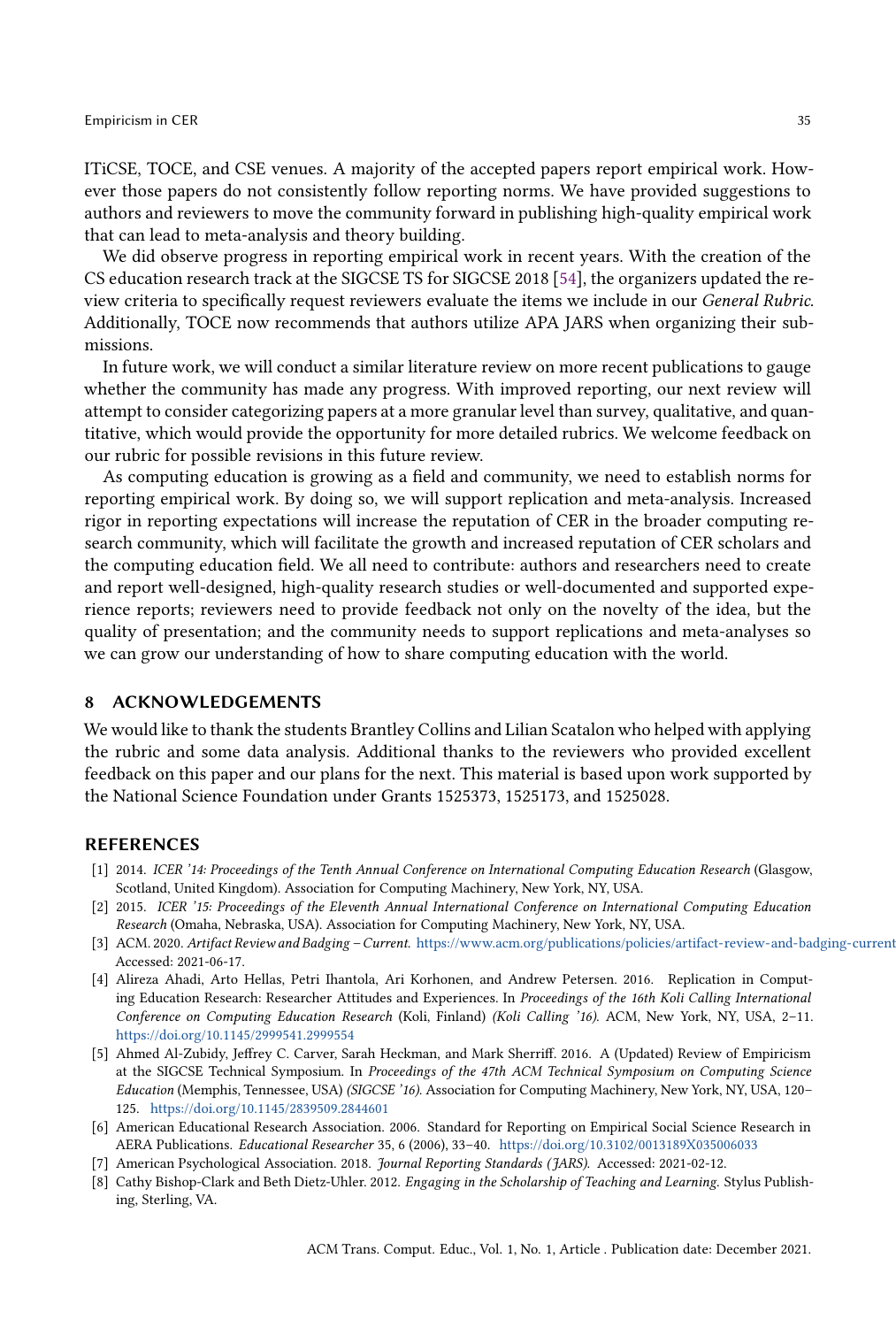- <span id="page-35-2"></span>[9] Paulo Blikstein and Sepi Hejazi Moghadam. 2019. Computing Education Literature Review and Voices from the Field. Cambridge University Press, 56–78. <https://doi.org/10.1017/9781108654555.004>
- <span id="page-35-17"></span>[10] Jeffrey C Carver. 2010. Towards Reporting Guidelines for Experimental Replications: A Proposal. In 1st international workshop on replication in empirical software engineering, Vol. 1. Citeseer, 1–4.
- <span id="page-35-9"></span>[11] Tony Clear. 2006. Valuing Computer Science Education Research?. In Proceedings of the 6th Baltic Sea Conference on Computing Education Research: Koli Calling 2006 (Uppsala, Sweden) (Baltic Sea '06). ACM, New York, NY, USA, 8–18. <https://doi.org/10.1145/1315803.1315806>
- <span id="page-35-3"></span>[12] What Works Clearinghouse. 2020. What Works Clearinghouse Standards Handbook, Version 4.1. [https://ies.ed.gov/ncee/wwc/Handbooks.](https://ies.ed.gov/ncee/wwc/Handbooks)
- <span id="page-35-19"></span>[13] John W. Creswell and J. David. Creswell. 2018. Research Design: Qualitative, Quantitative, and Mixed Methods Approaches (5th ed.). SAGE Publications, Inc.
- <span id="page-35-15"></span>[14] Mats Daniels and Arnold Pears. 2012. Models and Methods for Computing Education Research. In Proceedings of the Fourteenth Australasian Computing Education Conference - Volume 123 (Melbourne, Australia) (ACE '12). Australian Computer Society, Inc., AUS, 95–102.
- <span id="page-35-14"></span>[15] Adrienne Decker and Monica M. McGill. 2019. A Topical Review of Evaluation Instruments for Computing Education. In Proceedings of the 50th ACM Technical Symposium on Computer Science Education (Minneapolis, MN, USA) (SIGCSE '19). Association for Computing Machinery, New York, NY, USA, 558–564. <https://doi.org/10.1145/3287324.3287393> [16] Sally Fincher and Marian Petre (Eds.). 2004. Computer Science Education Research. Taylor & Francis.
- <span id="page-35-23"></span><span id="page-35-4"></span>[17] Sally A. Fincher, Josh Tenenberg, Brian Dorn, Christopher Hundhausen, Robert McCartney, and Laurie Murphy. 2019.
- <span id="page-35-18"></span>Computing Education Research Today. Cambridge University Press, 40–55. <https://doi.org/10.1017/9781108654555.003> [18] Institute for Education Science and the National Science Foundation. 2013. Common Guidelines for Education Research and Development. [https://www.nsf.gov/pubs/2013/nsf13126/nsf13126.pdf.](https://www.nsf.gov/pubs/2013/nsf13126/nsf13126.pdf)
- <span id="page-35-5"></span>[19] The National Science Foundation and The Institute of Education Sciences. 2018. Companion Guidelines on Replication & Reproducibility in Education Research: A Supplement to the Common Guidelines for Education Research and Development. [https://www.nsf.gov/pubs/2019/nsf19022/nsf19022.pdf.](https://www.nsf.gov/pubs/2019/nsf19022/nsf19022.pdf)
- <span id="page-35-12"></span>[20] Varvara Garneli, Michail N Giannakos, and Konstantinos Chorianopoulos. 2015. Computing Education in K-12 Schools: A Review of the Literature. In 2015 IEEE Global Engineering Education Conference (EDUCON). IEEE, 543-551. <https://doi.org/10.1109/EDUCON.2015.7096023>
- <span id="page-35-6"></span>[21] Omar S Gómez, Natalia Juristo, and Sira Vegas. 2010. Replication, Reproduction and Re-analysis: Three Ways for Verifying Experimental Findings. In Proceedings of the 1st International Workshop on Replication in Empirical Software Engineering Research (RESER 2010), Cape Town, South Africa.
- <span id="page-35-10"></span>[22] Mark Guzdial and Benedict du Boulay. 2019. The History of Computing Education Research. Cambridge University Press, 11–39. <https://doi.org/10.1017/9781108654555.002>
- <span id="page-35-20"></span>[23] A. B. Haidich. 2010. Meta-analysis in Medical Research. Hippokratia 14(Suppl 1) (2010), 29–37.
- <span id="page-35-7"></span>[24] Qiang Hao, David H. Smith IV, Naitra Iriumi, Michail Tsikerdekis, and Amy J. Ko. 2019. A Systematic Investigation of Replications in Computing Education Research. ACM Trans. Comput. Educ. 19, 4, Article 42 (Aug. 2019), 18 pages. <https://doi.org/10.1145/3345328>
- <span id="page-35-0"></span>[25] Elizabeth K. Hawthorne, Manuel A. Pérez-Quiñones, Sarah Heckman, and Jian Zhang. 2019. SIGCSE Technical Symposium 2019 Report. SIGCSE Bull. 51, 2 (April 2019), 2–4. <https://doi.org/10.1145/3329103.3329104>
- <span id="page-35-22"></span>[26] Orit Hazzan, Yael Dubinsky, Larisa Eidelman, Victoria Sakhnini, and Mariana Teif. 2006. Qualitative Research in Computer Science Education. ACM SIGCSE Bulletin 38, 1 (2006), 408–412.
- <span id="page-35-21"></span>[27] Sarah Heckman, Jeffrey C. Carver, Mark Sherriff, and Ahmed Al-Zubidy. 2021. CER Empiricism Assessment Dataset (2014 'I&' 2015). <https://doi.org/10.6084/m9.figshare.14816634.v1>
- <span id="page-35-11"></span>[28] Christian Holmboe, Linda McIver, and Carlisle E George. 2001. Research Agenda for Computer Science Education.. In Proceedings of the 13th Psychology of Programming Interest Group (PPIG) Workshop. <https://www.ppig.org/files/2001-PPIG-13th-holmboe.pdf>
- <span id="page-35-8"></span>[29] Petri Ihantola, Arto Vihavainen, Alireza Ahadi, Matthew Butler, Jürgen Börstler, Stephen H Edwards, Essi Isohanni, Ari Korhonen, Andrew Petersen, Kelly Rivers, et al. 2015. Educational Data Mining and Learning Analytics in Programming: Literature Review and Case Studies. Proceedings of the 2015 ITiCSE Working Group Reports (2015), 41–63. <https://doi.org/10.1145/2858796.2858798>
- <span id="page-35-1"></span>[30] John Impagliazzo, Ming Zhang, and Xi Wu. 2018. SIGCSE Launches New Conference on a Global Scale. SIGCSE Bull. 50, 4 (Oct. 2018), 2–3. <https://doi.org/10.1145/3287087.3287088>
- <span id="page-35-16"></span>[31] Andreas Jedlitschka and Dietmar Pfahl. 2005. Reporting Guidelines for Controlled Experiments in Software Engineering. In 2005 International Symposium on Empirical Software Engineering, 2005. IEEE, 10–pp. <https://doi.org/10.1109/ISESE.2005.1541818>
- <span id="page-35-13"></span>[32] Mike Joy, Jane Sinclair, Shanghua Sun, Jirarat Sitthiworachart, and Javier López-González. 2009. Categorising Computer Science Education Research. Education and Information Technologies 14, 2 (2009), 105–126.

ACM Trans. Comput. Educ., Vol. 1, No. 1, Article . Publication date: December 2021.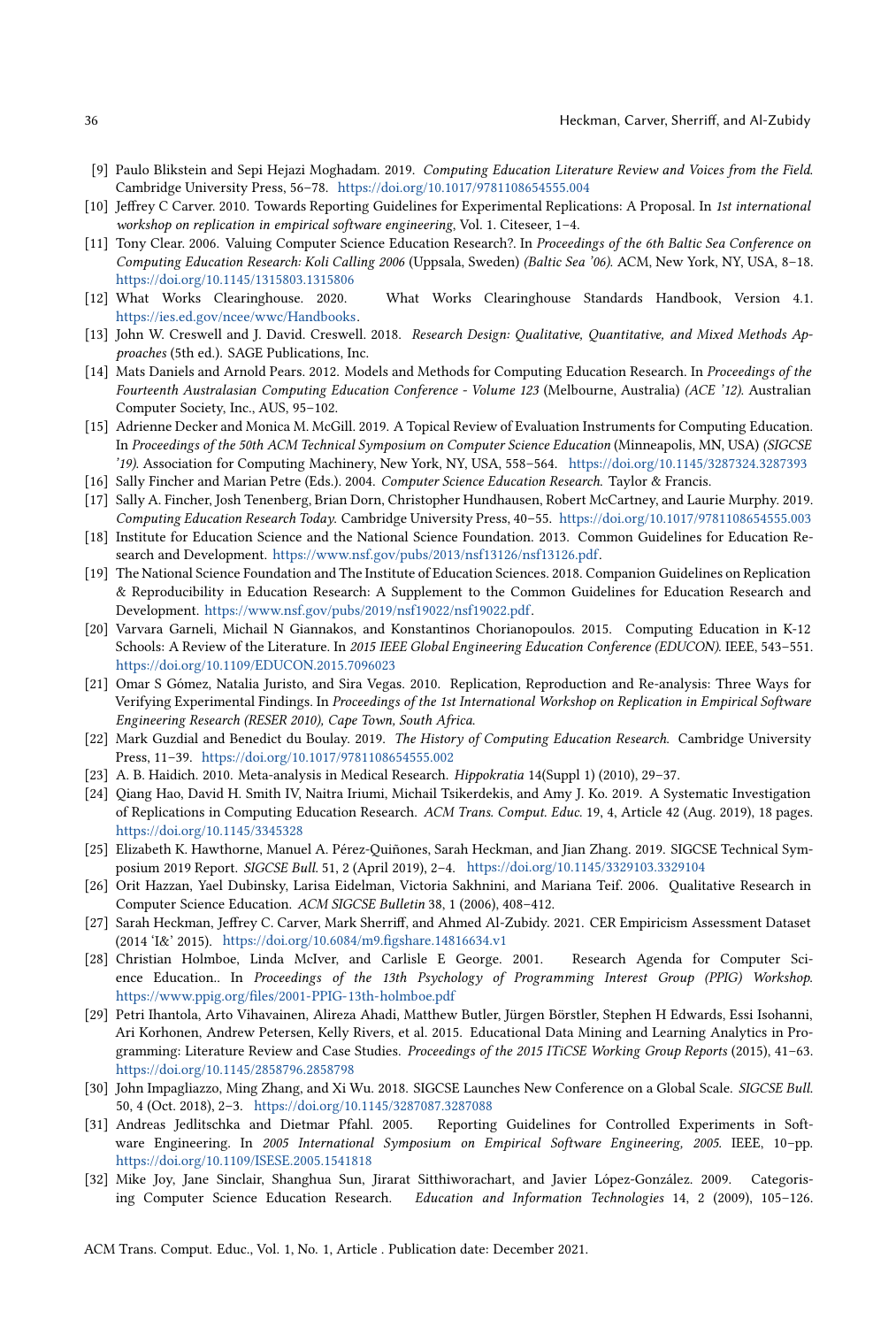<https://doi.org/10.1007/s10639-008-9078-4>

- <span id="page-36-1"></span>[33] Päivi Kinnunen, Veijo Meisalo, and Lauri Malmi. 2010. Have We Missed Something?: Identifying Missing Types of Research in Computing Education. In Proceedings of the Sixth International Workshop on Computing Education Research. ACM, 13–22. <https://doi.org/10.1145/1839594.1839598>
- <span id="page-36-17"></span>[34] Barbara Kitchenham. 2004. Procedures for Performing Systematic Reviews. Technical Report. <https://www.inf.ufsc.br/~aldo.vw/kitchenham.pdf> Joint Technical Report, Keele University Technical Report TR/SE-0401, NICTA Technical Report 040011T.1.
- <span id="page-36-15"></span>[35] Barbara Kitchenham, Hiyam Al-Khilidar, Muhammed Ali Babar, Mike Berry, Karl Cox, Jacky Keung, Felicia Kurniawati, Mark Staples, He Zhang, and Liming Zhu. 2008. Evaluating Guidelines for Reporting Empirical Software Engineering Studies. Empirical Software Engineering 13, 1 (2008), 97–121. <https://doi.org/10.1007/s10664-007-9053-5>
- <span id="page-36-10"></span>[36] Alex Lishinski, Jon Good, Phil Sands, and Aman Yadav. 2016. Methodological Rigor and Theoretical Foundations of CS Education Research. In Proceedings of the 2016 ACM Conference on International Computing Education Research. 161–169. <https://doi.org/10.1145/2960310.2960328>
- <span id="page-36-11"></span>[37] Andrew Luxton-Reilly, Ibrahim Albluwi, Brett A Becker, Michail Giannakos, Amruth N Kumar, Linda Ott, James Paterson, Michael James Scott, Judy Sheard, and Claudia Szabo. 2018. Introductory Programming: A Systematic Literature Review. In Proceedings Companion of the 23rd Annual ACM Conference on Innovation and Technology in Computer Science Education. 55–106. <https://doi.org/10.1145/3293881.3295779>
- <span id="page-36-12"></span>[38] Lauri Malmi, Judy Sheard, Päivi Kinnunen, Simon, and Jane Sinclair. 2020. Theories and Models of Emotions, Attitudes, and Self-Efficacy in the Context of Programming Education. In Proceedings of the 2020 ACM Conference on International Computing Education Research. 36–47. <https://doi.org/10.1145/3372782.3406279>
- <span id="page-36-9"></span>[39] Lauri Malmi, Judy Sheard, Simon, Roman Bednarik, Juha Helminen, Päivi Kinnunen, Ari Korhonen, Niko Myller, Juha Sorva, and Ahmad Taherkhani. 2014. Theoretical Underpinnings of Computing Education Research: What is the Evidence?. In Proceedings of the Tenth Annual Conference on International Computing Education Research. 27–34. <https://doi.org/10.1145/2632320.2632358>
- <span id="page-36-8"></span>[40] Lauri Malmi, Simon, Judy Sheard, Roman Bednarik, Juha Helminen, Ari Korhonen, Niko Myller, Juha Sorva, Ahmad Taherkhani, et al. 2010. Characterizing Research in Computing Education: A Preliminary Analysis of the Literature. In Proceedings of the Sixth International Workshop on Computing Education Research. ACM, 3-12. <https://doi.org/10.1145/1839594.1839597>
- <span id="page-36-2"></span>[41] Lauren Margulieux, Tuba Ayer Ketenci, and Adrienne Decker. 2019. Review of Measurements Used in Computing Education Research and Suggestions for Increasing Standardization. Computer Science Education 29, 1 (2019), 49–78. <https://doi.org/10.1080/08993408.2018.1562145>
- <span id="page-36-3"></span>[42] Monica M. McGill. 2019. Discovering Empirically-Based Best Practices in Computing Education Through Replication, Reproducibility, and Meta-Analysis Studies. In Proceedings of the 19th Koli Calling International Conference on Computing Education Research (Koli, Finland) (Koli Calling '19). Association for Computing Machinery, New York, NY, USA, Article 7, 5 pages. <https://doi.org/10.1145/3364510.3364528>
- <span id="page-36-14"></span>[43] Monica M. McGill and Adrienne Decker. 2018. Defining Requirements for a Repository to Meet the Needs of K-12 Computer Science Educators, Researchers, and Evaluators. In 2018 IEEE Frontiers in Education Conference (FIE). 1–9. <https://doi.org/10.1109/FIE.2018.8659312>
- <span id="page-36-7"></span>[44] Monica M McGill and Adrienne Decker. 2020. Construction of a Taxonomy for Tools, Languages, and Environments across Computing Education. In Proceedings of the 2020 ACM Conference on International Computing Education Research. 124–135. <https://doi.org/10.1145/3372782.3406258>
- <span id="page-36-4"></span>[45] Monica M McGill, Adrienne Decker, and Zachary Abbott. 2018. Improving Research and Experience Reports of Pre-College Computing Activities: A Gap Analysis. In Proceedings of the 49th ACM Technical Symposium on Computer Science Education. ACM, 964–969. <https://doi.org/10.1145/3159450.3159481>
- <span id="page-36-5"></span>[46] Rodrigo Pessoa Medeiros, Geber Lisboa Ramalho, and Taciana Pontual Falcão. 2018. A Systematic Literature Review on Teaching and Learning Introductory Programming in Higher Education. IEEE Transactions on Education 62, 2 (2018), 77–90. <https://doi.org/10.1109/TE.2018.2864133>
- <span id="page-36-6"></span>[47] Diba Mirza, Phillip T Conrad, Christian Lloyd, Ziad Matni, and Arthur Gatin. 2019. Undergraduate Teaching Assistants in Computer Science: A Systematic Literature Review. In Proceedings of the 2019 ACM Conference on International Computing Education Research. 31–40. <https://doi.org/10.1145/3291279.3339422>
- <span id="page-36-13"></span>[48] Greg L Nelson and Amy J Ko. 2018. On Use of Theory in Computing Education Research. In Proceedings of the 2018 ACM Conference on International Computing Education Research. 31–39. <https://doi.org/10.1145/3230977.3230992>
- <span id="page-36-16"></span>[49] Brian A Nosek and Daniël Lakens. 2014. Registered Reports: A Method to Increase the Credibility of Published Results. Social Psychology 45, 3 (2014), 137–141. <https://doi.org/10.1027/1864-9335/a000192>
- <span id="page-36-0"></span>[50] National Academies of Sciences, Engineering, and Medicine. 2018. Assessing and Responding to the Growth of Computer Science Undergraduate Enrollments. The National Academies Press, Washington, DC. <https://doi.org/10.17226/24926>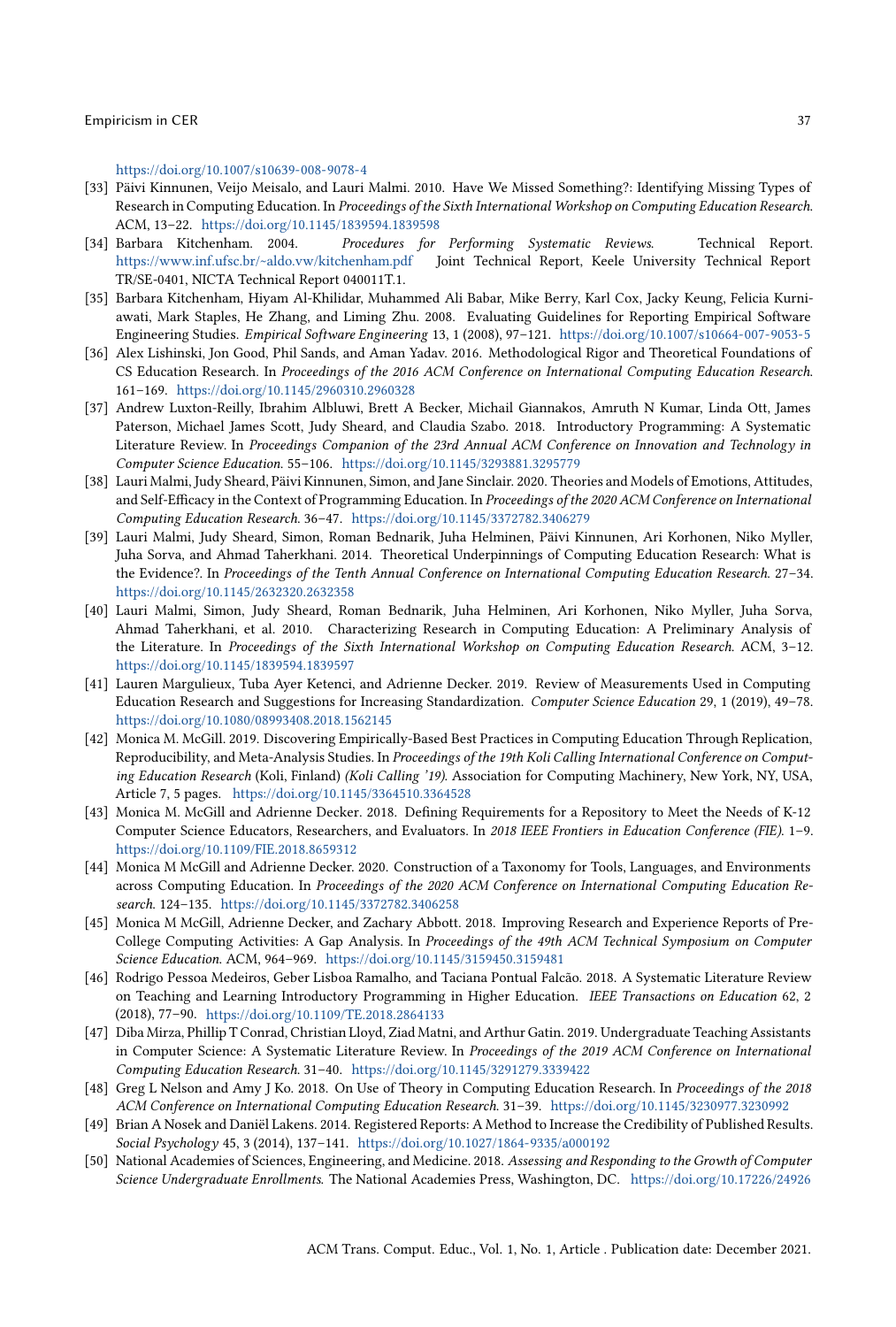- <span id="page-37-14"></span>[51] Zacharoula Papamitsiou, Michail Giannakos, Simon, and Andrew Luxton-Reilly. 2020. Computing Education Research Landscape through an Analysis of Keywords. In Proceedings of the 2020 ACM Conference on International Computing Education Research. 102–112. <https://doi.org/10.1145/3372782.3406276>
- <span id="page-37-16"></span>[52] Arnold Pears, Stephen Seidman, Crystal Eney, Päivi Kinnunen, and Lauri Malmi. 2005. Constructing a Core Literature for Computing Education Research. ACM SIGCSE Bulletin 37, 4 (2005), 152–161. <https://doi.org/10.1145/1113847.1113893>
- <span id="page-37-3"></span>[53] Arnold Pears, Stephen Seidman, Lauri Malmi, Linda Mannila, Elizabeth Adams, Jens Bennedsen, Marie Devlin, and James Paterson. 2007. A Survey of Literature on the Teaching of Introductory Programming. In Working Group Reports on ITiCSE on Innovation and Technology in Computer Science Education (Dundee, Scotland) (ITiCSE-WGR '07). Association for Computing Machinery, New York, NY, USA, 204–223. <https://doi.org/10.1145/1345443.1345441>
- <span id="page-37-19"></span>[54] Manuel A. Perez-Quinones and Elizabeth K. Hawthorne. 2017. Multiple Paper Types for SIGCSE 2018. SIGCSE Bull. 49, 3 (July 2017), 7–7. <https://doi.org/10.1145/3129166.3129172>
- <span id="page-37-4"></span>[55] James Prather, Brett A Becker, Michelle Craig, Paul Denny, Dastyni Loksa, and Lauren Margulieux. 2020. What Do We Think We Think We Are Doing? Metacognition and Self-Regulation in Programming. In Proceedings of the 2020 ACM Conference on International Computing Education Research. 2–13. <https://doi.org/10.1145/3372782.3406263>
- <span id="page-37-7"></span>[56] Justus J Randolph, George Julnes, Erkki Sutinen, and Steve Lehman. 2008. A Methodological Review of Computer Science Education Research. Journal of Information Technology Education: Research 7 (2008), 135–162. <https://doi.org/10.28945/183>
- <span id="page-37-18"></span>[57] Per Runeson and Martin Höst. 2009. Guidelines for Conducting and Reporting Case Study Research in Software Engineering. Empirical software engineering 14, 2 (2009), 131. <https://doi.org/10.1007/s10664-008-9102-8>
- <span id="page-37-12"></span>[58] Kate Sanders, Judy Sheard, Brett A. Becker, Anna Eckerdal, Sally Hamouda, and Simon. 2019. Inferential Statistics in Computing Education Research: A Methodological Review. In Proceedings of the International Computing Education Research Conference (Toronto, ON, Canada) (ICER '19). 177–185. <https://doi.org/10.1145/3291279.3339408>
- <span id="page-37-0"></span>[59] Stefan Schmidt. 2009. Shall we Really do it Again? The Powerful Concept of Replication is Neglected in the Social Sciences. Review of General Psychology 13, 2 (2009), 90–100. <https://doi.org/10.1037/a0015108>
- <span id="page-37-1"></span>[60] Kenneth F Schulz, Douglas G Altman, and David Moher. 2010. CONSORT 2010 Statement: Updated Guidelines for Reporting Parallel Group Randomised Trials. BMJ 340 (2010). <https://doi.org/10.1136/bmj.c332>
- <span id="page-37-11"></span>[61] Judy Sheard, Simon, Margaret Hamilton, and Jan Lönnberg. 2009. Analysis of Research into the Teaching and Learning of Programming. In Proceedings of the Fifth International Workshop on Computing Education Research. ACM, 93–104. <https://doi.org/10.1145/1584322.1584334>
- <span id="page-37-17"></span>[62] Simon. 2007. A Classification of Recent Australasian Computing Education Publications. Computer Science Education 17, 3 (2007), 155–169. <https://doi.org/10.1080/08993400701538021>
- <span id="page-37-6"></span>[63] Simon. 2007. Koli Calling Comes of Age: An Analysis. In Proceedings of the Seventh Baltic Sea Conference on Computing Education Research - Volume 88 (Koli National Park, Finland) (Koli Calling '07). Australian Computer Society, Inc., AUS, 119–126.
- <span id="page-37-10"></span>[64] Simon. 2009. Ten Years of the Australasian Computing Education Conference. In Proceedings of the Eleventh Australasian Conference on Computing Education - Volume 95 (Wellington, New Zealand) (ACE '09). Australian Computer Society, Inc., AUS, 157–164.
- <span id="page-37-13"></span>[65] Simon. 2020. Twenty-Two Years of ACE. In Proceedings of the Twenty-Second Australasian Computing Education Conference (Melbourne, VIC, Australia) (ACE'20). Association for Computing Machinery, New York, NY, USA, 203–210. <https://doi.org/10.1145/3373165.3373188>
- <span id="page-37-8"></span>[66] Simon, Angela Carbone, Michael de Raadt, Raymond Lister, Margaret Hamilton, and Judy Sheard. 2008. Classifying Computing Education Papers: Process and Results. In Proceedings of the Fourth International Workshop on Computing Education Research. 161–172. <https://doi.org/10.1145/1404520.1404536>
- <span id="page-37-15"></span>[67] Simon and Judy Sheard. 2020. Twenty-Four Years of ITiCSE Papers. In Proceedings of the 2020 ACM Conference on Innovation and Technology in Computer Science Education. 5–11. <https://doi.org/10.1145/3341525.3387407>
- <span id="page-37-9"></span>[68] Simon, Judithe Irene Sheard, Angela Carbone, Michael de Raadt, Margaret Hamilton, Raymond Lister, and Errol Thompson. 2008. Eight Years of Computing Education Papers at NACCQ. National Advisory Committee on Computing Qualifications (2008).
- <span id="page-37-5"></span>[69] Claudia Szabo, Nickolas Falkner, Andrew Petersen, Heather Bort, Kathryn Cunningham, Peter Donaldson, Arto Hellas, James Robinson, and Judy Sheard. 2019. Review and Use of Learning Theories Within Computer Science Education Research: Primer for Researchers and Practitioners. In Proceedings of the Working Group Reports on Innovation and Technology in Computer Science Education. 89–109. <https://doi.org/10.1145/3344429.3372504>
- <span id="page-37-2"></span>[70] Claudia Szabo, Judy Sheard, Andrew Luxton-Reilly, Simon, Brett A Becker, and Linda Ott. 2019. Fifteen Years of Introductory Programming in Schools: A Global Overview of K-12 Initiatives. In Proceedings of the 19th Koli Calling International Conference on Computing Education Research. 1–9. <https://doi.org/10.1145/3364510.3364513>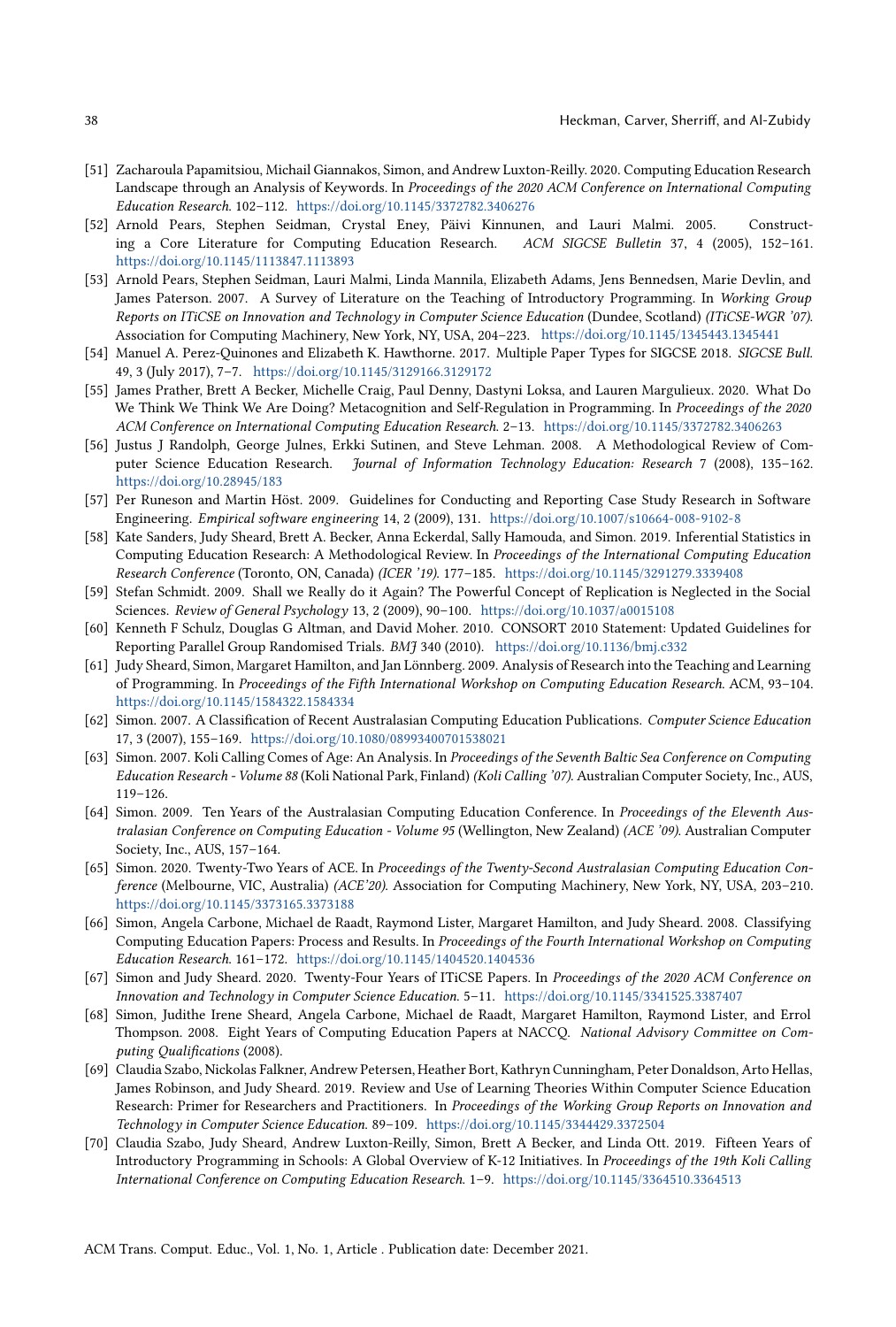- <span id="page-38-4"></span>[71] Josh Tenenberg. 2014. Asking Research Questions: Theoretical Presuppositions. Trans. Comput. Educ. 14, 3, Article 16 (Sept. 2014), 8 pages. <https://doi.org/10.1145/2644924>
- <span id="page-38-3"></span>[72] David W Valentine. 2004. CS Educational Research: A Meta-Analysis of SIGCSE Technical Symposium Proceedings. ACM SIGCSE Bulletin 36, 1 (2004), 255–259. <https://doi.org/10.1145/1028174.971391>
- <span id="page-38-2"></span>[73] Arto Vihavainen, Jonne Airaksinen, and Christopher Watson. 2014. A Systematic Review of Approaches for Teaching Introductory Programming and Their Influence on Success. In Proceedings of the Tenth Annual Conference on International Computing Education Research. 19–26. <https://doi.org/10.1145/2632320.2632349>
- <span id="page-38-1"></span>[74] Jian Zhang and Mark Sherriff. 2020. SIGCSE 2020 Recap. SIGCSE Bull. 52, 2 (April 2020), 4–7. <https://doi.org/10.1145/3397568.3397570>
- <span id="page-38-0"></span>[75] Stuart Zweben and Betsy Bizot. 2020. 2019 Taulbee Survey. Computing Research News 32 (2020). Issue 5.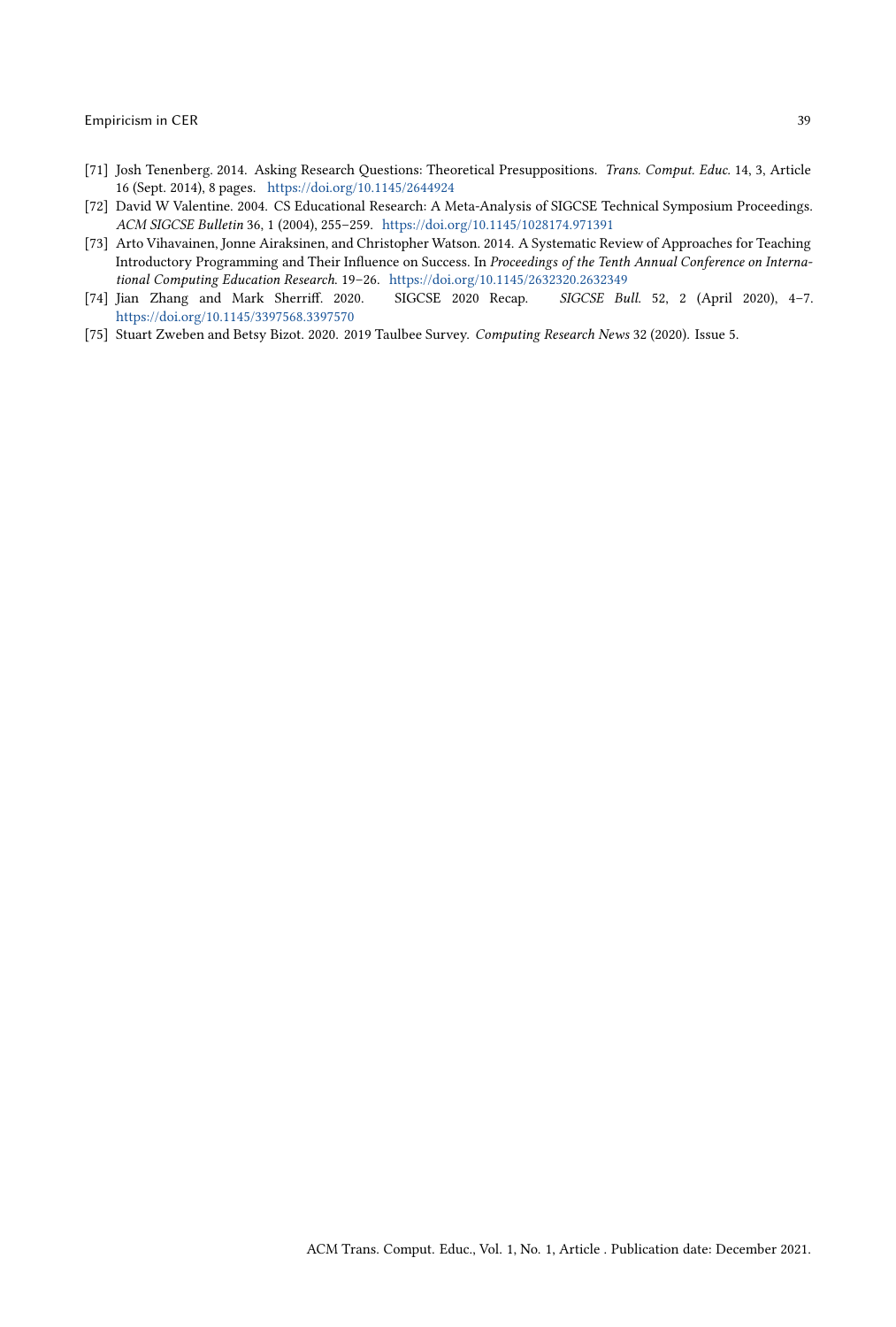# 9 APPENDIX A: CER EMPIRICISM ASSESSMENT RUBRIC

# INTRODUCTION

The CER Empiricism Assessment Rubric was developed as a repeatable methodology for determining the degree and rigor in which empirical research principles are reported regarding research activity in CER literature. The rubric makes no judgement on the quality of the research or of the research question of the reported project. Instead, the rubric tries to establish the effectiveness of the paper at communicating the various aspects of the research activity to the reader such that it could not only be understood, but possibly replicated for further investigation.

# RUBRIC QUESTION RESPONSE VALUES

For all sub-rubrics other than the Base Rubric, we only use values from the following scale, as discussed in Section 3.2:

- Complete and Labeled
- Complete and Not labeled
- Partial and Labeled
- Partial and Not Labeled
- Not Present
- Not Applicable

The descriptive values address two key two parts of reporting CER work - the completeness of the presentation of the information and whether the information is labeled in the paper or not. Completeness - the level of completeness of presented information

- Complete Answers/addresses all questions for a rubric category. There is no assessment on the quality of the answer.
- Partial Answers/addresses some of the questions for a rubric category. There is no assessment on the quality of the answer.
- Not Present Answers/addresses none of the questions for a rubric category. The questions should be addressed.
- Not Applicable The rubric item is not applicable to the paper.

Labeled - whether the presented information is clearly labeled

- Labeled There is a heading appropriate for the rubric item or there is emphasis (bold/italics) for the rubric item.
- Not Labeled There is no heading or emphasis for the rubric item to easily find the item in the paper.

# RUBRIC STEPS

Follow the steps highlighted in the boxes. Key sub-activities associated with each step in the rubric are denoted by §.

Step 0: Read the research work you wish to evaluate.

## Step 1: Apply the Base Rubric to the research work.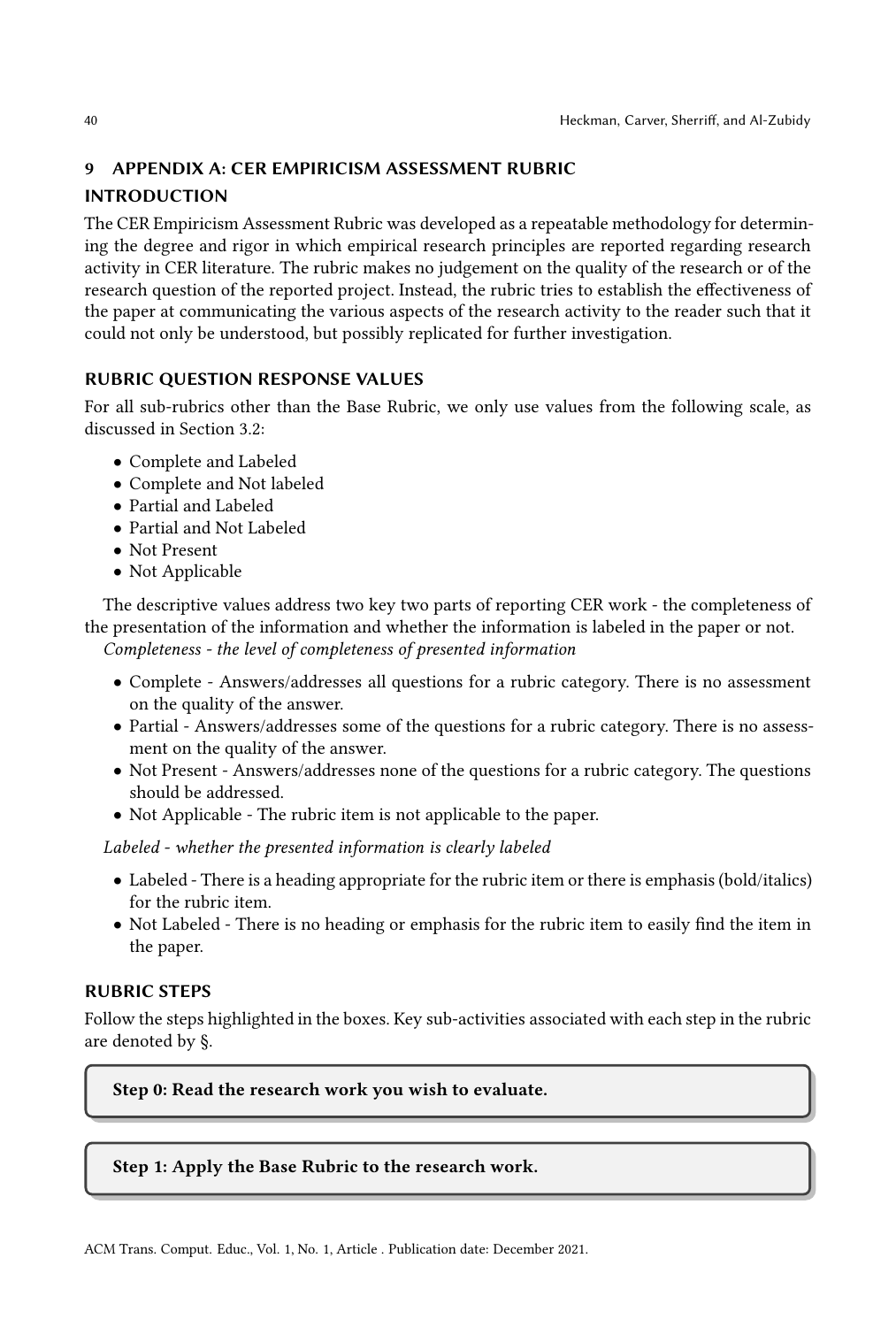### BR) BASE RUBRIC

The Base Rubric consists of five high-level questions that provide basic information about a work, including the primary methodology, the subject being studied, where the subject originated, whether there is any comparison, and the size of the study as measured by the number of participants or data instances.

### BR-1) Base Rubric: Evaluation Method

After reading the paper, the first step is to determine the evaluation method used in the work. The evaluation method is a high-level categorization regarding the overall nature of the project that is being reported. It is possible to select multiple options for the evaluation method, although any more than two would be highly unusual. An example of this could be a project that examined both student assessment scores and student survey responses when evaluating a new teaching method. In this case, the project could be categorized as Experimental, Survey.

Literature Review. A work is categorized as a literature review if it is mainly focused on reporting on the current state of the body of knowledge on a particular topic or research question. The work does not necessarily have to add to the body of knowledge, but it often will draw conclusions on where the state of the research is heading.

§: If the work is a literature review, complete item BR-2 (Evaluation Subject) from the Base Rubric (BR) only and then continue with Descriptive/Persuasive Rubric (DR).

Exploratory. An exploratory work is a research work-in-progress. An exploratory project could originate from a model building exercise, observation without any predefined research questions, or building a framework or taxonomy.

§: If the work is exploratory, complete the Base Rubric (BR) and the Experimental Rubric (ER).

Descriptive/Persuasive. A descriptive or persuasive work describes a current situation or paints a picture but does not test predictions nor does it imply any cause-and-effect relationships. This type of work is different than a literature review in that it is reporting on a research subject rather than the current body of knowledge.

§: If the work is descriptive/persuasive, complete the Base Rubric (BR) and the Descriptive/Persuasive Rubric (DR).

Survey. Survey works use information gathered through forms or some other asynchronous querying method as their primary data source. CER project often have surveys or similar instruments (such as student evaluations) as a secondary data source even when there are other data sources being used.

§: If the work uses a survey as one of its evaluative methods, complete the Base Rubric (BR), the Experimental Rubric (ER), and the Survey Data Source Rubric (SR).

Qualitative. The primary indicator of an evaluative project with a qualitative evaluation method is the presence of free form or free text answers from participants. These responses then have to be individually coded or evaluated separately in order to draw any conclusions regarding the research questions of the project. Qualitative data is common for projects with a small sample size, where in-person interviews or focus groups are used, or if participants are audio or video recorded in any way. In each of these cases, the data typically requires more time to evaluate, code, or process as opposed to quantitative data.

§: If the work uses qualitative data as one of its evaluative methods, complete the Base Rubric (BR) and the Experimental Rubric (ER).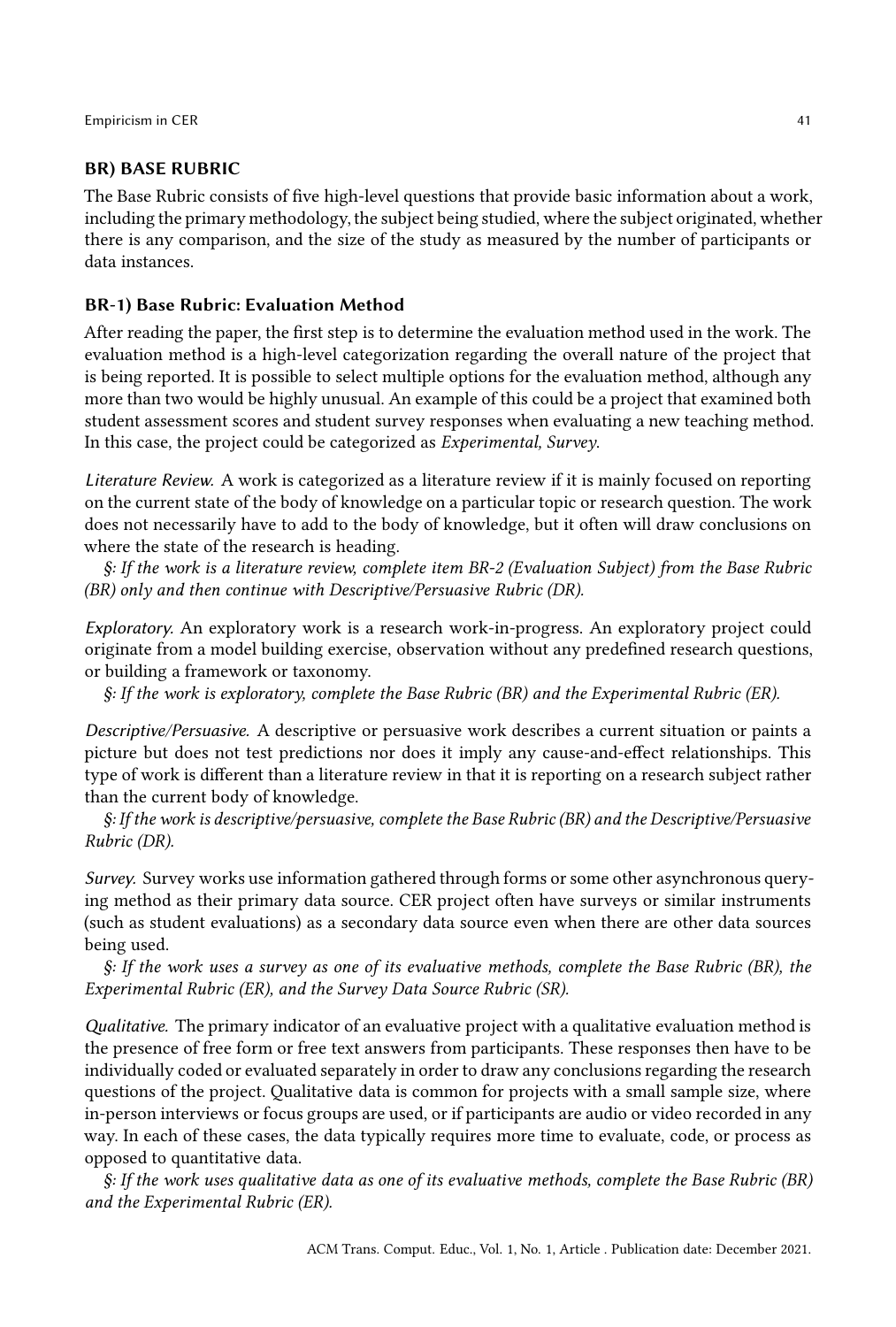Quantitative. Whereas qualitative data is defined generally by free form information gathered from participants, quantitative data is identified by discrete values and counts that can be more easily and directly compared with each other. While it can be easier to identify a quantitative study that has defined control and treatment groups with a large amount of data, case studies, experience reports, and quasi-experimental studies can also be considered quantitative studies, depending on the types of data collected. Quantitative data in CER is often gathered from Likert-type questions on participant surveys, course assessment data, enrollment and retention data, demographic data, and other information that could inform some quality or aspect of a pedagogical technique, course, or curricula.

§: If the work uses quantitative data as one of its evaluative methods, complete the Base Rubric (BR) and the Experimental Rubric (ER).

Missing. A work that states a causal relationship as fact but does not support that claim with any empirical research or data is considered to be missing the evaluation method.

§: If the work's evaluation method is missing, there is no further categorization to be completed.

Not Applicable. Some CER venues publish works that require no evaluation, nor are taking any particular stance. These works could, for example, simply describe a new course or a new curriculum with no claims of effectiveness.

§: If the work does not require any empirical evaluation, there is no further categorization to be completed.

Mixed Methods. Any work that explicitly is using more than one method listed above is considered a mixed methods study.

§: If the work is considered a mixed methods study, denote each method in a comma-separated list and then complete all appropriate rubrics as listed with the method.

### BR-2) Base Rubric: Evaluation Subject

The evaluation subject rubric item identifies the nature of the treatment that is being investigated by the work. In a well-focused research work, there should only be one evaluation subject.

§: Select one of the following options as a part of the Base Rubric (BR).

Pedagogical Technique. A work is evaluating a pedagogical technique if the researchers are particularly interested in a specific teaching method. Studies that are evaluating a pedagogical technique often focus on student learning outcomes as an indicator of the effectiveness of the treatment, which could be represented as assessment information or student perceptions of their learning in a course or for a particular knowledge unit. These studies are also more likely to have threats to validity from instructor bias and should be addresses appropriately.

Tool. A work is evaluating a tool if the research questions are addressing the effectiveness of the tool itself and not the underlying pedagogical technique. This could also encompass various forms of educational technology, such as the effectiveness of distance learning tools. While there is almost undoubtedly a pedagogical approach associated with a tool, selecting this option as the evaluation subject indicates that the implementation and usage of the tool itself is the primary focus.

Curriculum. A curriculum work is a research project that is looking beyond just one particular course, but rather the creation and integration of multiple units or courses across a larger program. This could also include special curricula, such as summer camps.

Assessment. A research project where an assessment is the evaluation subject is focused on a particular assignment or quiz or set of assignments within a single knowledge unit or course. These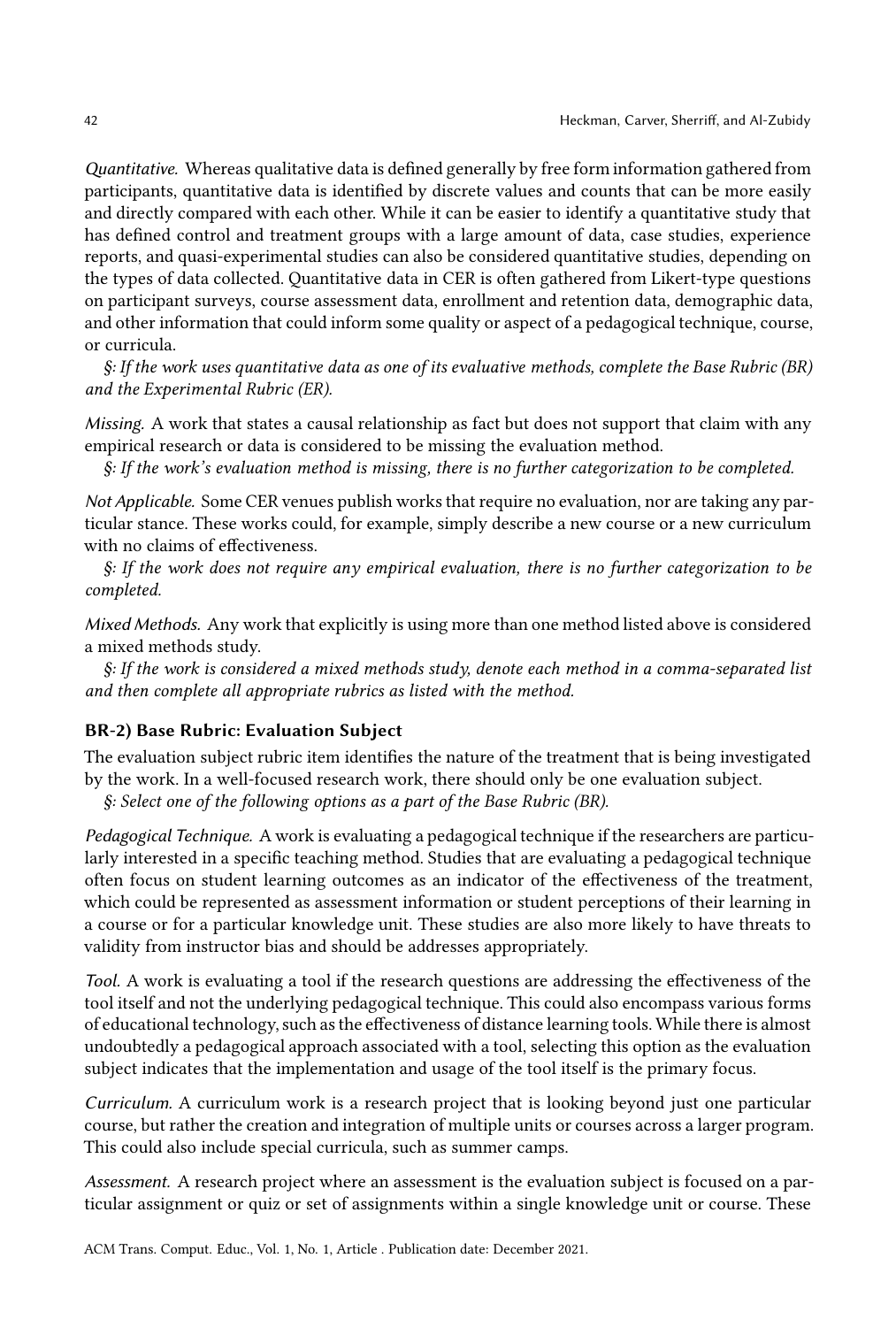types of projects often look at types of assessments and what makes them effective, validating assessments, issues with scale, and academic integrity.

Community. Community-based research projects attempt to ascertain some understanding of a group of individuals. For examples, a project that is trying to determine the relative preparedness of underrepresented minority students before attending college could be categorized as community.

Other or Combination. Other research works could fall outside the range of this rubric, or could be considered a combination of the items above.

### BR-3) Base Rubric: Evaluation Subject Source

The evaluation subject source rubric item establishes where the evaluation subject was first created. In our examination of CER literature, we noticed that replication studies did not occur often or it was sometimes unclear if the treatment used was being introduced in the current paper of if this was a continuation of previous work. Thus, this rubric item denotes whether the evaluation subject was created originally by the authors or elsewhere and whether the treatment was modified for use in the current study.

§: Select one of the following options as a part of the Base Rubric (BR).

Authors Here. An evaluation subject is considered to be in this category if the authors created the treatment themselves for use in this study.

Authors Elsewhere. If a subject was created by the authors elsewhere, then the treatment was first presented in an previous published work.

Other Modified. A subject that was created by someone other than the authors and has been altered in some way would fit in this category.

Other Not Modified. If the current work is a true replication study using a treatment that has not been altered and was created by another person, then this category is selected.

Community. If the Evaluation Subject has been identified as Community, then the Evaluation Subject Source will also be *Community*, as it represents the idea that the subject is a self-identifying group of people related to an area of interest.

### BR-4) Base Rubric: Comparison

Sometimes a research question is intended to discover and report on the current state of the world. However, many research questions aim to determine whether a treatment had an effect on a population. If this is the case, the work should compare the results in some way to some form of control data.

§: Select one of the following options as a part of the Base Rubric (BR).

Historical. If the results are compared to data from before the treatment, then indicate that the comparison is historical in nature.

Comparison. If the results are compared to data generated as a part of the current research study, such as a from a specific control group or A/B testing, then select this category.

None. If the results are reporting on the state of the world and are not compared to any other data set, indicate that there was no comparison.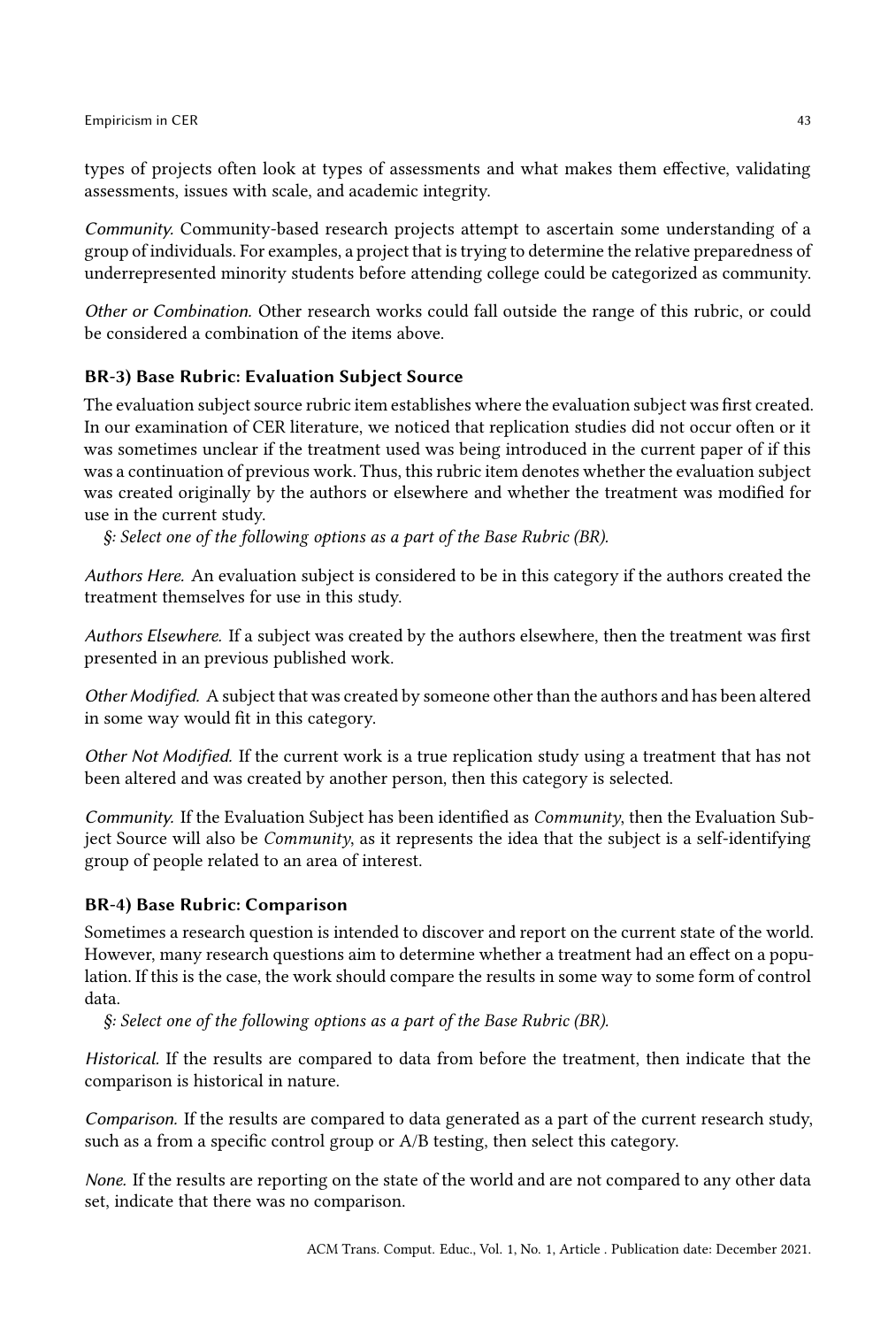### BR-5) Base Rubric: Number of Participants

The number of participants indicates the  $n$  value of the study. This could be the number of students in a course, the number of submissions to a grading system, the number of responses to a survey, etc.

§: Select one of the numeric range options as a part of the Base Rubric (BR).

- None
- 1
- $\bullet$  2
- 3-10
- 11-30
- 31-75
- 76-150
- 151-300
- 301-999
- $1000+$

Step 2: If the work was categorized as Exploratory, Survey, Qualitative, or Quantitative, complete the Experimental Rubric (ER).

### ER) EXPERIMENTAL RUBRIC

For each of these rubric items, answer using the guidelines listed in the Rubric Question Response Values section unless otherwise directed. Each item has one or more questions that can aid you in determining the correct rubric value for the overall item.

§: For each Experimental Rubric (ER) item, select one value from the Rubric Question Response Values that best describes how that particular item was reported in the paper unless otherwise directed. Use the sub-questions with each item to help identify the proper selection.

## ER-1) Experimental Rubric: Research Objectives

• Does the paper include a description of the research objectives? (e.g., goals, questions, hypotheses)

### ER-2) Experimental Rubric: Related Work

- Does the paper present related work?
- Does the paper link the research objectives directly to the related work?

### ER-3) Experimental Rubric: Participants

- Does the paper provide demographics on the participants?
- Does the paper describe the sampling/recruitment methods used? (i.e., why these respondents? e.g., mailing list, advertised, etc)

## ER-4) Experimental Rubric: Study Design

- Does the paper define the dependent and independent variables (including specific metrics)?
- Does the paper justify the variables in relevance to the overall research objective?
- Does the paper describe the treatments/protocol/steps followed in the study?
- For subjective measure, does the paper describe any type of inter-rater agreement?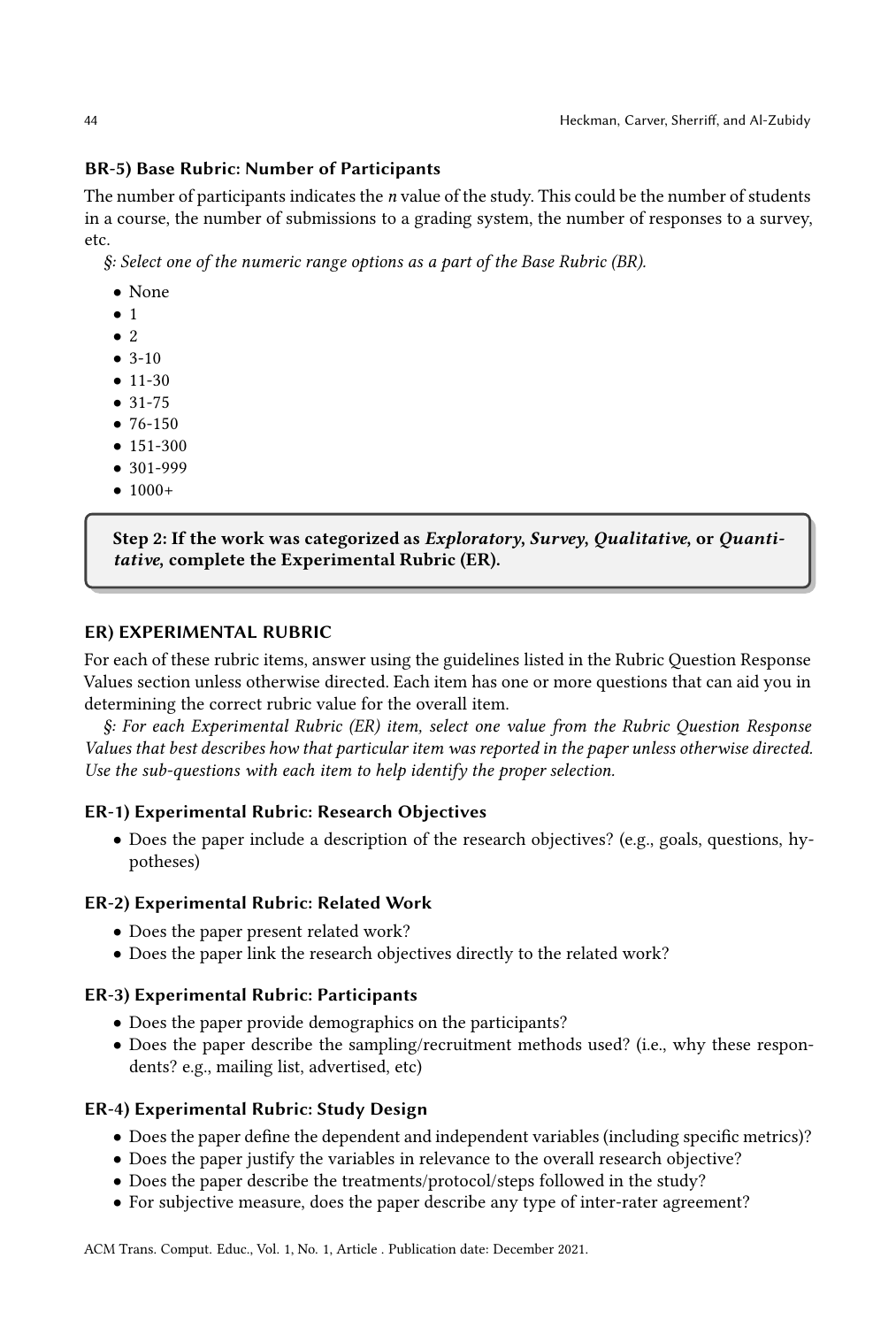# ER-5) Experimental Rubric: Data Collection

- Does the paper describe who gathered the data?
- Does the paper describe how the data was gathered?
- Does the paper describe where the data was gathered?

# ER-6) Experimental Rubric: Analysis Procedures

- Does the paper describe the analysis procedures? process for working with the data after collection
- For Qualitative Data:
	- Does the paper describe how they cleaned/coded the data?
	- Does the paper describe how they evaluated the correctness of the coding (e.g. inter-rater reliability)?
- For Quantitative Data:
	- Does the paper describe the specific statistical tests that are used to analyze the data? (e.g., hypothesis checks, statistical tests, p-values, performance metrics, precision, recall, accuracy, False positive, False negative etc.)
	- Does it justify why the tests were chosen?

# ER-7) Experimental Rubric: Results

- Does the paper include summary/descriptive statistics? (e.g., mean, std dev, charts/tables to describe data)
- Does the paper discuss results in relation to the research objectives? (e.g., hypotheses evaluated, questions answered, or "big picture")
- Does the paper present the qualitative data, if applicable? (Tables, descriptions, arguments)

# ER-8) Experimental Rubric: Threats to Validity

- Does the paper contain a dedicated discussion of the threats to validity (i.e., limitations or mitigations)?
- Does this section include a discussion of how the threats were addressed?
- Does this section include a discussion of threats left unaddressed?

# ER-9) Experimental Rubric: Type of Study

For this rubric item, determine whether the treatment is classified as observational or interventional in nature.

§: Select one of the following options.

- Observational Study is performed in a natural setting in which the researcher collects data via observation without manipulation of the situation. In this type of study, the researcher is merely observing the participants in a natural setting without interacting with the participants.
- Interventional Study is performed by assigning participants into groups (e.g., control and experimental) and a treatment is applied to the experimental group to measure its effect. In this type of study, the researcher is interacting with the participants to study their response to certain variables.

# ER-10) Experimental Rubric: Data Sources

§: Select all sources of data used in the study from this list.

• Survey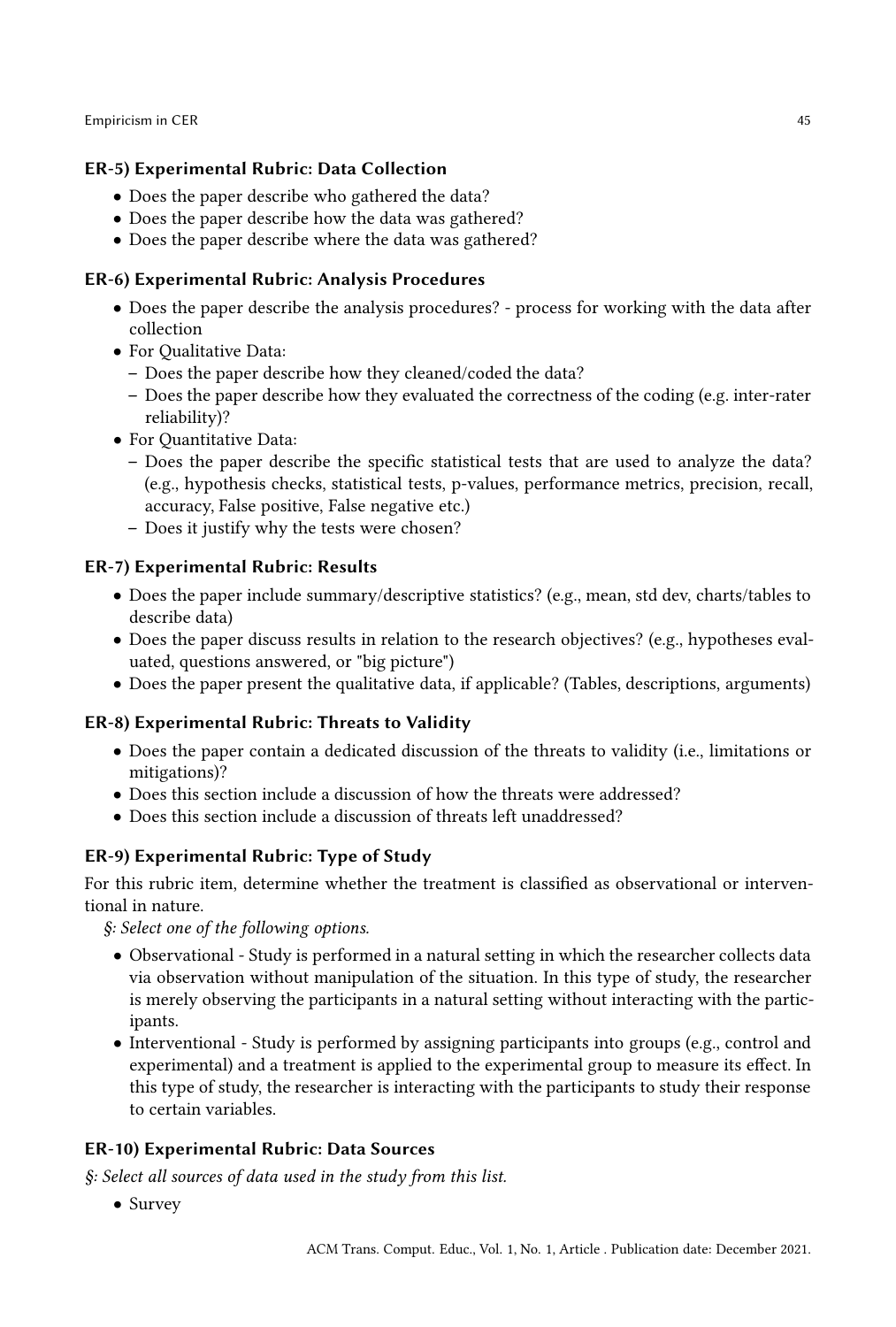- Course Evaluations
- Assessment Data
- Observations
- Interviews
- Focus Groups
- Automated
- Logs/Metadata/Generated/Mined
- Other

### Step 3: If the work was categorized as Survey, complete the Survey Data Source Rubric (ER).

### SR) SURVEY DATA SOURCE RUBRIC

Complete this section if the evaluation method for the work was classified as survey or if one of the selected data sources for an experimental study was a survey. The purpose of this rubric is to determine the quality of how information regarding the survey instrument was developed and presented.

§: For each Survey Data Source Rubric (SR) item, select one value from the Rubric Question Response Values that best describes how that particular item was reported in the paper. Use the sub-questions with each item to help identify the proper selection.

### SR-1) Survey Data Source Rubric: Conducting the Survey

- Does the paper describe the study design? (e.g., pre- and post- surveys, reflections after assignments, etc.)
- Does the paper describe how the survey was administered? (e.g., in-person, remote)
- Does the paper describe the survey medium?

### SR-2) Survey Data Source Rubric: Survey Design

- Does the paper provide a rationale behind the questions? (i.e., why these questions and not others)
- Does the paper include the survey questions or provide a link to them?

## Step 4: If the work was categorized as Descriptive/Persuasive, complete the Descriptive/Persuasive Rubric (DR).

### DR) DESCRIPTIVE/PERSUASIVE RUBRIC

Some papers that are published are not full research studies, but rather describe a current situation and do not imply any cause-and-effect relationships. If this is the case, complete the following rubric items using the Rubric Question Response Values.

§: For each Descriptive/Persuasive Rubric (DR) item, select one value from the Rubric Question Response Values that best describes how that particular item was reported in the paper. Use the subquestions with each item to help identify the proper selection.

### DR-1) Descriptive/Persuasive Rubric: Goal of the Argument

• Does the paper describe the goal of the argument?

ACM Trans. Comput. Educ., Vol. 1, No. 1, Article . Publication date: December 2021.